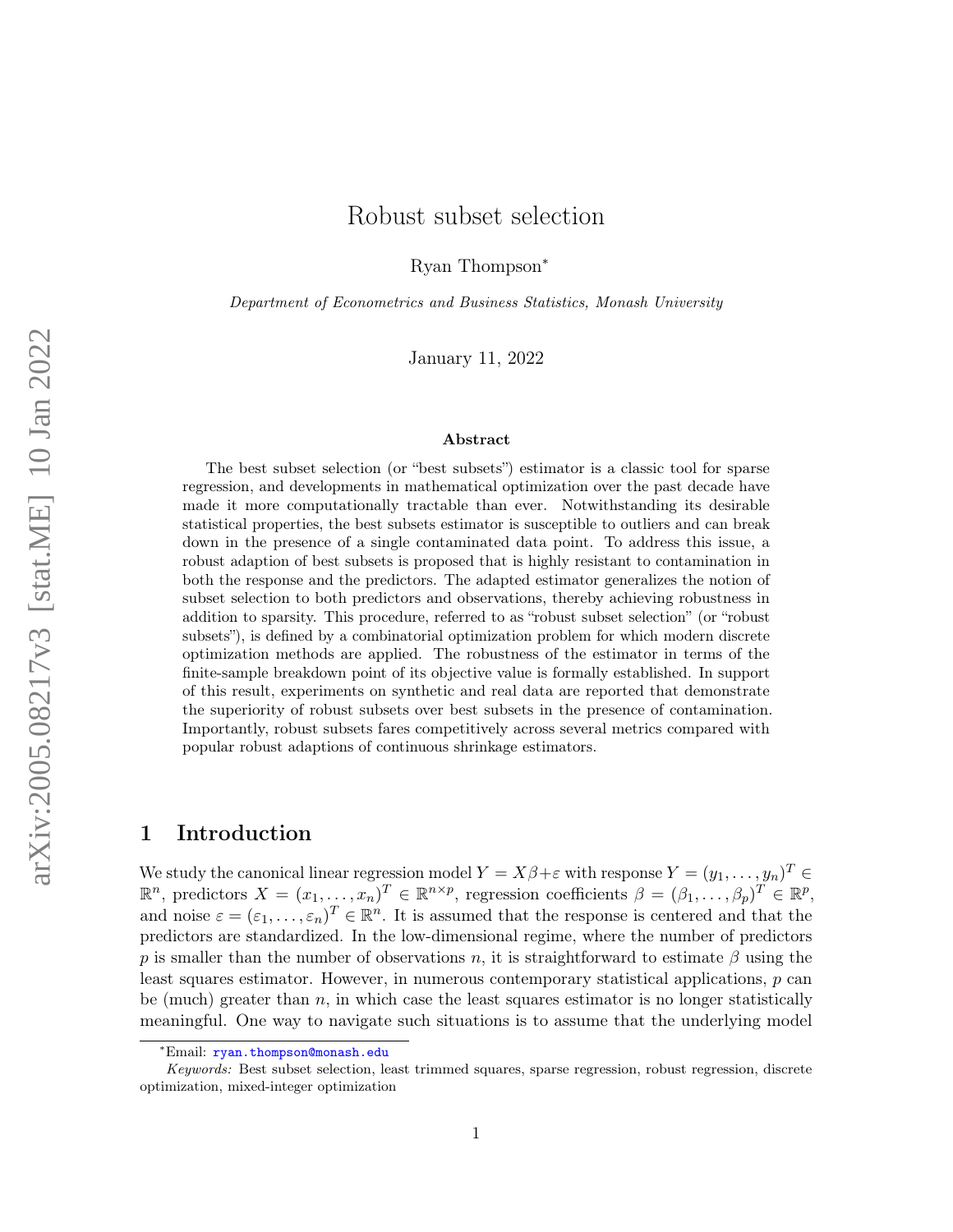is sparse, i.e., to assume only a small fraction of the available predictors are important for explaining the response. Even when  $p \leq n$ , estimators that induce sparsity are useful because they err on the side of simplicity and interpretability. The best subset selection (or "best subsets") estimator is one of the earliest estimators that operates in the spirit of this idea, solving the constrained least squares problem:

<span id="page-1-0"></span>
$$
\min_{\beta} \quad \frac{1}{2} \sum_{i=1}^{n} (y_i - x_i^T \beta)^2
$$
\n
$$
\text{s.t.} \quad \|\beta\|_0 \le k,
$$
\n(1.1)

where k is an integer such that  $0 \le k \le \min(n-1, p)$ , and the  $\ell_0$ -norm  $||\beta||_0 := \sum_{j=1}^p 1(\beta_j \ne 0)$ is the number of nonzero elements in  $\beta$ . Best subset selection is a combinatorial problem due to the sparsity constraint on  $\beta$ . Unlike other well-known sparsity-inducing estimators such as the Lasso (Tibshirani [1996\)](#page-28-0), the best subsets estimator (via its sparsity constraint) directly controls the number of predictors in the model.

The optimization problem  $(1.1)$  suggests that to solve for the best subsets estimator, one must conduct a combinatorial search for the subset of (at most) k predictors that yields the best linear representation of the response. Although the resulting estimator has favorable statistical properties in terms of estimation, prediction, and selection (Bunea, Tsybakov, and Wegkamp [2007;](#page-25-0) Raskutti, Wainwright, and Yu [2011;](#page-28-1) Shen et al. [2013;](#page-28-2) Zhang, Wainwright, and Jordan [2014\)](#page-28-3), actually solving the (nonconvex) combinatorial problem is no small feat. In fact, finding the best subset(s) is an NP-hard problem (Natarajan [1995\)](#page-27-0), and popular implementations such as the R package leaps do not scale well beyond  $p \approx 30$ . However, in recent work, Bertsimas, King, and Mazumder [\(2016\)](#page-25-1) showed that the best subsets problem  $(1.1)$  can be formulated and solved (to global optimality) as a *mixed-integer program*, a class of mathematical optimization problems that has undergone remarkable advancements. In the last 10 years, for instance, the commercial mixed-integer solver Gurobi has experienced a nearly 60-fold hardware-independent speedup (Gurobi Optimization [2020\)](#page-26-0). When used in conjunction with warm starts from a projected gradient descent method, Bertsimas, King, and Mazumder [\(2016\)](#page-25-1) showed that their mixed-integer optimization approach for best subsets can be applied to problems with dimensions as large as  $p \approx 1000$ . This development represents the first time that the best subsets estimator has been tractable for contemporary highdimensional data after at least 50 years of literature and has paved the way for exciting new research (Bertsimas and King [2016;](#page-25-2) Mazumder and Radchenko [2017;](#page-27-1) Kreber [2019;](#page-27-2) Bertsimas, Pauphilet, and Van Parys [2020;](#page-25-3) Bertsimas and Van Parys [2020;](#page-25-4) Hastie, Tibshirani, and Tibshirani [2020;](#page-26-1) Hazimeh and Mazumder [2020;](#page-26-2) Mazumder, Radchenko, and Dedieu [2020;](#page-27-3) Takano and Miyashiro [2020;](#page-28-4) Kenney, Chiaromonte, and Felici [2021\)](#page-27-4).

Despite the impressive developments in computational tools for best subset selection, certain fundamental limitations in the estimator itself remain. Particularly relevant to real-world applications is the robustness of best subsets to contamination in the data or lack thereof. Similar to the nonsparse least squares estimator, best subsets is highly susceptible to contamination in both the response and the predictors. Specifically, in the casewise *contamination framework*, where a portion of the rows of Y and X are outliers, a single contaminated data point can have an arbitrarily severe effect on best subsets. The absence of robustness to casewise contamination is an important practical limitation of best subsets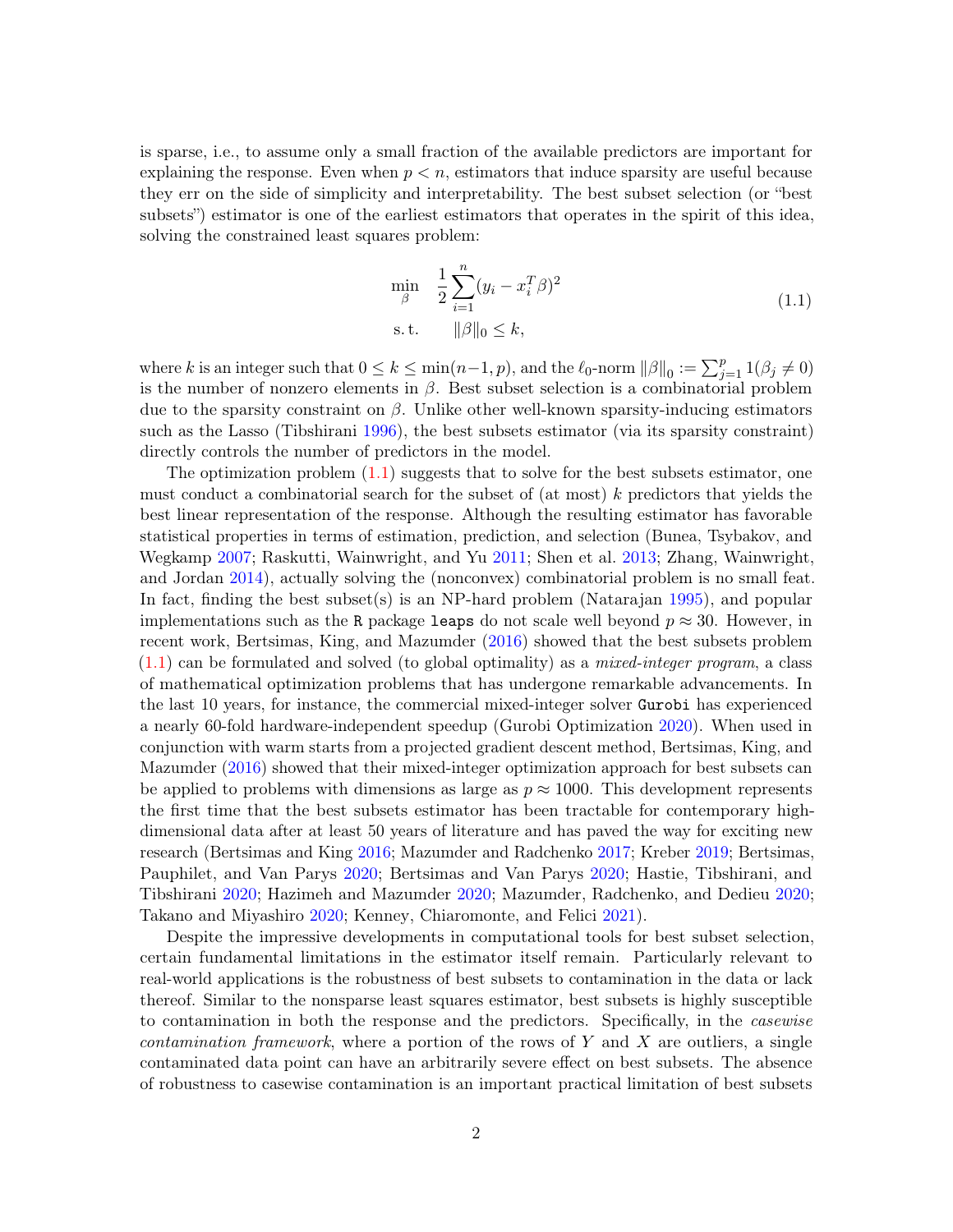and raises doubts about the appropriateness of the estimator for many applications of sparse regression involving outliers, e.g., earnings forecasting (Wang, Li, and Jiang [2007\)](#page-28-5), analytical chemistry (Smucler and Yohai [2017\)](#page-28-6), and biomarker discovery (Cohen Freue et al. [2019\)](#page-26-3). Although robust adaptions of other sparse estimators such as the Lasso have been studied fairly intensively (Rosset and Zhu [2007;](#page-28-7) Wang, Li, and Jiang [2007;](#page-28-5) Lambert-Lacroix and Zwald [2011;](#page-27-5) Alfons, Croux, and Gelper [2013;](#page-25-5) Nguyen and Tran [2013;](#page-27-6) Wang et al. [2013;](#page-28-8) Lozano, Meinshausen, and Yang [2016;](#page-27-7) Smucler and Yohai [2017;](#page-28-6) Chang, Roberts, and Welsh [2018;](#page-26-4) Yang, Lozano, and Aravkin [2018;](#page-28-9) Amato et al. [2021\)](#page-25-6), a lack of similar research is available on the topic of best subsets due to computational considerations. The objective of this paper is to address this gap.

### 1.1 Robust subset selection

In view of the preceding discussion, we study a robust adaption of best subset selection: robust subset selection (or "robust subsets"). Motivated by ideas related to robust statistics and advances in mathematical optimization, robust subsets generalizes the problem of selection to include both predictors and observations, leading to the combinatorial problem:

<span id="page-2-0"></span>
$$
\min_{\beta, I} \quad \frac{1}{2} \sum_{i \in I} (y_i - x_i^T \beta)^2
$$
\n
$$
\text{s.t.} \quad \|\beta\|_0 \le k
$$
\n
$$
I \subseteq [n]
$$
\n
$$
|I| \ge h,
$$
\n(1.2)

where h is an integer such that  $k \leq h \leq n$ , and the notation [n] denotes the set  $\{1, \ldots, n\}$ . In effect, robust subsets performs a best subsets fit on the h observations that produce the smallest square error while the most anomalous  $n-h$  observations are "trimmed." The idea of trimming anomalous observations is inspired by the method of least trimmed squares (LTS), an estimator that is highly resistant to contamination in both  $Y$  and  $X$  and is well-established in the robust statistics literature (Rousseeuw [1984\)](#page-28-10). Because minimizing the sum of squares in [\(1.2\)](#page-2-0) without the sparsity constraint on  $\beta$  leads to the LTS estimator, robust subsets can be interpreted as subset selection under LTS loss.

Although solving [\(1.2\)](#page-2-0) exactly is theoretically intractable (it is NP-hard), this paper demonstrates that modern methods from mathematical optimization can be applied to tackle practical-sized problem instances with  $n$  and  $p$  in the hundreds, including the highdimensional case when  $p \gg n$ . The resulting estimator is shown to have favorable statistical properties, both theoretically in terms of its finite-sample breakdown point and empirically in terms of its performance on synthetic and real data. Unlike robust adaptions of sparse estimators that rely on continuous shrinkage, the robust subsets estimator (via its nonconvex sparsity constraint on  $\beta$ ) exhibits excellent support recovery and produces fitted models with few nonzeros.

#### 1.2 Contributions and organization

The contributions of this work are summarized as follows. We first show that the problem of robust subset selection is amenable to formulation as a mixed-integer program, allowing us to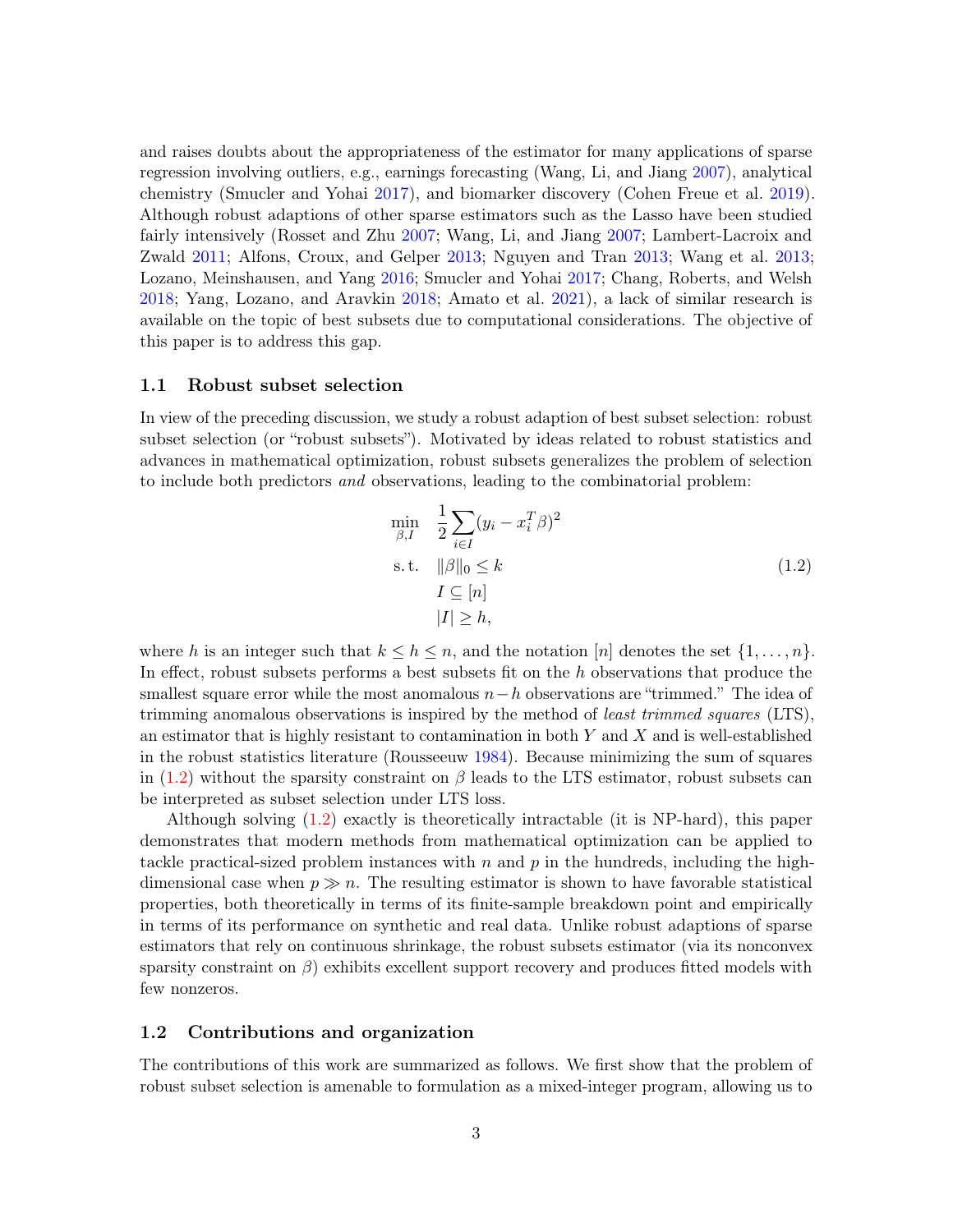leverage advancements in mixed-integer solvers to compute exact solutions. To complement this approach, we develop tailored heuristics to quickly obtain good feasible solutions to the robust subsets problem. These heuristics include a projected block-coordinate gradient descent method, for which we derive convergence properties, and a neighborhood search method, which exploits neighborhood information across a grid of the parameters  $k$  and  $h$  to generate an entire set of fitted models. Our heuristics can also rapidly generate warm start solutions that the solver can refine to produce high-quality fitted models. The breakdown point for the objective value of the robust subsets estimator is subsequently derived. Finally, numerical experiments are conducted on synthetic data under a comprehensive set of contamination settings. A real data application is also illustrated. Our implementation robustsubsets is made available as an open-source R package.

This paper is structured as follows. Section [2](#page-3-0) provides a brief review of related work. Section [3](#page-6-0) introduces computational methods for robust subset selection. Section [4](#page-14-0) discusses robustness properties vis-à-vis the breakdown point. Section [5](#page-15-0) presents results from numerical experiments. Section [6](#page-22-0) describes a real data application. Section [7](#page-24-0) closes the paper with concluding remarks. Proofs are provided in the appendix.

## <span id="page-3-0"></span>2 Background

In light of the extensive literature on the topics of sparse and robust regression (and their intersection), we provide a brief review of select work related to the present paper.

### 2.1 Best subset selection and the Lasso

Since at least the 1960s, best subset selection has been recognized as an important problem in statistics (Garside [1965;](#page-26-5) Beale, Kendall, and Mann [1967;](#page-25-7) Hocking and Leslie [1967\)](#page-26-6). Furnival and Wilson [\(1974\)](#page-26-7), in a seminal paper, introduced an exact algorithm for best subsets that relies on a branch-and-bound method and is still used today in leaps.<sup>[1](#page-3-1)</sup> In more recent decades, computationally friendlier estimators have arisen, most notably the Lasso. Unlike best subsets, the Lasso is defined by a relatively simple convex problem:

<span id="page-3-2"></span>
$$
\min_{\beta} \quad \frac{1}{2} \sum_{i=1}^{n} (y_i - x_i^T \beta)^2
$$
\n
$$
\text{s.t.} \quad \|\beta\|_1 \le t,
$$
\n(2.1)

where  $t > 0$  controls the level of sparsity (albeit, indirectly). Any modern convex solver can optimize  $(2.1)$  or its popular Lagrangian form:

<span id="page-3-3"></span>
$$
\min_{\beta} \quad \frac{1}{2} \sum_{i=1}^{n} (y_i - x_i^T \beta)^2 + \lambda ||\beta||_1,\tag{2.2}
$$

which is equivalent to  $(2.1)$  for some  $\lambda > 0$ . In addition to convex solvers, efficient algorithms also exist for computing the Lasso that exploit its highly structured nature, including least

<span id="page-3-1"></span><sup>&</sup>lt;sup>1</sup>See also Gatu and Kontoghiorghes ( $2006$ ) and Hofmann, Gatu, and Kontoghiorghes ( $2007$ ) for later, related work.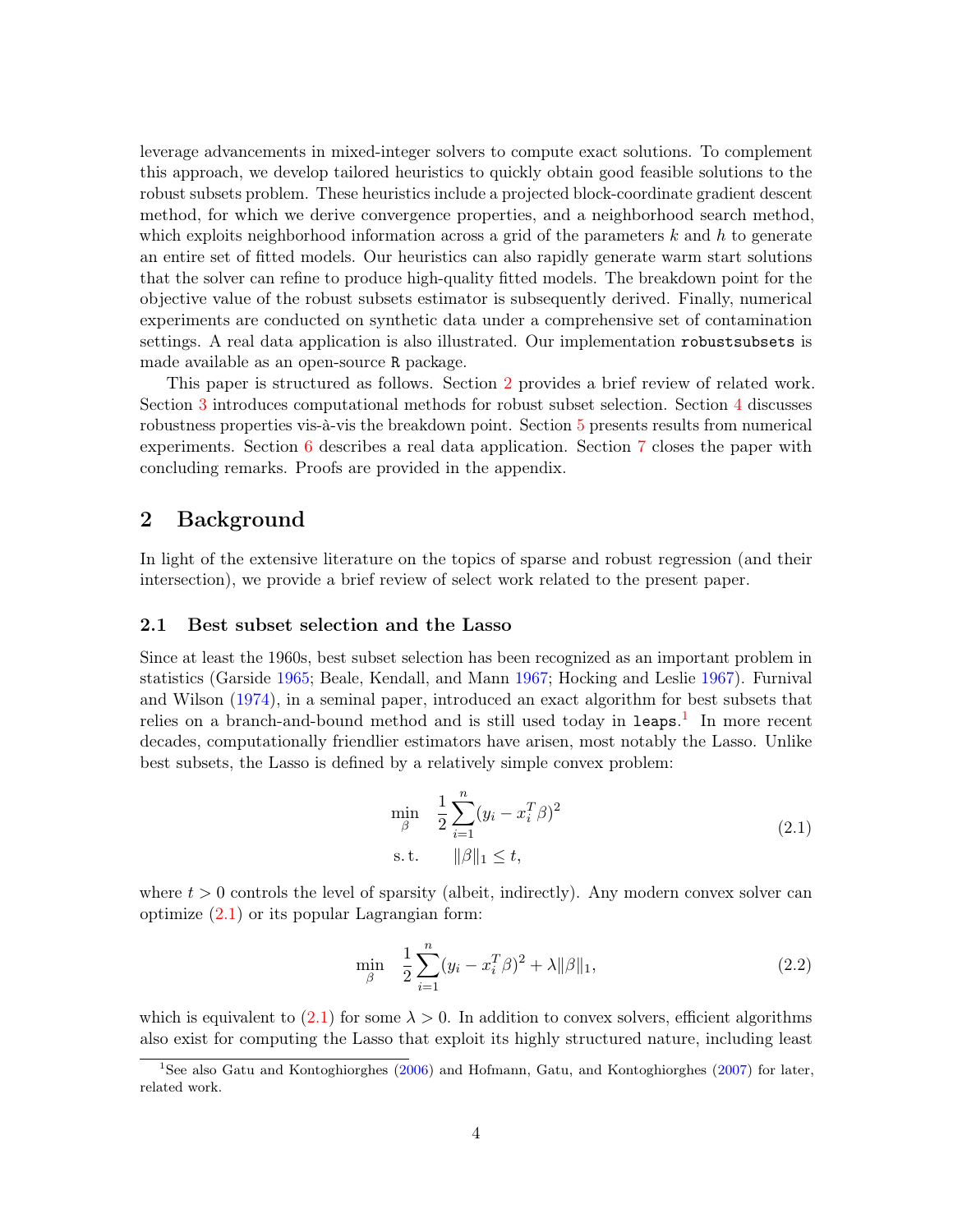angle regression (LARS, Efron et al. [2004\)](#page-26-10) and pathwise coordinate descent (Friedman et al. [2007\)](#page-26-11). Other noteworthy estimators include the Dantzig selector (Candes and Tao [2007\)](#page-25-8), as well as those based on nonconvex penalties such as the smoothly clipped absolute deviation penalty (Fan and Li [2001\)](#page-26-12) and the minimax concave penalty (Zhang [2010\)](#page-28-11). For relevance, we limit our discussion to best subsets and the Lasso due to the prevalence of the latter in the robust statistics literature.

The Lasso problems [\(2.1\)](#page-3-2) and [\(2.2\)](#page-3-3) are a convex relaxation of the best subsets problem  $(1.1)$ ; they replace the  $\ell_0$  constraint with a convex surrogate  $\ell_1$  constraint (or penalty). Therefore, the Lasso is often interpreted as a heuristic for best subsets. However, unlike the best subsets parameter k, the Lasso parameters t or  $\lambda$  do not directly control the model sparsity. The Lasso also induces shrinkage on the regression coefficients, which can help or hinder depending on the level of noise (Hastie, Tibshirani, and Tibshirani [2020;](#page-26-1) Mazumder, Radchenko, and Dedieu [2020\)](#page-27-3). On the other hand, best subsets allows predictors to enter the model with a full least squares fit, removing the effect of other correlated predictors in the process.

From a theory standpoint, the Lasso requires that somewhat restrictive conditions hold to achieve good statistical properties (see, e.g., van de Geer and Bühlmann [2009\)](#page-28-12). Zhao and Yu [\(2006\)](#page-28-13) showed that the Lasso is only capable of selecting the true model consistently under the so-called irrepresentable condition, which places rather strong restrictions on the covariance of the predictors. Zhang, Wainwright, and Jordan [\(2014\)](#page-28-3) derived bounds on prediction loss from the (thresholded) Lasso under a restricted eigenvalue condition on the predictor matrix. Even when this condition is satisfied, they showed that a substantial gap can still occur compared with the prediction loss from best subsets.

The empirical performance of best subsets compared with that of the Lasso is somewhat less well understood than the theory. Bertsimas, King, and Mazumder [\(2016\)](#page-25-1) and Hastie, Tibshirani, and Tibshirani [\(2020\)](#page-26-1) performed empirical comparisons of the estimators. Perhaps unsurprisingly, neither estimator was found to dominate uniformly, but their experiments validated the stylistic fact that best subsets tends to produce fitted models that are significantly sparser than those from the Lasso, especially when the number of predictors is large. The simulations in this paper yield a similar finding in the contaminated setting in which the sparser models produced by robust subsets contain substantially fewer false positives than models generated by robust adaptions of the Lasso.

### 2.2 Sparse and robust regression

Like sparse regression, robust regression is a classical topic in statistics. A recent and detailed treatment of the subject is available in Maronna et al. [\(2019\)](#page-27-8). With the proliferation of high-dimensional datasets, estimators that are simultaneously robust and sparse have become a topic of intense interest in recent years. In particular, a fairly extensive body of literature is available in robust statistics on the topic of the Lasso. One of the earliest papers in this area is Wang, Li, and Jiang [\(2007\)](#page-28-5), which introduced the Lasso with least absolute deviation (LAD) loss:

<span id="page-4-0"></span>
$$
\min_{\beta} \quad \sum_{i=1}^{n} |y_i - x_i^T \beta| + \lambda ||\beta||_1. \tag{2.3}
$$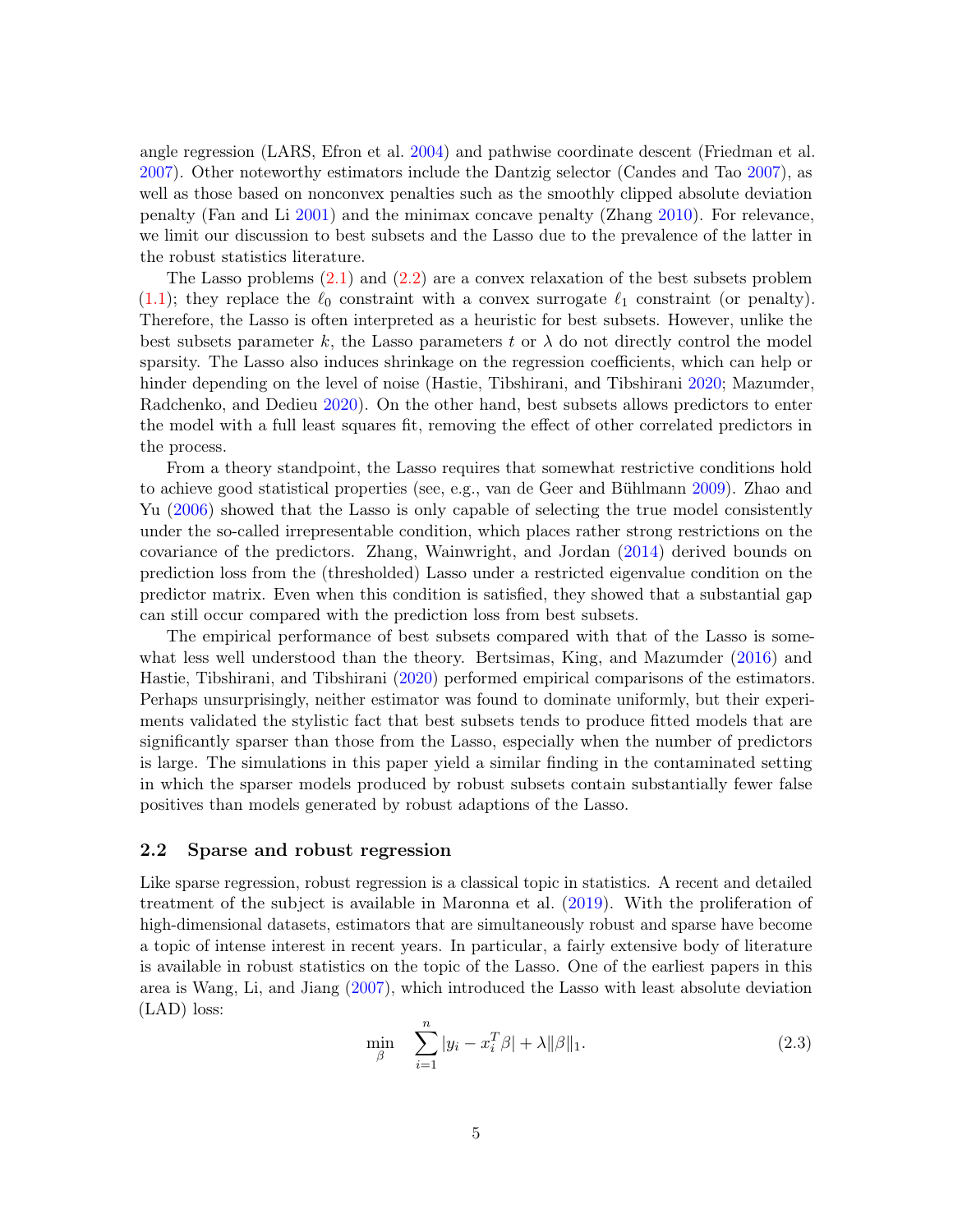Huber loss was used by Rosset and Zhu [\(2007\)](#page-28-7) and Lambert-Lacroix and Zwald [\(2011\)](#page-27-5), and their estimators are related to the so-called extended Lasso (Nguyen and Tran [2013\)](#page-27-6). Indeed, the Lasso has been studied under numerous other loss functions including exponential square loss (Wang et al. [2013\)](#page-28-8), minimum distance loss (Lozano, Meinshausen, and Yang [2016\)](#page-27-7), and Tukey's bisquare loss (Smucler and Yohai [2017;](#page-28-6) Chang, Roberts, and Welsh [2018\)](#page-26-4). Alfons, Croux, and Gelper [\(2013\)](#page-25-5) studied the Lasso with LTS loss, which effectively relaxes the nonconvex sparsity constraint on  $\beta$  in the robust subsets problem [\(1.2\)](#page-2-0) with an  $\ell_1$  penalty. In a slightly different line of work, Khan, Van Aelst, and Zamar [\(2007\)](#page-27-9) robustified the LARS procedure by utilizing resistant estimators of mean and covariance. Chen, Caramanis, and Mannor [\(2013\)](#page-26-13) proposed a related idea whereby the Lasso objective is restated in terms of trimmed inner products.

The body of literature studying best subsets in the contaminated setting is relatively limited. Bertsimas, King, and Mazumder [\(2016\)](#page-25-1) showed that their optimization framework can incorporate subset selection with LAD loss, the  $\ell_0$  constrained analogy of  $(2.3)$ . However, unlike the robust subsets problem, the LAD subsets problem does not result in an estimator resistant to contamination in the predictor matrix, which is arguably the most relevant case for contemporary applications involving large numbers of predictors. Heuristic algorithms for trimmed  $\ell_0$  constrained regression were developed and analyzed in Bhatia, Jain, and Kar [\(2015\)](#page-25-9) and Suggala et al. [\(2019\)](#page-28-14) under particular conditions on the predictor matrix. Unfortunately, the algorithmic frameworks developed in those papers are relevant only for contamination in the response and do not apply to the problems we consider wherein  $X$  may also be contaminated. Liu et al. [\(2020\)](#page-27-10) studied related heuristics based on the interesting idea of using a robust estimate of the gradient. A drawback of this approach is that each algorithmic iteration involves solving an optimization problem afresh. After this work was first shared online, Insolia et al. [\(2020\)](#page-26-14) established some theoretical guarantees in the form of oracle properties for robust subset selection.

Robust regression is an inherently nonconvex problem; see, e.g., the discussion in She and Owen [\(2011\)](#page-28-15). Alfons, Croux, and Gelper [\(2013\)](#page-25-5) showed that the use of a convex loss function with the Lasso, such as in the LAD Lasso problem, leads to a finite-sample breakdown point of  $1/n$ , the same as that from standard least squares loss. Accordingly, many sparse and robust estimators are defined in terms of nonconvex optimization problems, nearly all of which rely solely on heuristics that are only capable of delivering approximate solutions (Alfons, Croux, and Gelper [2013;](#page-25-5) Smucler and Yohai [2017;](#page-28-6) Chang, Roberts, and Welsh [2018\)](#page-26-4). Although we also apply heuristics to a highly nonconvex problem, they form part of a broader framework that incorporates mixed-integer optimization which is guaranteed to converge to a global minimizer, if one exists. In the nonsparse setting, mixed-integer optimization has been used successfully in earlier works to find global minimizers for the problems of least trimmed squares (Zioutas, Pitsoulis, and Avramidis [2009\)](#page-29-0) and its cousin least median of squares (Bertsimas and Mazumder [2014\)](#page-25-10). See also Hofmann, Gatu, and Kontoghiorghes [\(2010\)](#page-26-15) for a tailored branch-and-bound method for least trimmed squares that comes with global convergence guarantees.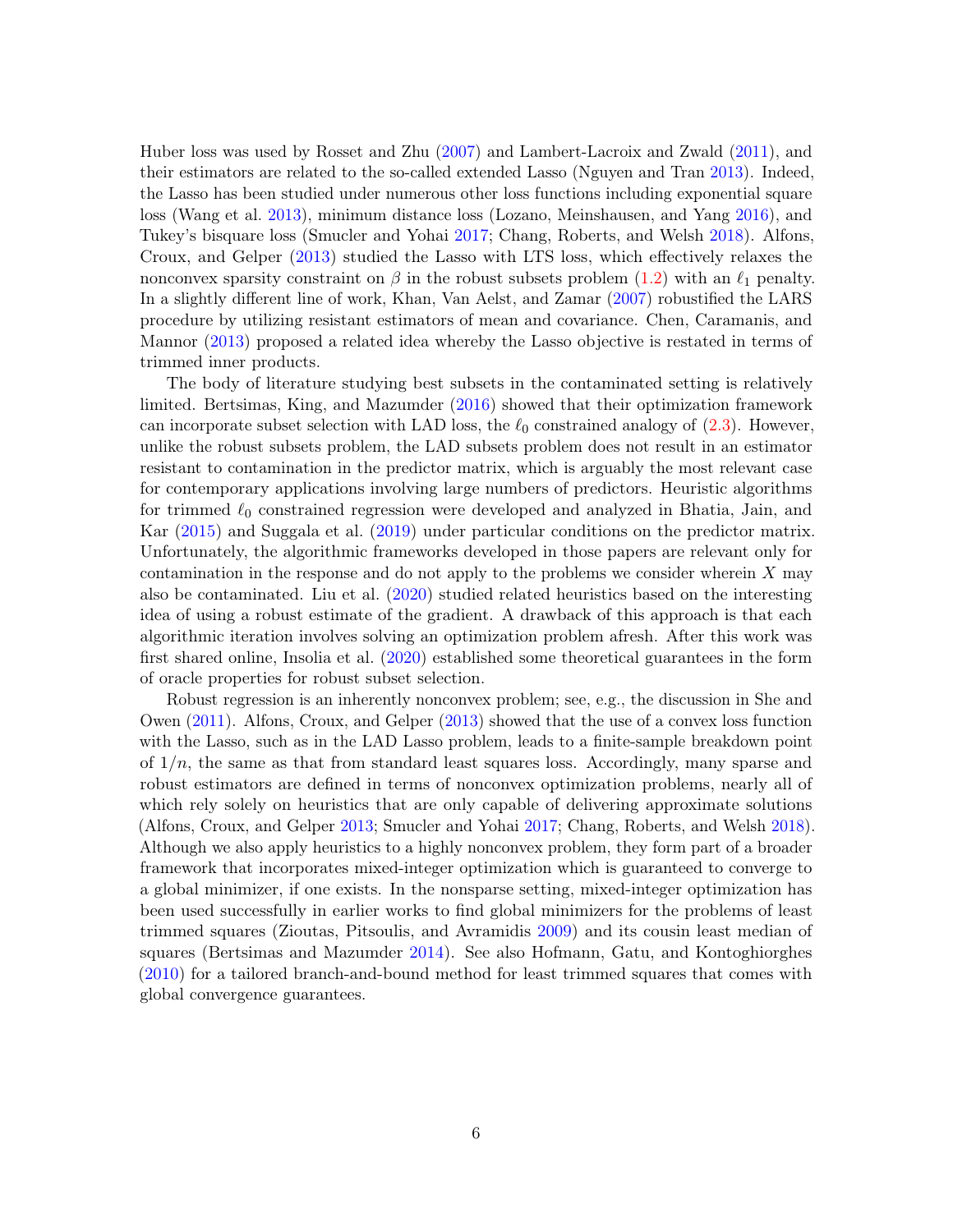## <span id="page-6-0"></span>3 Computational methods

This section details computational methods for robust subset selection. We begin with a brief primer on mixed-integer optimization and proceed to describe a mixed-integer program for robust subsets. Heuristics are presented, including a projected block-coordinate gradient descent method and a neighborhood search method. The heuristics, together with mixedinteger optimization, form a powerful computational toolkit for robust subsets. The section closes with practical guidance on parameter choices.

### 3.1 Mixed-integer optimization

### 3.1.1 Primer

Recall that the general form for a mixed-integer program with a quadratic objective, linear constraints, and variable  $\omega \in \mathbb{R}^p$  is

<span id="page-6-1"></span>
$$
\min_{\omega} \quad \omega^T Q \omega + q^T \omega
$$
\n
$$
\text{s.t.} \quad A\omega \le b
$$
\n
$$
l_j \le \omega_j \le u_j, \quad j \in [p]
$$
\n
$$
\omega_j \in \mathbb{Z}, \qquad \text{for some } j \in [p], \tag{3.1}
$$

where positive semidefinite  $Q \in \mathbb{R}^{p \times p}$  and  $q \in \mathbb{R}^p$  form the objective,  $A \in \mathbb{R}^{m \times p}$  is a constraint matrix and  $b \in \mathbb{R}^m$  is a right-hand side vector, and  $l \in \mathbb{R}^p$  and  $u \in \mathbb{R}^p$  are lower and upper bound vectors. The program [\(3.1\)](#page-6-1) is said to be a mixed-integer quadratic program, and the constraints  $\omega_i \in \mathbb{Z}$  are said to be integrality constraints. It is these integrality constraints that render the feasible set nonconvex and lead to problems of the form [\(3.1\)](#page-6-1) being NP-hard to solve in general (Aardal, Nemhauser, and Weismantel [2005\)](#page-25-11). State-of-the-art mixed-integer solvers such as CPLEX, GLPK, Gurobi, and MOSEK optimize [\(3.1\)](#page-6-1) by applying branch-and-bound methods in combination with cutting plane generation techniques and elaborate heuristics. Roughly speaking, branch-and-bound methods operate by reducing the original problem to a series of subproblems represented as a search tree. Branches of the search tree are enumerated only if they can improve on the incumbent solution, as determined by the estimated lower and upper bounds on the optimal value of the objective function. Optimality of the solution is declared once the lower and upper bounds converge.

#### 3.1.2 Mixed-integer programs

We turn our attention to formulating robust subset selection as a mixed-integer program. Towards this end, we begin with a formulation for best subset selection, itself a special case of robust subset selection. Letting  $s \in \{0,1\}^p$  be an auxiliary binary variable, the best subsets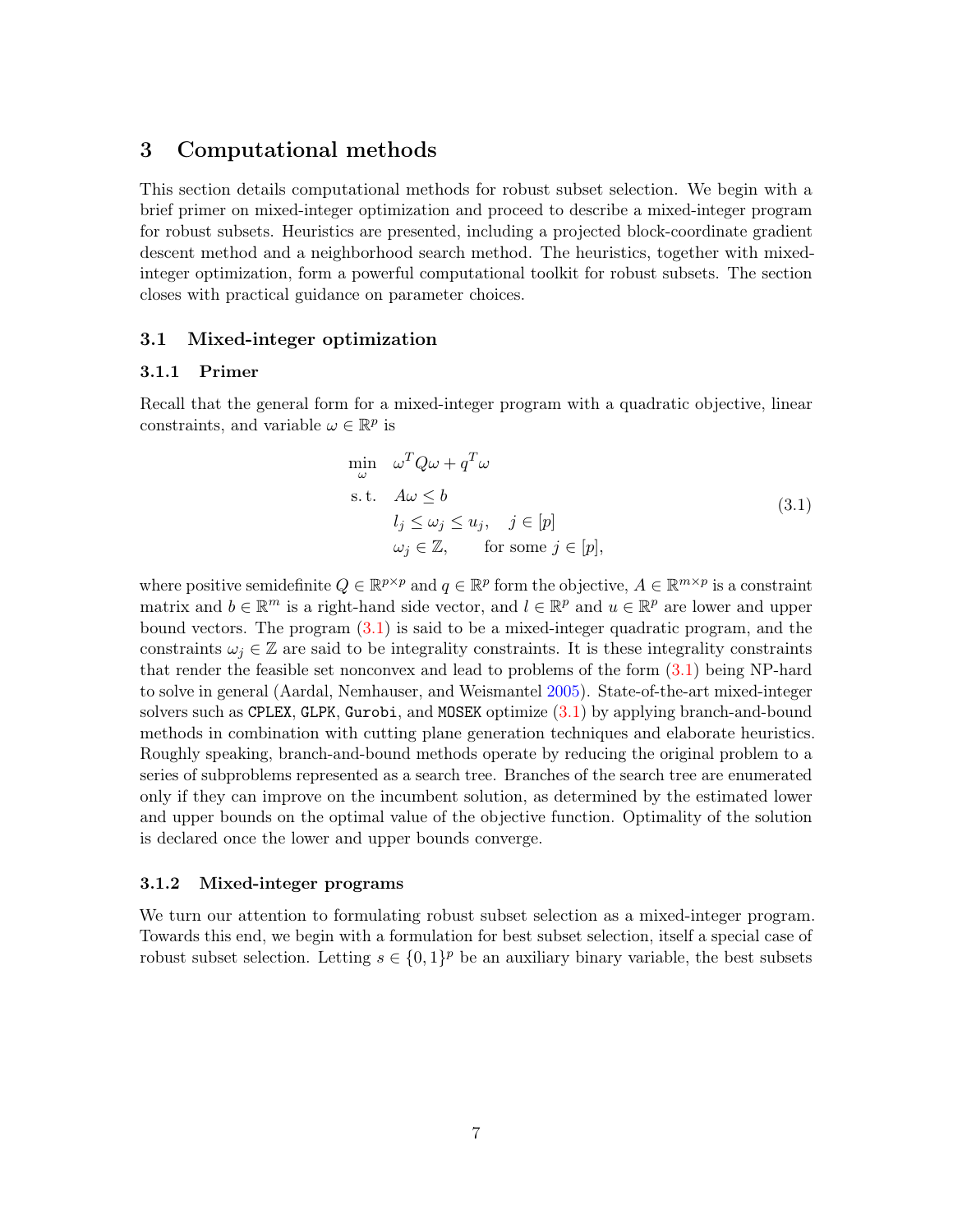problem  $(1.1)$  has the following mixed-integer program representation:

<span id="page-7-0"></span>
$$
\min_{\beta,s} \quad \frac{1}{2} \sum_{i=1}^{n} (y_i - x_i^T \beta)^2
$$
\n
$$
\text{s.t.} \quad s_j \in \{0, 1\}, \qquad j \in [p]
$$
\n
$$
-s_j \mathcal{M}_{\beta} \le \beta_j \le s_j \mathcal{M}_{\beta}, \qquad j \in [p]
$$
\n
$$
\sum_{j=1}^{p} s_j \le k,
$$
\n(3.2)

where  $\mathcal{M}_{\beta} > 0$  is a problem-specific (fixed) parameter. The formulation [\(3.2\)](#page-7-0) exploits the "Big-M" constraints  $-s_j\mathcal{M}_\beta \leq \beta_j \leq s_j\mathcal{M}_\beta$  to enforce sparsity on  $\beta$ . These Big-M constraints have the effect that

$$
s_j = 0 \implies \beta_j = 0 \text{ and } s_j = 1 \implies \beta_j \in [-\mathcal{M}_{\beta}, \mathcal{M}_{\beta}].
$$

Hence, via  $\mathcal{M}_{\beta}$ , the  $s_j$  act as switches that control whether the  $\beta_j$  can take on nonzero values. The constraint  $\sum_{j=1}^p s_j \leq k$  has the effect of upper bounding the  $\ell_0$ -norm of  $\beta$ :

$$
\sum_{j=1}^p s_j \le k \implies ||\beta||_0 \le k,
$$

thereby yielding the desired level of sparsity in the fitted model.

To generalize the program [\(3.2\)](#page-7-0) to solve for the problem of interest, we exploit the following (equivalent) reformulation of the robust subsets problem [\(1.2\)](#page-2-0):

<span id="page-7-1"></span>
$$
\min_{\beta,\eta} \quad \frac{1}{2} \sum_{i=1}^{n} (y_i - x_i^T \beta - \eta_i)^2
$$
\n
$$
\text{s.t.} \quad \|\beta\|_0 \le k
$$
\n
$$
\|\eta\|_0 \le n - h,
$$
\n(3.3)

where we optimize over the continuous variable  $\eta \in \mathbb{R}^n$  in place of the set-valued variable I. The indices of the nonzero elements in  $\eta$  correspond to the complement of the set of observation indices I. The trick of introducing auxiliary variables to achieve robustness has been used in several works previously (McCann and Welsch [2007;](#page-27-11) Menjoge and Welsch [2010;](#page-27-12) She and Owen [2011;](#page-28-15) Nguyen and Tran [2013;](#page-27-6) Suggala et al. [2019\)](#page-28-14). In particular, it is known that constraining the  $\ell_1$ -norm of  $\eta$  is equivalent to using Huber loss (She and Owen [2011\)](#page-28-15), whereas constraining its  $\ell_0$ -norm is equivalent to using LTS loss (Suggala et al. [2019\)](#page-28-14). Though this trick has been used before, the algorithmic framework we develop and apply it in is itself novel.

To represent [\(3.3\)](#page-7-1) as a mixed-integer program, we introduce the auxiliary binary variable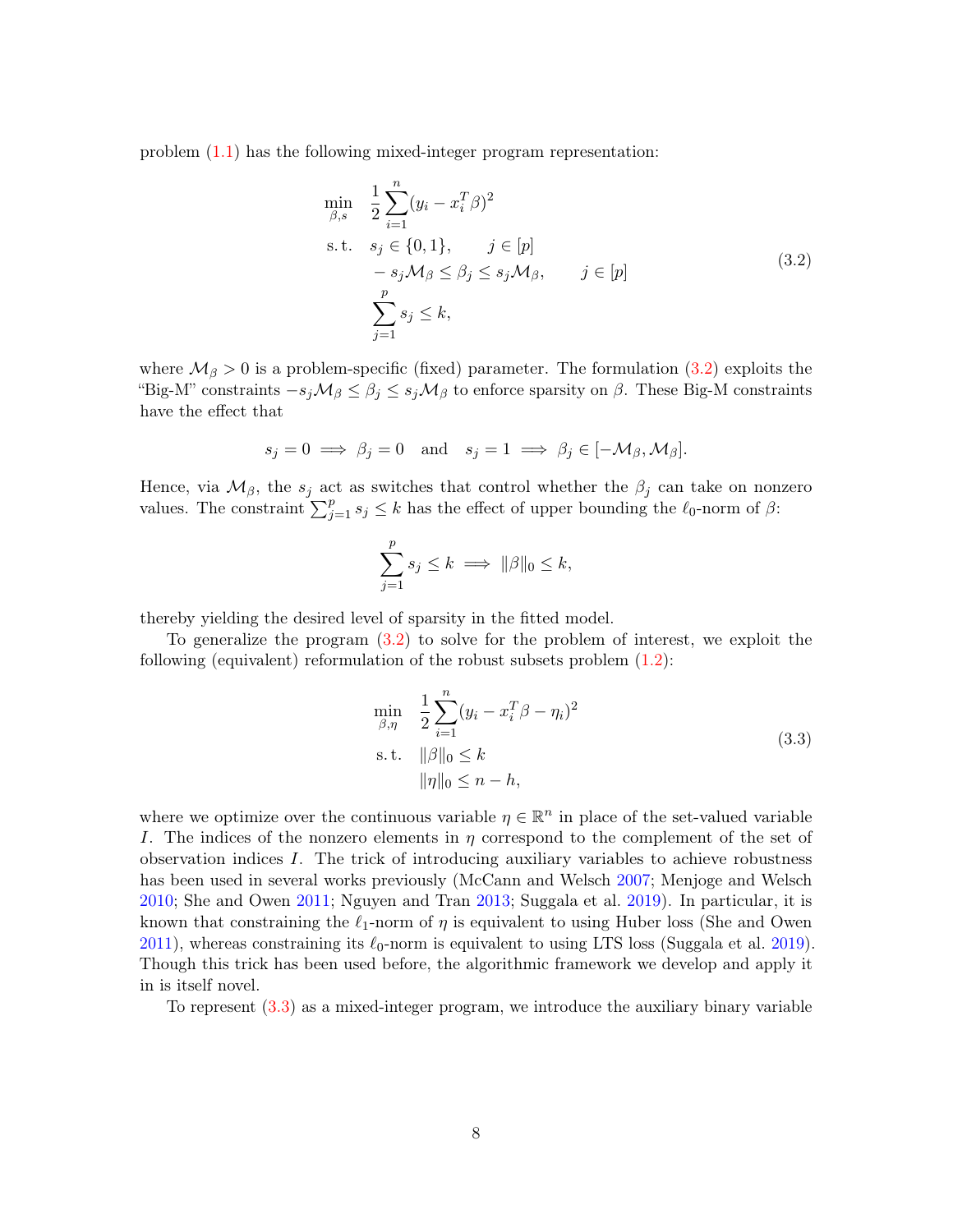$z \in \{0,1\}^n$  to construct the following formulation:

<span id="page-8-0"></span>
$$
\min_{\beta,\eta,s,z} \quad \frac{1}{2} \sum_{i=1}^{n} (y_i - x_i^T \beta - \eta_i)^2
$$
\n
$$
\text{s.t.} \quad s_j \in \{0, 1\}, \qquad j \in [p]
$$
\n
$$
- s_j \mathcal{M}_{\beta} \le \beta_j \le s_j \mathcal{M}_{\beta}, \qquad j \in [p]
$$
\n
$$
\sum_{j=1}^{p} s_j \le k
$$
\n
$$
z_i \in \{0, 1\}, \qquad i \in [n]
$$
\n
$$
- z_i \mathcal{M}_{\eta} \le \eta_i \le z_i \mathcal{M}_{\eta}, \qquad i \in [n]
$$
\n
$$
\sum_{i=1}^{n} z_i \le n - h,
$$
\n
$$
(3.4)
$$

where  $\mathcal{M}_{\eta} > 0$  is a Big-M parameter for  $\eta$ . The robust subsets program [\(3.4\)](#page-8-0) enforces sparsity on both  $\beta$  and  $\eta$  via the Big-M constraints.

For [\(3.4\)](#page-8-0) to be a valid formulation of the robust subsets problem, insofar as its optimal solution is the same as that of  $(3.3)$ , the Big-M parameters must be sufficiently large. More precisely,  $\mathcal{M}_{\beta}$  and  $\mathcal{M}_{\eta}$  should satisfy  $\mathcal{M}_{\beta} \geq ||\beta^{\star}||_{\infty}$  and  $\mathcal{M}_{\eta} \geq ||\eta^{\star}||_{\infty}$  for  $\beta^{\star}$  and  $\eta^{\star}$  that is an optimal solution to [\(3.3\)](#page-7-1). Alternatively, the specification of either of these parameters can be avoided by replacing the Big-M constraints with indicator constraints or special ordered set (SOS) constraints. Such constraints do not require specification of any parameters but have the same effect as Big-M constraints. An SOS constraint (of type 1) has the effect that

$$
(\beta_j, 1 - s_j) : SOS-1 \implies \beta_j(1 - s_j) = 0.
$$

Thus, replacing the Big-M constraints in [\(3.4\)](#page-8-0) with SOS constraints does not change the optimal solution. However, it is our experience that the performance of the solver is generally superior when the problem is formulated with Big-M constraints. At the conclusion of this section, we show how the heuristics presented next can be used to estimate  $\mathcal{M}_{\beta}$  and  $\mathcal{M}_{\eta}$ .

We make two remarks pertaining to the computation of a solution to  $(3.4)$ :

- For a given problem instance, it might be the case that  $\beta$  is presumed to be fully dense (i.e.,  $k = p$ ), and it is thus desirable to remove the variable s and the corresponding Big-M constraints from the formulation. Likewise, if it is presumed that the data are uncontaminated (i.e.,  $h = n$ ), it is helpful to remove z from the problem, as well as  $\eta$ . The presolve routines used in most modern solvers are capable of identifying these situations and simplifying the formulation.
- The high-level solution strategy used by the solver can usually be tuned. Often, the competing goals of (a) finding a new feasible solution and (b) proving optimality of the incumbent solution are balanced. Still, work on either of these goals can also be prioritized. This capability is particularly useful for day-to-day data-analytic work in which obtaining high-quality solutions with low runtime is principally of interest.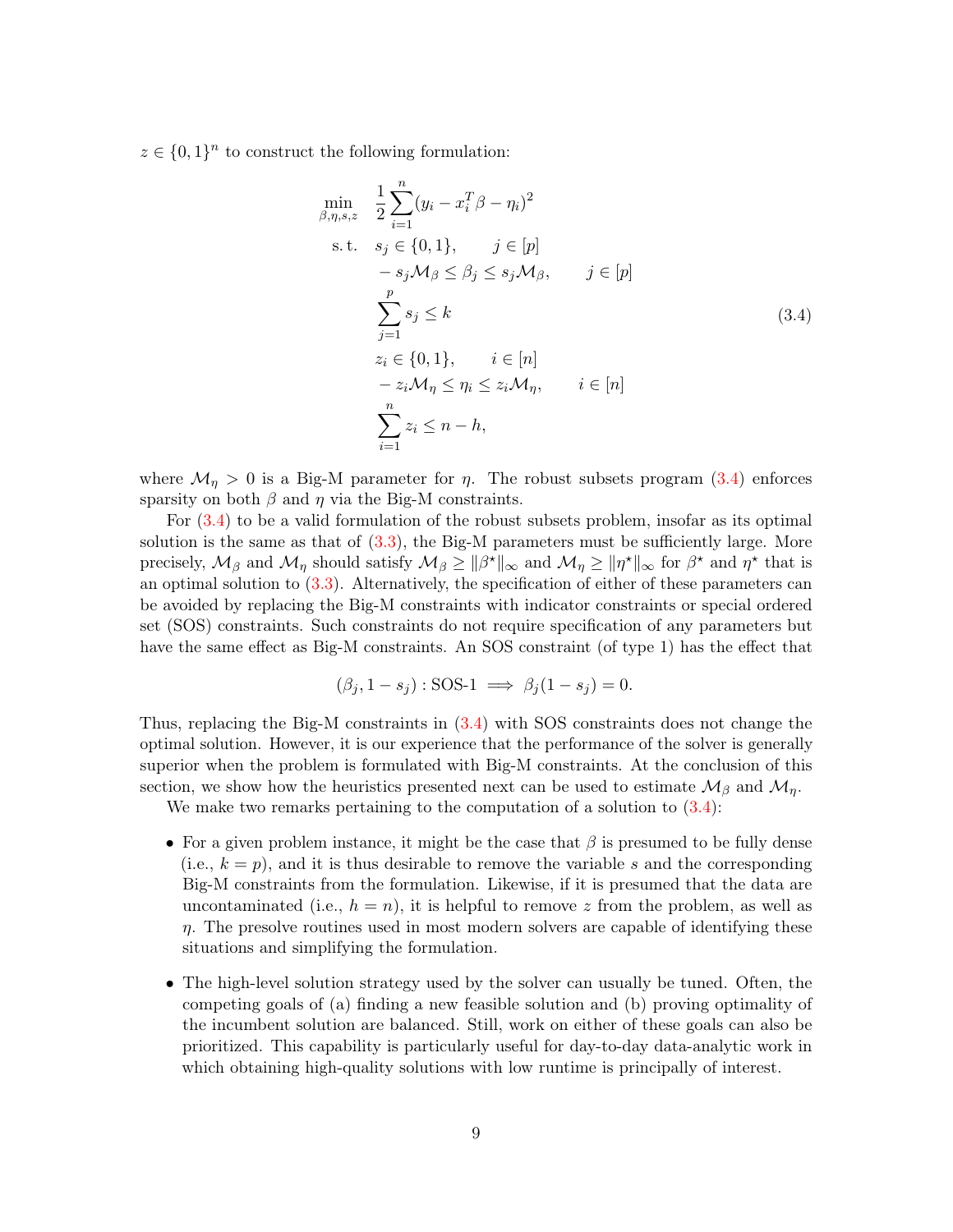Finally, several techniques are available that can improve the performance of the solver via simple modifications to the mixed-integer program  $(3.4)$ . A brief discussion of these techniques is included in the appendix.

### 3.2 Heuristics

Although modern mixed-integer solvers are capable of solving the mixed-integer programs that we have presented, they are not (in general) sufficiently quick to be of use by themselves for practical-sized problem instances (e.g.,  $n$  and  $p$  in the hundreds). To this end, we propose tailored heuristic methods that complement the mixed-integer optimization approach in the following ways:

- They can rapidly generate good feasible solutions to the robust subsets problem [\(3.3\)](#page-7-1) that can be exploited by the solver as warm starts.
- Their solutions can be used to derive suitable values of the Big-M parameters (e.g.,  $\mathcal{M}_{\beta}$ ) required in the mixed-integer program.
- They can be applied to cross-validate the parameters  $k$  and  $h$  with low computational cost, which might otherwise require multiple expensive calls to the solver.

### 3.2.1 Projected block-coordinate gradient descent

In general, provably exact minimizers to the robust subsets problem [\(3.3\)](#page-7-1) are unattainable without mixed-integer optimization. However, first-order optimization algorithms, namely, projected gradient descent methods, have been applied with great success to find good local minimizers for best subsets and related problems (Bertsimas, King, and Mazumder [2016;](#page-25-1) Kudo, Takano, and Nomura [2020;](#page-27-13) Mazumder, Radchenko, and Dedieu [2020\)](#page-27-3). Motivated by this success, we extend the projected gradient descent method developed in Bertsimas, King, and Mazumder  $(2016)$  for the best subsets problem  $(1.1)$  to the robust subsets problem  $(3.3)$ . Their method involves a standard gradient descent update to the full set of coordinates followed by projection onto the feasible set of  $k$ -sparse solutions. Because the robust subsets problem is characterized by distinct blocks of coordinates, we adapt this scheme to perform block-coordinate updates. The resulting projected block-coordinate gradient descent method finds good feasible solutions that yield upper bounds to the optimal value of the robust subsets objective function.

For simplicity of exposition,  $f(\beta, \eta)$  is used to denote the objective function in [\(3.3\)](#page-7-1):

$$
f(\beta, \eta) := \frac{1}{2} \sum_{i=1}^{n} (y_i - x_i^T \beta - \eta_i)^2 = \frac{1}{2} ||Y - X\beta - \eta||_2^2.
$$
 (3.5)

The objective function [\(3.5\)](#page-9-0) has the partial derivatives

<span id="page-9-0"></span>
$$
\nabla_{\beta} f(\beta, \eta) = -X^T (Y - X\beta - \eta)
$$

and

$$
\nabla_{\eta} f(\beta, \eta) = -(Y - X\beta - \eta).
$$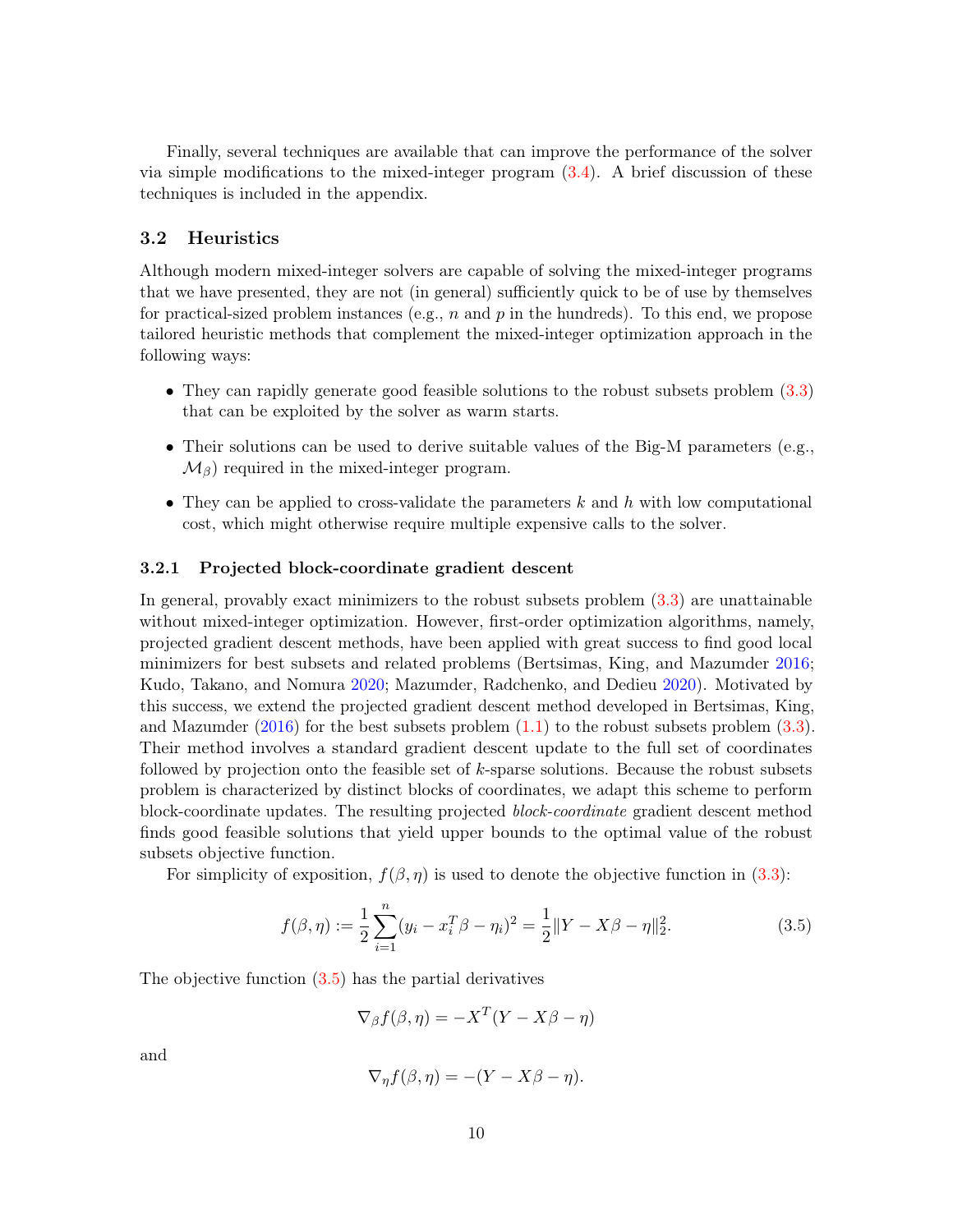Observe that  $\nabla_{\beta} f(\beta, \eta)$  and  $\nabla_{\eta} f(\beta, \eta)$  are Lipschitz continuous, i.e., there exist real constants  $L_{\beta} > 0$  and  $L_{\eta} > 0$  such that

$$
\|\nabla_{\beta} f(\beta, \eta) - \nabla_{\beta} f(\tilde{\beta}, \eta)\|_{2} \le L_{\beta} \|\beta - \tilde{\beta}\|_{2} \quad \forall \beta, \tilde{\beta} \in \mathbb{R}^{p}, \eta \in \mathbb{R}^{n}
$$
 (3.6)

and

$$
\|\nabla_{\eta} f(\beta, \eta) - \nabla_{\eta} f(\beta, \tilde{\eta})\|_{2} \le L_{\eta} \|\eta - \tilde{\eta}\|_{2} \quad \forall \eta, \tilde{\eta} \in \mathbb{R}^{n}, \ \beta \in \mathbb{R}^{p}.
$$
 (3.7)

In particular, the Lipschitz constants  $L_{\beta} = ||X^T X||_2$  and  $L_{\eta} = 1$ , where  $|| \cdot ||_2$  denotes the spectral norm of the matrix. The Lipschitz continuity of  $\nabla_\beta f(\beta, \eta)$  and  $\nabla_\eta f(\beta, \eta)$  leads to the block descent lemma (Beck [2015\)](#page-25-12), whereby [\(3.5\)](#page-9-0) can be upper bounded as follows.

<span id="page-10-0"></span>**Lemma 1.** Let  $f(\beta, \eta)$  be the robust subset selection objective function [\(3.5\)](#page-9-0). Then, for any  $\bar{L}_{\beta} \ge L_{\beta}$  and any  $\bar{L}_{\eta} \ge L_{\eta}$ , it holds that

$$
f(\tilde{\beta}, \eta) \le Q(\tilde{\beta}, \beta) := f(\beta, \eta) + \nabla_{\beta} f(\beta, \eta)^{T} (\tilde{\beta} - \beta) + \frac{1}{2} \bar{L}_{\beta} ||\tilde{\beta} - \beta||_{2}^{2} \quad \forall \beta, \tilde{\beta} \in \mathbb{R}^{p}, \eta \in \mathbb{R}^{n}
$$

and

$$
f(\beta,\tilde{\eta}) \le R(\tilde{\eta},\eta) := f(\beta,\eta) + \nabla_{\eta} f(\beta,\eta)^T (\tilde{\eta}-\eta) + \frac{1}{2}\bar{L}_{\eta} \|\tilde{\eta}-\eta\|_2^2 \quad \forall \eta,\tilde{\eta} \in \mathbb{R}^n, \ \beta \in \mathbb{R}^p.
$$

The proposed projected block-coordinate gradient descent method performs cyclic updates by alternating between minimization of the upper bounds  $Q(\beta, \beta)$  and  $R(\tilde{\eta}, \eta)$ . The hardthresholding operator is pivotal to this minimization and is defined for a vector  $c \in \mathbb{R}^p$ as

$$
\mathcal{H}(c; k) \in \underset{\alpha \in \mathbb{R}^p : ||\alpha||_0 \leq k}{\arg \min} ||\alpha - c||_2^2.
$$

Taking  $\{(1), \ldots, (p)\}\)$  to denote an ordering of  $\{1, \ldots, p\}$  such that  $|c_{(1)}| \geq |c_{(2)}| \geq \cdots \geq |c_{(p)}|$ , it is well-known that  $H(c; k)$  has the following analytic form:

$$
\hat{\alpha}_j = \begin{cases} c_j & \text{if } j \in \{ (1), \dots, (k) \} \\ 0 & \text{otherwise} \end{cases}, \quad j \in [p].
$$

The operator  $H(c, k)$  retains the k largest elements of the vector c measured in absolute value and sets the remaining elements to zero. Observe that  $H(c, k)$  is a set-valued map because more than one valid permutation of the indices might exist. Using the hard-thresholding operator, the computation for a single update to  $\beta$  can be written as

$$
\hat{\beta} \in \underset{\tilde{\beta} \in \mathbb{R}^p : ||\tilde{\beta}||_0 \leq k}{\arg \min} Q(\tilde{\beta}, \beta)
$$
\n
$$
= \underset{\tilde{\beta} \in \mathbb{R}^p : ||\tilde{\beta}||_0 \leq k}{\arg \min} \left\| \tilde{\beta} - \left( \beta - \frac{1}{\bar{L}_{\beta}} \nabla_{\beta} f(\beta, \eta) \right) \right\|_2^2
$$
\n
$$
= H\left( \beta - \frac{1}{\bar{L}_{\beta}} \nabla_{\beta} f(\beta, \eta); k \right).
$$

Thus, with fixed  $\eta$ , an update to  $\beta$  is performed by taking a gradient descent step followed by a mapping to the nearest k-sparse subspace of  $\mathbb{R}^p$ . The second set of coordinates  $\eta$  can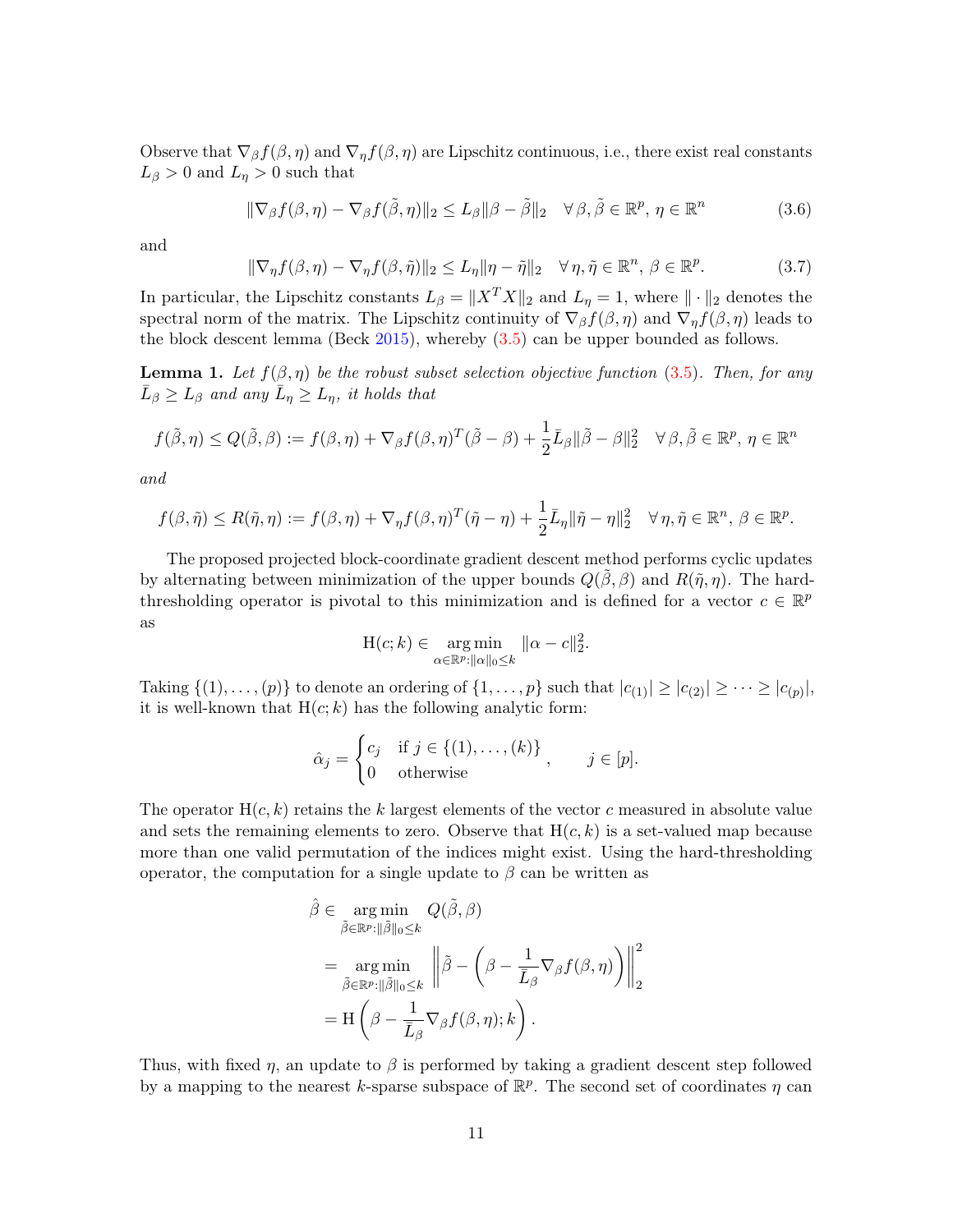be updated similarly. In fact, with fixed  $\beta$ , such an update yields exact minimization with respect to  $\eta$ . This result follows from the definition of the hard-thresholding operator (take  $\alpha = \eta$  and  $c = Y - X\beta$ ).

Using the above ingredients, Algorithm [1](#page-11-0) presents the projected block-coordinate gradient descent method for optimization of [\(3.3\)](#page-7-1).

#### <span id="page-11-0"></span>Algorithm 1 Projected block-coordinate gradient descent

**Input:**  $\bar{L}_{\beta} \ge L_{\beta}, \bar{L}_{\eta} \ge L_{\eta}, \text{ and } \epsilon > 0.$ Initialize:  $\beta^{(0)} \in \mathbb{R}^k \times \{0\}^{p-k}$  and  $\eta^{(0)} \in \mathbb{R}^{n-k} \times \{0\}^h$ .

1: For  $m \geq 0$ , repeat the following steps until  $f(\beta^{(m)}, \eta^{(m)}) - f(\beta^{(m+1)}, \eta^{(m+1)}) \leq \epsilon$ . 1.1: Update  $\beta^{(m)}$  as

$$
\beta^{(m+1)} \in \mathcal{H}\left(\beta^{(m)} - \frac{1}{\bar{L}_{\beta}} \nabla_{\beta} f(\beta^{(m)}, \eta^{(m)}); k\right).
$$

1.2: Update  $\eta^{(m)}$  as

$$
\eta^{(m+1)} \in \mathcal{H}\left(\eta^{(m)} - \frac{1}{\bar{L}_\eta}\nabla_\eta f(\beta^{(m+1)}, \eta^{(m)}); n-h\right).
$$

2: Fix the active sets

$$
J = \left\{ j \in [p] : \beta_j^{(m)} \neq 0 \right\} \quad \text{and} \quad I = \left\{ i \in [n] : \eta_i^{(m)} = 0 \right\},
$$

and solve the low-dimensional convex problem

$$
\min_{\beta,\eta} f(\beta,\eta) \quad \text{s.t.} \quad \beta_j = 0 \,\forall \, j \notin J, \, \eta_i = 0 \,\forall \, i \in I.
$$

Algorithm [1](#page-11-0) first performs cyclic projected gradient descent updates until a convergence tolerance  $\epsilon$  is satisfied. Upon convergence, the active set is fixed, and the coefficients are "polished." The polishing step can be performed by a simple least squares fit restricted to the predictors J and observations I. In the special case that  $h = n$ , the algorithm reduces to the projected gradient descent method in Bertsimas, King, and Mazumder [\(2016\)](#page-25-1).

We now establish some convergence properties of Algorithm [1,](#page-11-0) extending results and proof techniques from Bertsimas, King, and Mazumder [\(2016,](#page-25-1) Proposition 6 and Theorem 3.1). To this end, we begin by stating the following definitions for points of [\(3.3\)](#page-7-1) that are stationary and  $\epsilon$ -optimal stationary.

**Definition 1.** The point  $(\hat{\beta}, \hat{\eta})$ , with  $\|\hat{\beta}\|_0 \leq k$  and  $\|\hat{\eta}\|_0 \leq n - h$ , is said to be a stationary point of the optimization problem [\(3.3\)](#page-7-1) if, for any  $\bar{L}_{\beta} \ge L_{\beta}$  and any  $\bar{L}_{\eta} \ge L_{\eta}$ , it satisfies the fixed point equations

$$
\hat{\beta} \in \mathcal{H}\left(\hat{\beta} - \frac{1}{\bar{L}_{\beta}} \nabla_{\beta} f(\hat{\beta}, \hat{\eta}); k\right) \quad and \quad \hat{\eta} \in \mathcal{H}\left(\hat{\eta} - \frac{1}{\bar{L}_{\eta}} \nabla_{\eta} f(\hat{\beta}, \hat{\eta}); n - h\right).
$$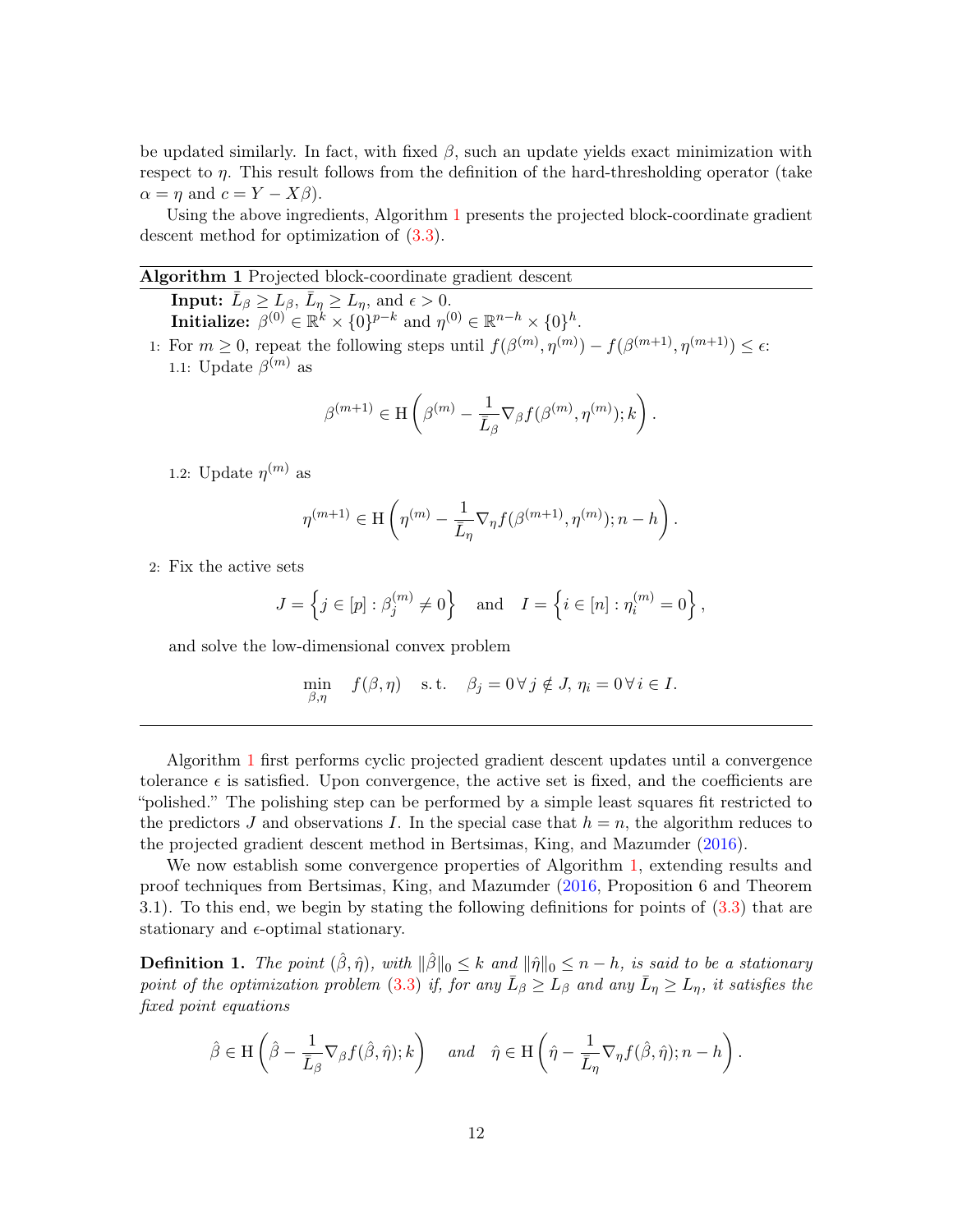Furthermore,  $(\hat{\beta}, \hat{\eta})$  is said to be an  $\epsilon$ -optimal stationary point if, for any  $\epsilon > 0$ , it satisfies the inequalities

$$
\left\|\hat{\beta} - \mathcal{H}\left(\hat{\beta} - \frac{1}{\bar{L}_{\beta}}\nabla_{\beta}f(\hat{\beta},\hat{\eta});k\right)\right\|_{2}^{2} \le \epsilon \quad and \quad \left\|\hat{\eta} - \mathcal{H}\left(\hat{\eta} - \frac{1}{\bar{L}_{\eta}}\nabla_{\eta}f(\hat{\beta},\hat{\eta});n - h\right)\right\|_{2}^{2} \le \epsilon.
$$

With these definitions in mind, the convergence properties of Algorithm [1](#page-11-0) are given as follows.

<span id="page-12-0"></span>**Proposition [1.](#page-11-0)** Let  $\{(\beta^{(m)}, \eta^{(m)})\}$  be a sequence generated by Algorithm 1. Then, for any  $\bar{L}_{\beta} \ge L_{\beta}$  and any  $\bar{L}_{\eta} \ge L_{\eta}$ , the sequence  $\{f(\beta^{(m)}, \eta^{(m)})\}$  is decreasing, converges, and satisfies the inequality

$$
f(\beta^{(m)}, \eta^{(m)}) - f(\beta^{(m+1)}, \eta^{(m+1)})
$$
  
\n
$$
\geq \frac{1}{2} (\bar{L}_{\beta} - L_{\beta}) ||\beta^{(m+1)} - \beta^{(m)}||_2^2 + \frac{1}{2} (\bar{L}_{\eta} - L_{\eta}) ||\eta^{(m+1)} - \eta^{(m)}||_2^2.
$$
\n(3.8)

Furthermore, for any  $\bar{L}_{\beta} > L_{\beta}$ , any  $\bar{L}_{\eta} > L_{\eta}$ , and a stationary point  $(\beta^*, \eta^*)$ , the sequence  $\{(\beta^{(m)}, \eta^{(m)})\}$  satisfies the following inequality after running Algorithm [1](#page-11-0) for M iterations:

$$
\min_{1\leq m\leq M}\left(\|\beta^{(m+1)}-\beta^{(m)}\|_2^2+\|\eta^{(m+1)}-\eta^{(m)}\|_2^2\right)\leq 2\frac{f(\beta^{(1)},\eta^{(1)})-f(\beta^\star,\eta^\star)}{M\min(\bar{L}_\beta-L_\beta,\bar{L}_\eta-L_\eta)}.
$$

Proposition [1](#page-12-0) establishes that Algorithm [1](#page-11-0) generates a convergent sequence of objective values for the robust subsets problem. In particular, it follows from the second inequality that the algorithm arrives at an  $\epsilon$ -optimal stationary point in  $O(\frac{1}{\epsilon})$  $\frac{1}{\epsilon}$ ) iterations. We highlight that Proposition [1](#page-12-0) does not require any special conditions on the predictor matrix  $X$ , which may be contaminated.

#### 3.2.2 Neighborhood search

Given an initial point  $(\beta^{(0)}, \eta^{(0)})$  satisfying the sparsity constraints on  $\beta$  and  $\eta$ , Algorithm [1](#page-11-0) is guaranteed to converge. However, as with most nonconvex optimization problems, the choice of the initial point can impact the quality of the solution produced. In general, setting  $\beta^{(0)} = 0$  and  $\eta^{(0)} = 0$  does not result in satisfactory solutions. To this end, we apply a neighborhood search method that largely alleviates this issue. Such methods recently proved useful in Mazumder, Radchenko, and Dedieu [\(2020\)](#page-27-3) for the  $\ell_1$  and  $\ell_2$  regularized best subsets problems. For reasons to be explained, the neighborhood search method (as a byproduct of its design) also produces solutions to the robust subsets problem [\(3.3\)](#page-7-1) for an entire grid of values of the parameters k and h. This set of fitted models produced by the method is useful in practice because the best predictive  $(k, h)$  is typically unknown and needs to be chosen from a set of parameters, say,  $K \times H$  with  $K = \{k_1, \ldots, k_q\}$  and  $H = \{h_1, \ldots, h_r\}$ . For instance, given data with  $n = 100$  and  $p = 20$  that might contain up to 25% contamination, it is natural to consider  $K = \{0, \ldots, 20\}$  and  $H = \{75, 80, \ldots, 100\}.$ 

The algorithm is conceptually simple but slightly cumbersome to write down. To assist in this effort,  $\beta(k_i, h_j)$  and  $\eta(k_i, h_j)$  are taken to denote variables in the robust subsets problem [\(3.3\)](#page-7-1) with  $k = k_i$  and  $h = h_j$ , and  $\hat{\beta}(k_i, h_j)$  and  $\hat{\eta}(k_i, h_j)$  as the corresponding solutions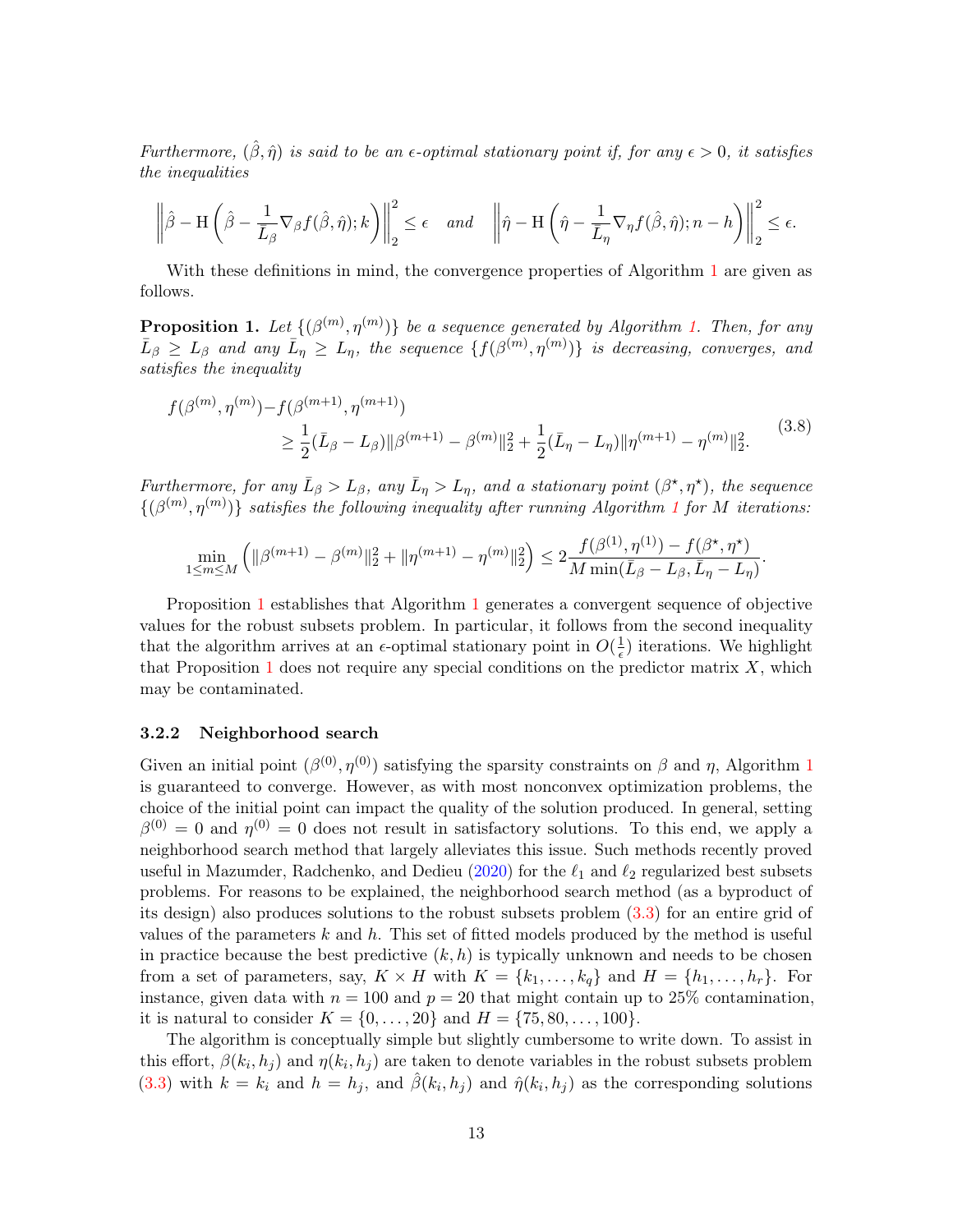produced by Algorithm [1.](#page-11-0) We assume that  $k_1 < k_2 < \cdots < k_q$  and  $h_1 < h_2 < \cdots < h_r$ . Algorithm [2](#page-13-0) presents the neighborhood search method.

### Algorithm 2 Neighborhood search

<span id="page-13-0"></span>**Input:**  $K = \{k_1, \ldots, k_q\}, H = \{h_1, \ldots, h_r\}, \text{and } \epsilon > 0.$ [1](#page-11-0): For all  $(i, j) \in [q] \times [r]$ , run Algorithm 1 initialized with

$$
\beta^{(0)}(k_i, h_j) = 0
$$
 and  $\eta^{(0)}(k_i, h_j) = 0$ .

2: Repeat the following step for all  $(i, j) \in [q] \times [r]$ : 2.1: Take the neighborhood of  $(i, j)$  as

$$
\mathcal{N}(i,j) = \{a \in [q], b \in [r] : |i - a| + |j - b| = 1\}.
$$

For all  $(a, b) \in \mathcal{N}(i, j)$ , run Algorithm [1](#page-11-0) initialized with

$$
\beta^{(0)}(k_i, h_j) = H(\hat{\beta}(k_a, h_b); k_i)
$$
 and  $\eta^{(0)}(k_i, h_j) = H(\hat{\eta}(k_a, h_b); n - h_j)$ .

If the best solution obtained from the neighborhood initializations improves on the incumbent solution, update  $\hat{\beta}(k_i, h_j)$  and  $\hat{\eta}(k_i, h_j)$  with the best solution.

3: Repeat step [2](#page-13-0) until successive changes in  $\sum_{i=1}^{q} \sum_{j=1}^{r} f(\hat{\beta}(k_i, h_j), \hat{\eta}(k_i, h_j))$  are  $\epsilon$  small.

Algorithm [2](#page-13-0) first computes an initial set of solutions corresponding to the parameter set  $K \times H$  by running Algorithm [1](#page-11-0) initialized with zero vectors. In the second step, it progresses through  $K \times H$ , at each stage fixing  $(k, h)$  at  $(k_i, h_j)$  and initializing Algorithm [1](#page-11-0) with the solutions that neighbor  $(k_i, h_j)$ . The neighboring solutions are usually small perturbations to the support of the incumbent solution, which often leads to the discovery of new feasible solutions. The final step involves recursively iterating this update scheme until no further improvements can be made. It is our experience that approximately 10-20 rounds of updates are typically required to achieve convergence.

### 3.3 Parameter choices

#### <span id="page-13-1"></span>3.3.1 Big-M parameters

To operationalize the mixed-integer program described in this section, it is necessary to choose suitable values of the Big-M parameters (e.g.,  $\mathcal{M}_{\beta}$ ). Large values of these parameters can lead to numerical issues and poor solver performance, and thus we wish to set them to values as small as reasonably possible. A simple approach is to take  $\mathcal{M}_{\beta} = \tau ||\beta||_{\infty}$  for some  $\tau \geq 1$ , where  $\hat{\beta}$  is a solution obtained from the heuristics. The same estimation process can be applied for other Big-M parameters.

By estimating the Big-M parameters using the process described here, there exists a possibility of excluding the true optimal solution from the feasible set. It remains an open research question how to estimate provably correct parameters in the absence of any assumptions on  $X$ . As an alternative to Big-M constraints, our implementation also supports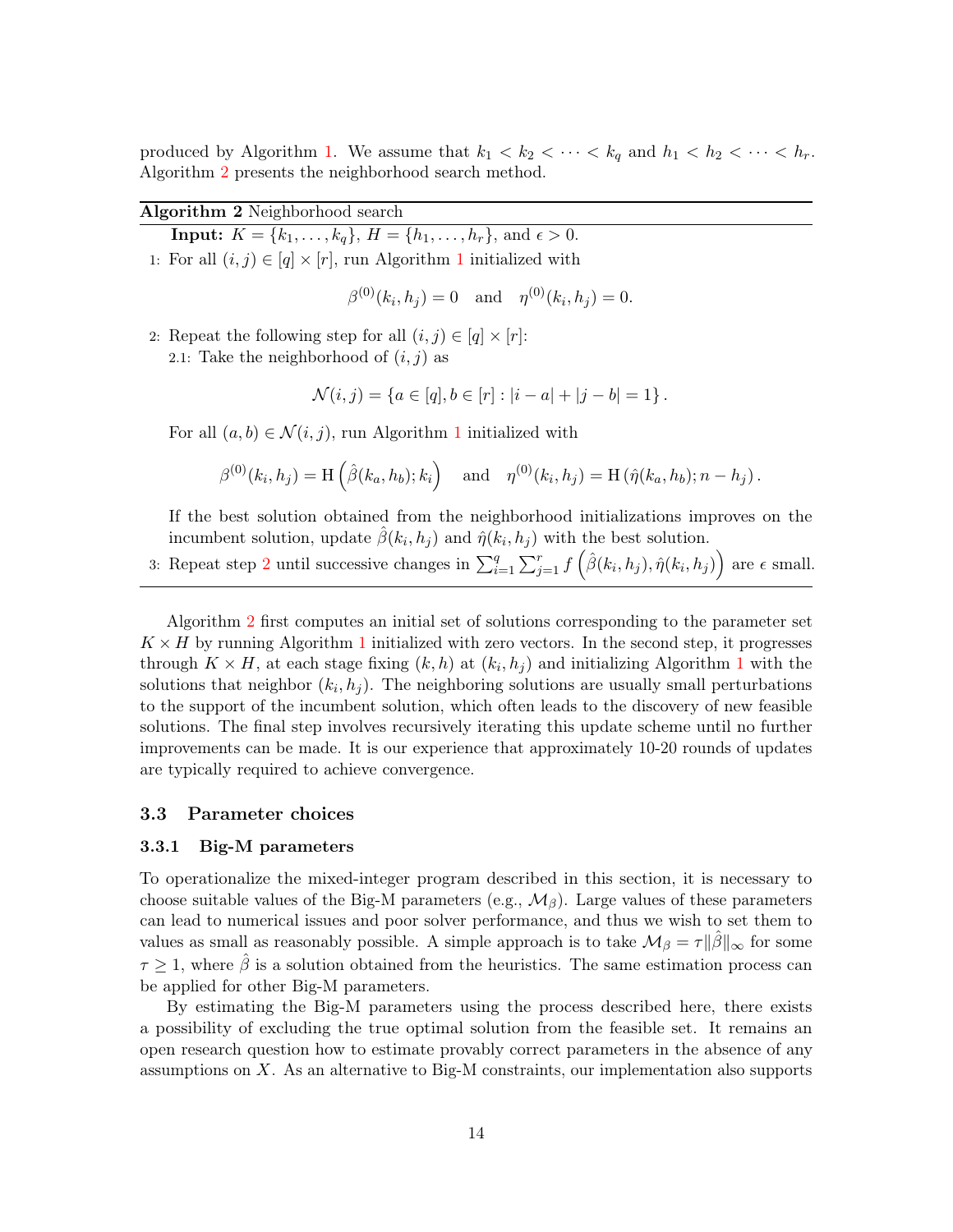SOS constraints. SOS constraints never exclude the true optimal solution but are less numerically efficient.

#### 3.3.2 Sparsity and robustness parameters

The choice of k and h plays a critical role. Choosing a value of k that is too large leads the estimator to overfit to the data, and choosing a value of  $k$  that is too small leads the estimator to underfit. Similarly, choosing a large h makes the estimator susceptible to breakdown, and choosing a small h leads to a loss of efficiency (because it might lead to discarding good data). Given that we are interested in building predictive models, cross-validation can address these issues. However, because the data might be contaminated, standard cross-validation metrics such as mean square prediction error are inappropriate. A suitable alternative is trimmed (mean square) prediction error, which trims a portion of the largest square errors. Letting  $e_{(1)}, \ldots, e_{(n)}$  denote prediction errors ordered by absolute value, the trimmed prediction error can be written as

Trimmed prediction error := 
$$
\frac{\sum_{i=1}^{[(1-\alpha)n]} e_{(i)}^2}{[(1-\alpha)n]},
$$

where the trimming parameter is typically taken conservatively as  $\alpha \in \{0.25, 0.5\}$ . This metric can be computed over a grid of candidate values of  $(k, h)$  using the cross-validation errors.

There are alternatives to cross-validating h. Alfons, Croux, and Gelper [\(2013\)](#page-25-5) applied a two-step procedure where h is initially set to a fixed proportion of  $n$  and then revised upward based on the magnitude of the residuals. However, this approach involves additional parametric assumptions and is numerically expensive like cross-validation. An avenue of future work is to investigate efficient procedures, e.g., estimating h and  $\beta$  jointly as can be done with Huber loss for  $\sigma$  (the scale parameter) and  $\beta$  (Lambert-Lacroix and Zwald [2011\)](#page-27-5).

## <span id="page-14-0"></span>4 Breakdown point

This section discusses the robustness of robust subset selection in terms of its finite-sample breakdown point. The notion of a finite-sample breakdown point originated with Donoho and Huber [\(1983\)](#page-26-16) and has since become a standard measure for robustness in the casewise contamination framework. Roughly speaking, the breakdown point of an estimator is the minimum fraction of contaminated observations required to corrupt the estimator arbitrarily badly. A formal definition is given as follows.

**Definition 2.** Let  $(X, Y)$  be an uncontaminated sample of size n, and let  $(\tilde{X}, \tilde{Y})$  be the same sample with  $1 \leq m \leq n$  observations replaced arbitrarily. Let  $\Theta(X, Y)$  be an estimator given the sample  $(X, Y)$ . Then the finite-sample breakdown point of  $\Theta(X, Y)$  is defined as

$$
b(\Theta;X,Y):=\min_{1\leq m\leq n}\left\{\frac{m}{n}:\sup_{(\tilde{X},\tilde{Y})}\|\Theta(X,Y)-\Theta(\tilde{X},\tilde{Y})\|_2=\infty\right\}.
$$

We take  $\Theta(X, Y)$  to be the objective value of the robust subsets estimator. Thus, with the above definition in mind, the main result of this section is written as follows.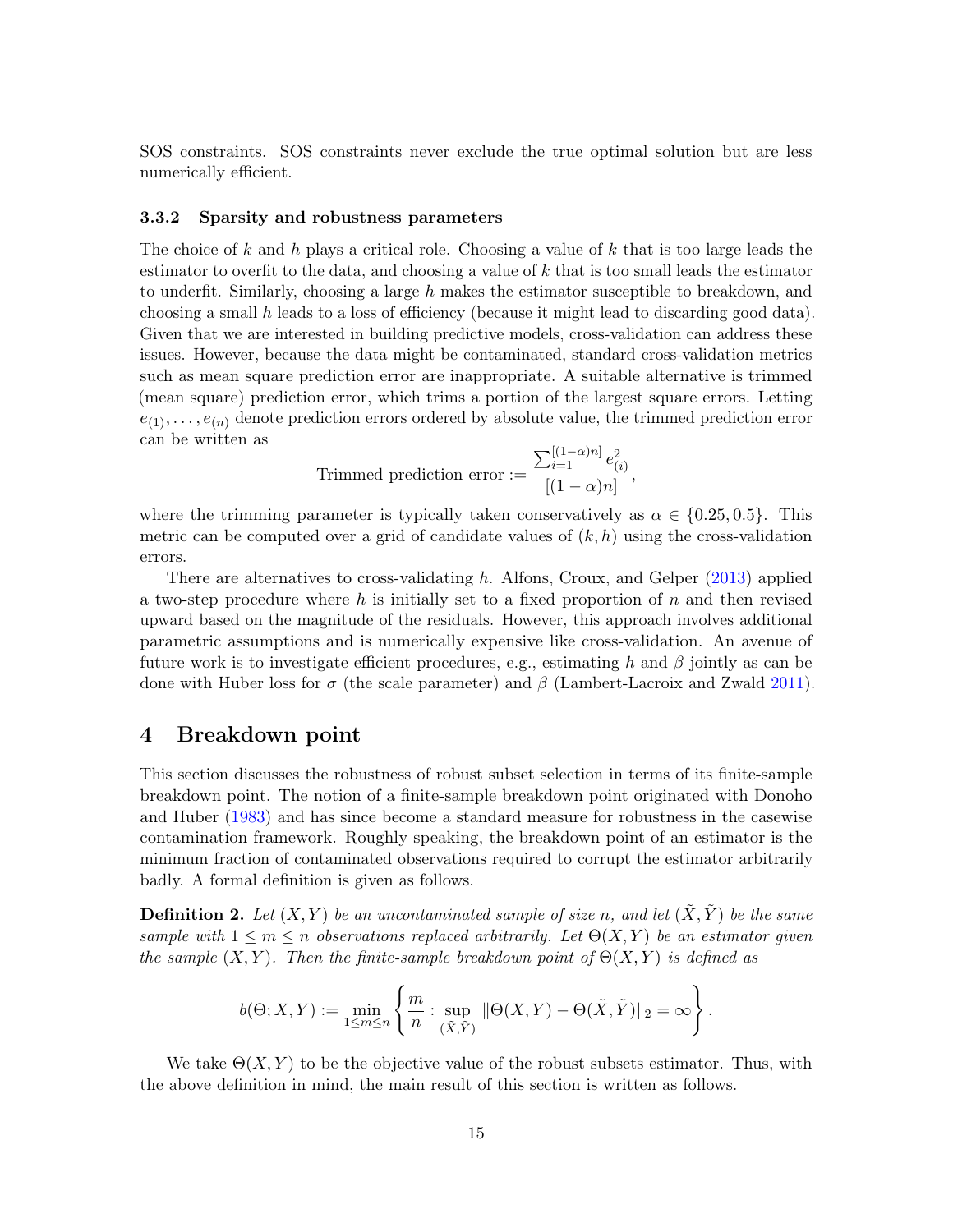<span id="page-15-1"></span>**Theorem 1.** Let  $(X, Y)$  be a sample of size n, and let  $\Theta(X, Y)$  be the optimal objective value to the robust subset selection problem [\(1.2\)](#page-2-0) with  $h \leq n$ . Then  $\Theta(X, Y)$  has the finite-sample breakdown point

$$
b(\Theta; X, Y) = \frac{n - h + 1}{n}.
$$

The proof follows steps similar to those used in the proof of the breakdown point in Bertsimas and Mazumder [\(2014\)](#page-25-10) for the objective value of the least quantile of squares estimator.

It follows from Theorem [1](#page-15-1) that robust subset selection can withstand up to  $n - h$ contaminated observations. Moreover, because fixing  $h = n$  yields the best subsets estimator, it follows that the breakdown point of best subset selection is  $1/n$ , meaning it is not robust to any level of contamination in the data. These results are consistent with experimental evidence provided in the following section.

We close this section with three remarks pertaining to the parameter  $h$ :

- The performance of the solver is related to the choice of  $h$ . The most conservative choice  $h = [0.5n]$  is also the most computationally cumbersome. Therefore, it is desirable in terms of computation to choose a value of  $h$  that is as large as reasonably possible.
- If the analyst is comfortable that the data contain no more than 25% contamination, taking  $h = [0.75n]$  is generally accepted as a good compromise between efficiency and robustness (Rousseeuw and Van Driessen [2006\)](#page-28-16).
- Using cross-validation as outlined in the previous section can alleviate the need to manually set h. Nonetheless, the trimming parameter  $\alpha$  in the cross-validation metric remains to be chosen, but 25% again seems a judicious choice.

## <span id="page-15-0"></span>5 Experiments

We perform a series of numerical experiments on synthetic data to evaluate the performance of our estimator and algorithms in a variety of scenarios. The experiments of Section [5.1](#page-16-0) compare robust subsets with existing estimators, while those of Section [5.2](#page-20-0) compare different algorithmic approaches for its computation.

In support of these exercises, the methods described in Section [3](#page-6-0) were implemented in the R package robustsubsets. Our package calls Gurobi as the mixed-integer solver and implements Algorithms [1](#page-11-0) and [2](#page-13-0) in C++. The package first runs neighborhood search over a specified parameter grid  $K \times H$  and then runs mixed-integer optimization using the warm starts and variable bounds from neighborhood search. The data are standardized to have zero median and unit (normalized) median absolute deviation in advance of fitting the model. To obtain the best subsets estimator, the set H is taken as  $\{n\}$ , and the data are standardized to have zero mean and unit standard deviation. The final model fits are returned on the original scale of the data.

All experiments are carried out using R 4.1.0 and Gurobi 9.1.2.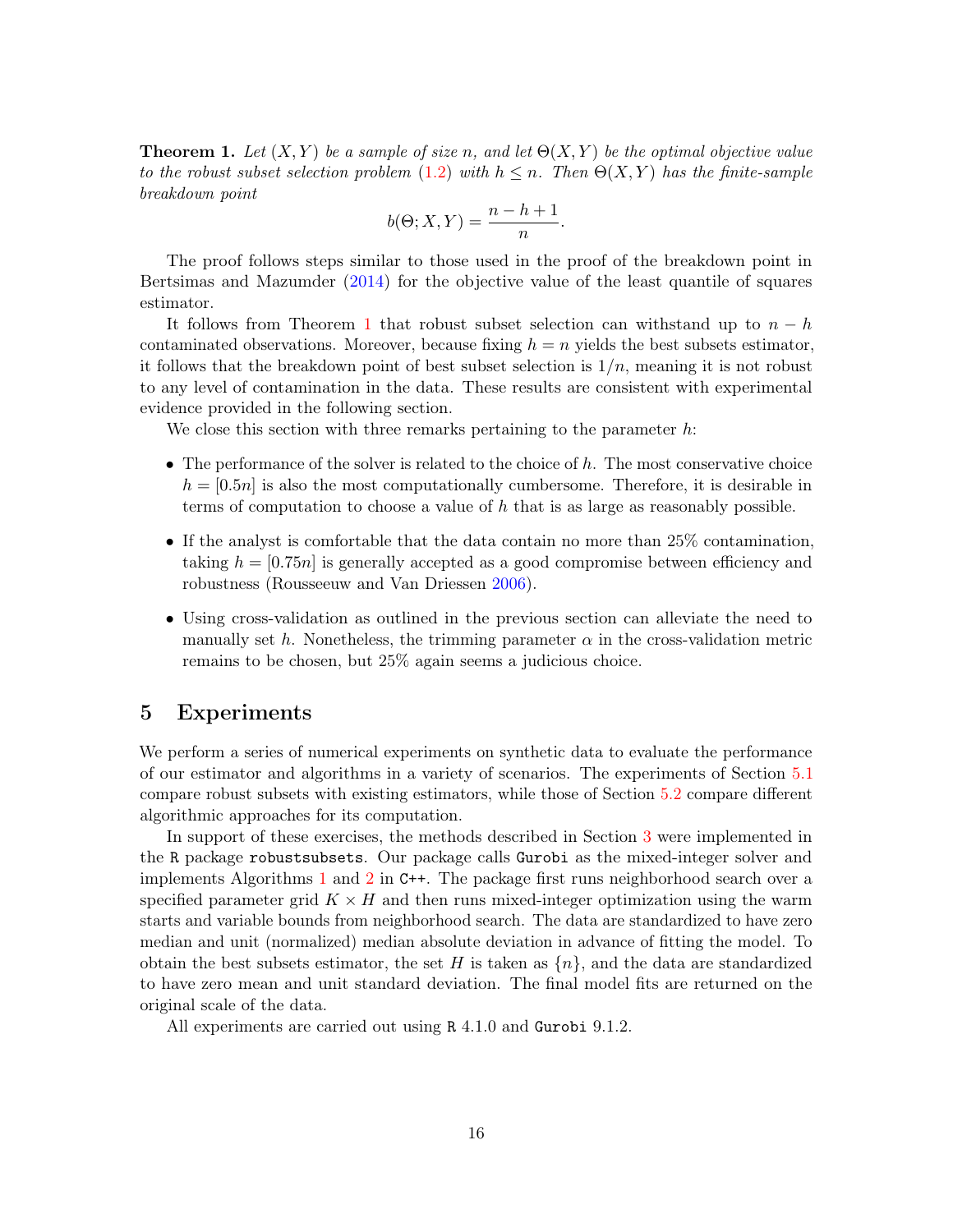### <span id="page-16-0"></span>5.1 Comparisons of estimators

### 5.1.1 Setup

We study the linear model

$$
Y = X\beta^{0} + \varepsilon, \quad \varepsilon \sim N(0, I\sigma^{2}),
$$

with the entries of the coefficient vector  $\beta^0$  drawn randomly from  $\{-1,0,1\}$  and the number of nonzero coefficients  $p_0 := ||\beta^0||_0 \in \{5, 10\}$ . The rows of the predictor matrix X are sampled iid as  $x_i \sim N(0, \Sigma)$ , where  $\Sigma$  has row i and column j constructed as  $0.35^{|i-j|}$  for all  $i, j \in [p]$ . The noise variance  $\sigma^2$  is chosen to yield the desired signal-to-noise ratio (SNR), where

$$
SNR := \frac{\text{Var}(x^T \beta^0)}{\sigma^2} = \frac{(\beta^0)^T \Sigma \beta^0}{\sigma^2}.
$$

We take SNR  $\in \{1,4\}$  when  $p_0 = 5$  and SNR  $\in \{4,9\}$  when  $p_0 = 10$ , with SNR = 1 corresponding to 50% proportion of variance explained (PVE), where

$$
PVE := \frac{\text{Var}(x^T \beta^0)}{\text{Var}(y)} = \frac{\text{SNR}}{\text{SNR} + 1}.
$$

We study a low-dimensional setup in which  $n = 500$  and  $p = 100$ , and a high-dimensional setup in which  $n = 100$  and  $p = 500$ .

We consider four contamination settings:

- 1. No contamination The response and predictors are both uncontaminated.
- 2. Contamination of  $Y$  The response is contaminated by sampling the noise as a mixture of normal distributions:  $\varepsilon_i \sim (1 - \delta)N(0, \sigma^2) + \delta N(10\sigma, \sigma^2), i \in [n].$
- 3. Contamination of X The rows of the predictor matrix are first sampled as  $N(0, \Sigma)$ and the response is generated. Each row of  $X$  is subsequently contaminated with probability  $\delta$  by randomly selecting 0.1p predictors and replacing their values with independent draws from a  $N(10, 1)$  distribution.
- 4. Contamination of Y and X The response and predictors are both contaminated as described above.

The contamination probability  $\delta = 0.1$ . The expected number of contaminated observations in the sample  $(X, Y)$  is thus 0.1n under settings two and three and 0.19n under setting four. Settings one, two, and four are similar to those studied in Chang, Roberts, and Welsh [\(2018\)](#page-26-4). Setting three is added to evaluate the effect of contamination in X alone.

To benchmark robust subsets, three contemporary sparse and robust estimators are also evaluated: the Lasso with Tukey's bisquare loss (MM Lasso) via pense 1.2.9 (Smucler and Yohai [2017;](#page-28-6) Cohen Freue et al. [2019\)](#page-26-3), the Lasso with LTS loss (sparse LTS) via robustHD 0.6.1 (Alfons, Croux, and Gelper [2013\)](#page-25-5), and the Lasso with Huber loss (Huber Lasso) via hqreg 1.4 (Rosset and Zhu [2007;](#page-28-7) Yi and Huang [2017\)](#page-28-17). The availability of high-quality implementations of these estimators underscores their relevance to practitioners. We also evaluate the vanilla (least squares) Lasso as implemented in glmnet 4.1-1.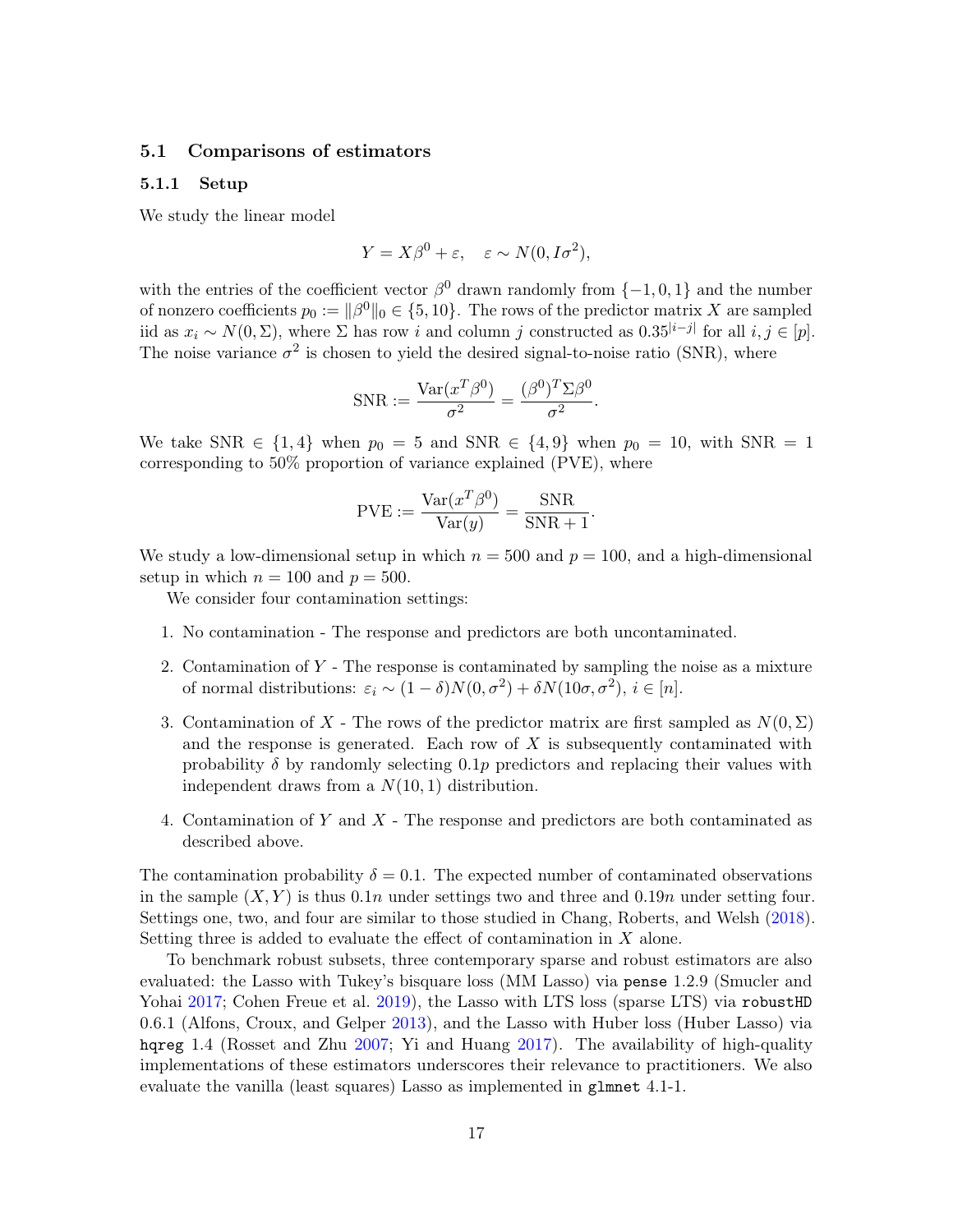For robust subsets, the tuning parameters k and h are swept over the grid  $K \times H$  with  $K = \{0, \ldots, 20\}$  and  $H = \{[0.75n], [0.80n], \ldots, n\}$ . For best subsets, k is swept over the same K. For the Lasso estimators, we sweep the tuning parameter  $\lambda$  over 50 values linearly spaced on the log scale, with the maximum  $\lambda$  set according to the default of each package.

To measure expected out-of-sample prediction loss, we study the relative prediction error:

Relative prediction error := 
$$
\frac{\mathrm{E}[(y - \hat{\mu} - x^T \hat{\beta})^2]}{\sigma^2} = \frac{(\beta^0 - \hat{\beta})^T \Sigma (\beta^0 - \hat{\beta}) + \hat{\mu}^2 + \sigma^2}{\sigma^2},
$$

where  $\hat{\mu}$  is an estimate of the intercept (the true intercept is zero), and  $\hat{\beta}$  is an estimate of  $\beta^0$ . The best attainable relative prediction error is 1 and the null relative prediction error is  $SNR + 1$ . We also study the sparsity of the fitted model:

Model sparsity := 
$$
\|\hat{\beta}\|_0
$$
,

and, to measure support recovery, the F1 score:

$$
F1 score := \frac{2}{Recall^{-1} + Precision^{-1}},
$$

which is the harmonic average of recall (the true positive rate) and precision (the positive predictive value). The best attainable F1 score is 1, indicating that the support of  $\beta$  exactly matches that of  $\beta^0$ . Hastie, Tibshirani, and Tibshirani [\(2020\)](#page-26-1) considered these three metrics (relative prediction error, model sparsity, and F1 score) in their comparisons of best subsets and the Lasso. The metrics are all evaluated with respect to tuning parameters chosen via 10-fold cross-validation.<sup>[2](#page-17-0)</sup> The cross-validation metrics are (mean square) prediction error for the nonrobust estimators and trimmed prediction error with 25% trimming for the robust estimators. For best subsets and robust subsets, only the heuristics are used during cross-validation to maintain reasonable runtime. Mixed-integer optimization is run on the  $k$  and h yielding the lowest cross-validation error with variable bounds estimated by the method of Section [3.3.1](#page-13-1) using  $\tau = 1.5$ .

#### 5.1.2 Results

We conduct 30 simulations for each set of simulation parameters and then aggregate the results. The simulations are performed in parallel, each running on a single core of an AMD Ryzen Threadripper 3970x. In the interest of space, we confine the results and discussion here to sparsity level  $p_0 = 5$  and relegate those for  $p_0 = 10$  to the appendix.

Figures [1,](#page-18-0) [2,](#page-19-0) and [3](#page-20-1) report the relative prediction error, model sparsity, and F1 score, respectively. The vertical bars represent averages, and the error bars denote (one) standard errors. The dashed horizontal lines in Figure [1](#page-18-0) indicate the relative prediction error from the null model, and those in Figure [2](#page-19-0) indicate the sparsity of the true model.

In the uncontaminated settings, best subsets exhibits excellent prediction accuracy and support recovery. The Lasso, while also showing excellent prediction accuracy, has inferior

<span id="page-17-0"></span><sup>&</sup>lt;sup>2</sup>The parameter h in sparse LTS is not treated as a tuning parameter in robustHD, and is instead fixed at 75% of the sample size. After the model is initially fit, robustHD applies a reweighting step to improve efficiency. The reader is referred to Alfons, Croux, and Gelper [\(2013\)](#page-25-5) for details.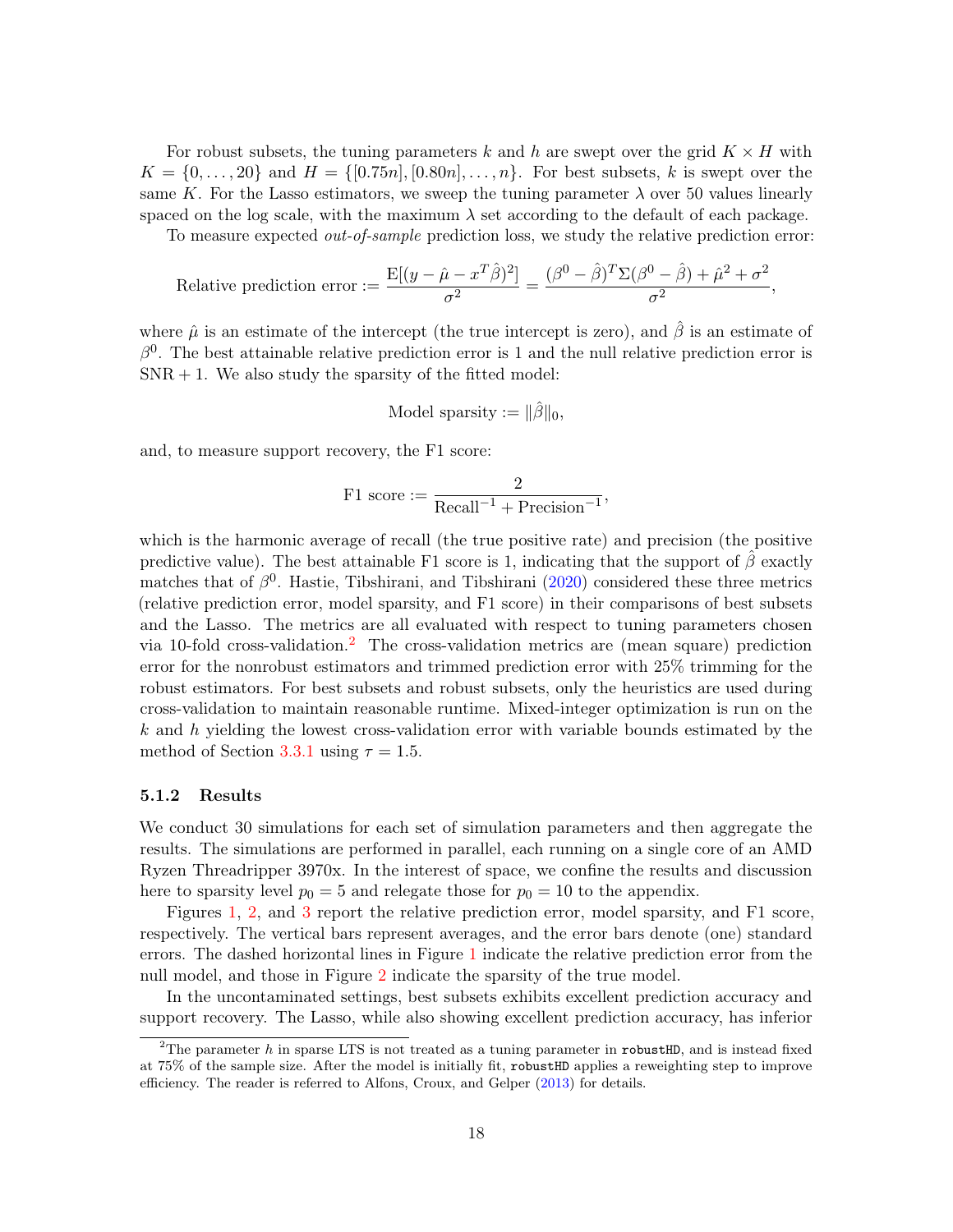

<span id="page-18-0"></span>Figure 1: Relative prediction error estimated over 30 simulations with  $p_0 = 5$ . The vertical bars represent averages, and the error bars denote (one) standard errors. The dashed horizontal lines indicate the relative prediction error from the null model.

support recovery compared with best subsets. The F1 scores of the Lasso are hindered by the large number of irrelevant predictors it picks up. When contamination is introduced, both best subsets and the Lasso display significant performance degradation across the board. Only in the Low-4 configuration (low-dimensional setup with  $SNR = 4$ ), where there are relatively few predictors and the signal is strong, do they consistently outperform the null model in terms of prediction accuracy.

In the contaminated settings, robust subsets ameliorates the degradation in performance that occurs in best subsets. Robust subsets behaves in a manner similar to that of best subsets as if it were applied to a reduced set of "good" observations. Similarly, the MM Lasso, sparse LTS, and the Huber Lasso largely retain the operational characteristics of the Lasso, though the latter struggles with contamination in  $X$ . In terms of prediction accuracy, robust subsets produces fitted models that are competitive with and often superior to those from the robust Lasso estimators. The main success story is the High-4 configuration, in which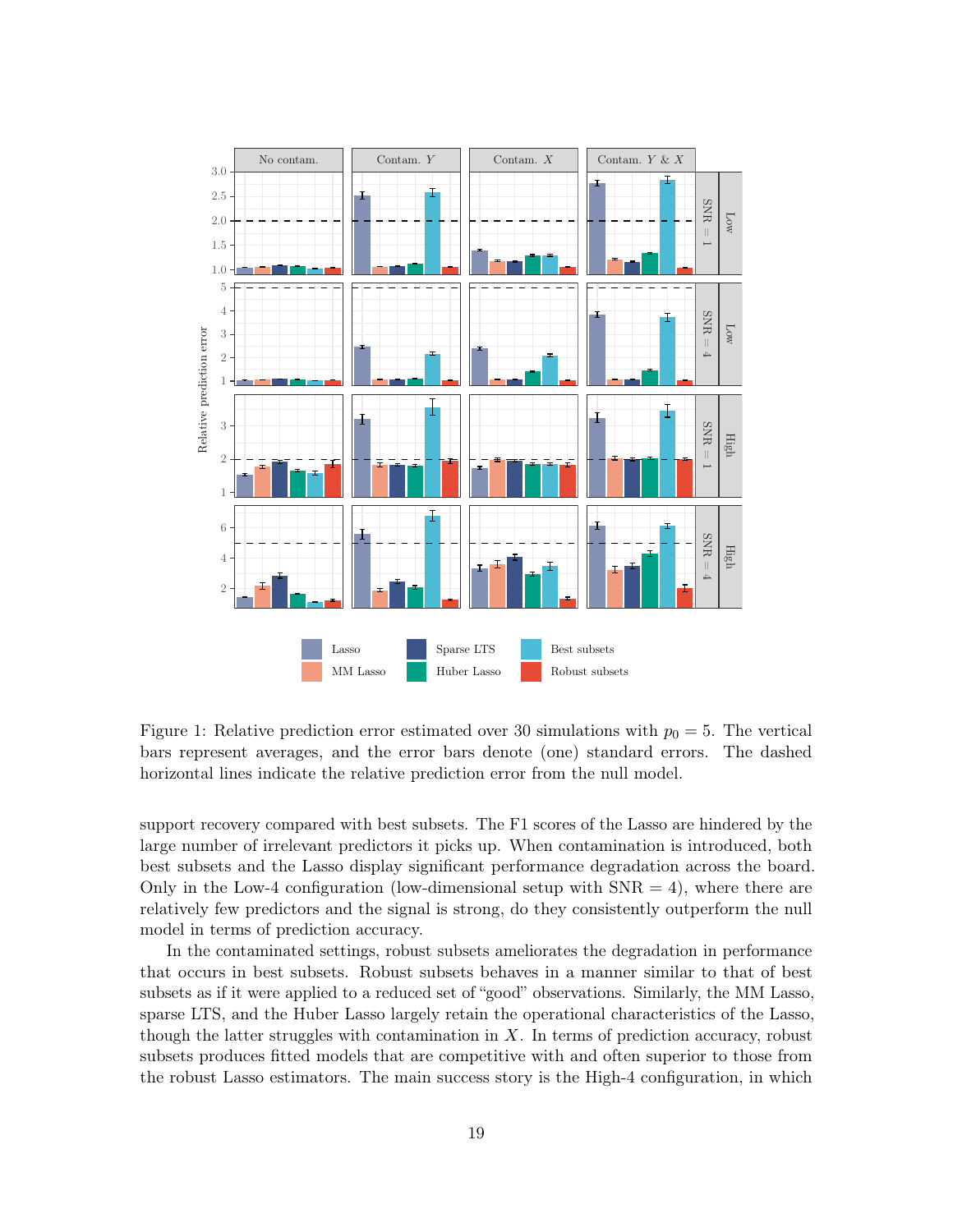

<span id="page-19-0"></span>Figure 2: Model sparsity estimated over 30 simulations with  $p_0 = 5$ . The vertical bars represent averages, and the error bars denote (one) standard errors. The dashed horizontal lines indicate the true model sparsity.

robust subsets improves markedly on its competitors across all contamination settings.

Robust subsets inherits the good support recovery qualities of best subsets. In almost all cases, robust subsets enjoys the highest F1 score among the robust estimators. Upon closer inspection, the robust Lasso estimators perform slightly better in detecting true positives. However, they pay a steep price in the number of false positives they produce, leading to lower F1 scores overall. They also produce relatively dense models. For instance, when X is contaminated, the MM Lasso selects up to 60 predictors, 12 times the true number of nonzeros. On the other hand, robust subsets consistently delivers models that more closely reflect the true sparsity level.

Generally, the robust estimators struggle more with contamination in the predictors than in the response. In fact, in the High-1 configuration, when  $X$  is contaminated, all robust estimators fail to predict better than their nonrobust counterparts and offer little to no improvement on the null model. This result suggests that building good predictive models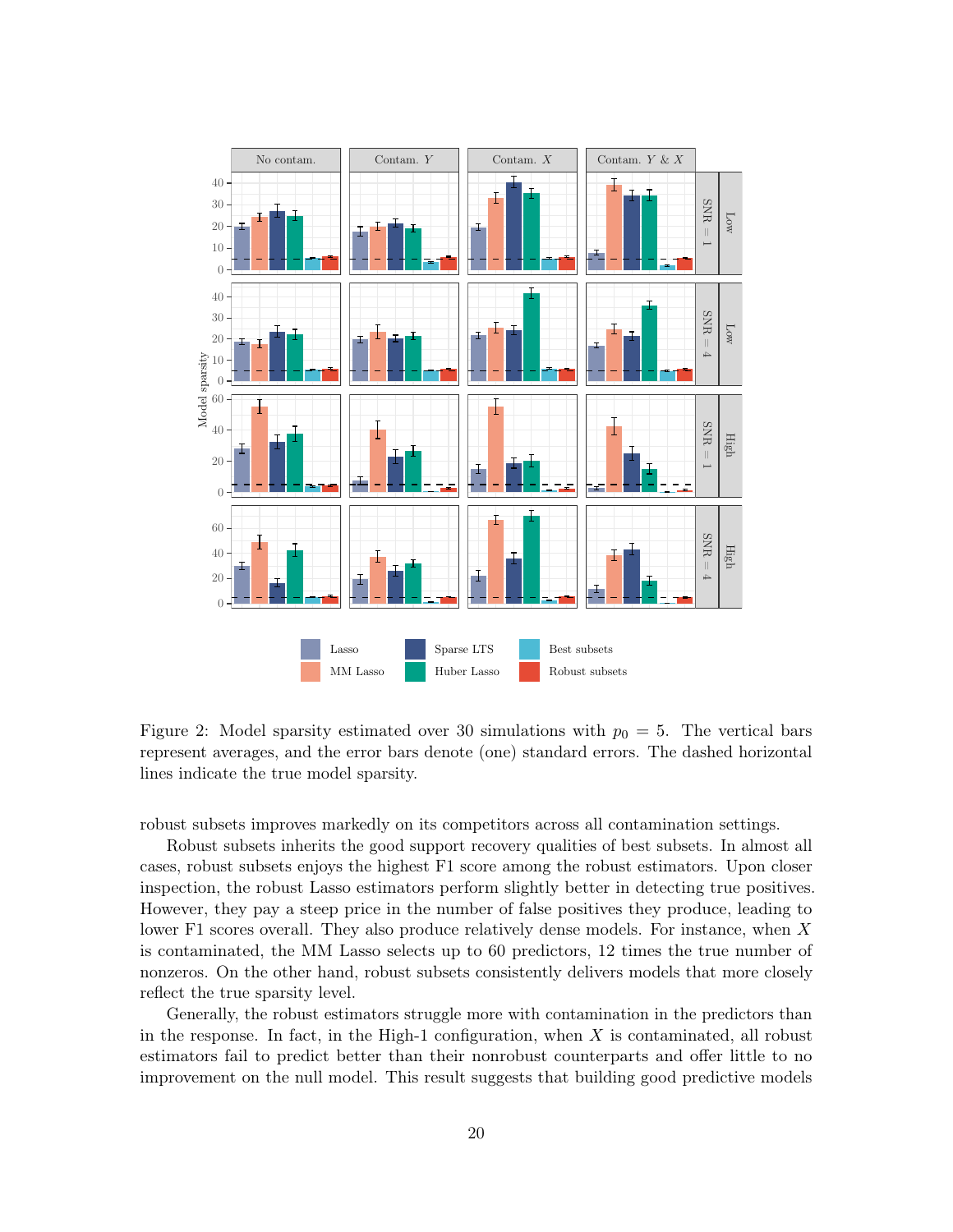

<span id="page-20-1"></span>Figure 3: F1 score estimated over 30 simulations with  $p_0 = 5$ . The vertical bars represent averages, and the error bars denote (one) standard errors.

may be an unachievable goal when the signal is weak and the number of contaminated predictors is large. However, when the signal is strong, as in the High-4 configuration, robust subsets is able to offer improvement. In fact, robust subsets performs about as well with regard to support recovery as it does in the low-dimensional setups.

### <span id="page-20-0"></span>5.2 Comparisons of algorithms

### 5.2.1 Setup

The previous experiments compare robust subsets with existing estimators—the experiments below provide further insight into the algorithms underlying robust subsets. The simulation design remains as before. We focus on the high-dimensional setup, fixing  $n = 100$  and taking  $p \in \{500, 1000\}$ . The number of nonzeros  $p_0 = 5$  and SNR = 4. We consider contamination setting two where Y is contaminated and setting four where X is also contaminated. The total proportion of contaminated observations in both settings is fixed at 10%, with contamination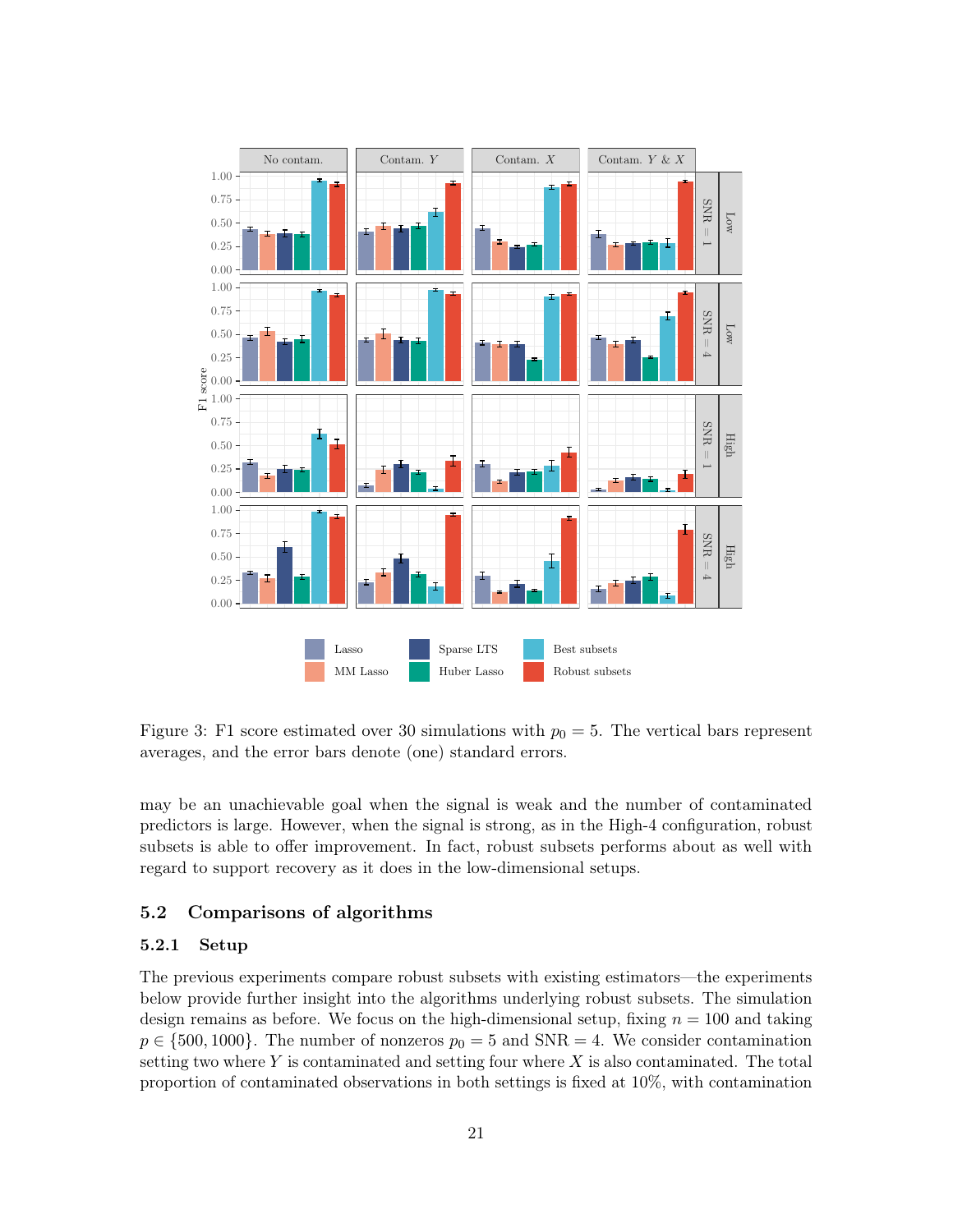evenly split between  $Y$  and  $X$  in setting four.

To isolate the individual contributions of each algorithm in our framework, we consider several different computational approaches: neighborhood search  $(K \text{ and } H \text{ specified as})$ before) without mixed-integer optimization, mixed-integer optimization without warm starts or variable bounds, and mixed-integer optimization with warm starts and variable bounds from neighborhood search. These approaches are respectively labeled "heuristics," "MIO," and "MIO+heuristics." The variable bounds for the last approach are again estimated using the method of Section [3.3.1](#page-13-1) with  $\tau \in \{1, 1.5\}$ . The MIO approach uses SOS constraints in place of Big-M constraints since variable bounds are unavailable. The solver is run on an AMD Ryzen Threadripper 3970x with a 30 minute time limit.

To measure the quality of the solution produced, we study the number of true positive predictors selected and the relative objective gap:

Relative objective gap := 
$$
\frac{\hat{f} - f^{\star}}{f^{\star}},
$$

where  $\hat{f}$  is the attained objective value, and  $f^{\star}$  is the best objective value among all approaches considered. To measure progress towards proving optimality, we study the relative optimality gap:

Relative optimality gap := 
$$
\frac{\hat{f} - \hat{f}_L}{\hat{f}},
$$

where  $\hat{f}_L$  is the lower bound on the optimal objective value delivered by the solver.<sup>[3](#page-21-0)</sup> A relative optimality gap of zero indicates that the computed solution is provably optimal. Additionally, we measure whether the solver terminated within the time limit (i.e., had an optimality gap of zero) and the runtime. These metrics are evaluated at  $k = 5$  and  $h = 90$ .

### 5.2.2 Results

Table [1](#page-22-1) reports results from 30 simulations for  $p = 500$ . Results for  $p = 1000$  are detailed in the appendix. Averages or proportions are reported with standard errors in parentheses.

When only  $Y$  is contaminated, all algorithmic approaches are equally effective at delivering high-quality solutions as measured by the number of true positive selections and the objective gap. There is, however, significant disparity in terms of the optimality gap. Without warm starts or variable bounds, the solver is never able to improve the lower bound in the 30 minute time limit. Yet, when guided by this information from the heuristics, the solver proves optimality in 100% of the simulation instances for  $\tau = 1$ , typically within a minute. These same figures are 53% and 19 minutes for  $\tau = 1.5$ , confirming that small values of  $\tau$ play an important role in determining the speed at which the optimality gap is closed.

When Y and X are contaminated, the heuristic solutions are slightly lower-quality. The three mixed-integer approaches continue to generate excellent solutions. For  $\tau = 1$ , the solver attains a zero optimality gap in a third of the simulation instances. The optimality gap is much looser for  $\tau = 1.5$ . More generous time limits (roughly several hours to tens of hours) are required to close the optimality gap in most cases. The heuristics now take longer to converge than when Y is contaminated, 2 minutes more on average. Likewise, the solver

<span id="page-21-0"></span><sup>&</sup>lt;sup>3</sup>This definition is used in Gurobi.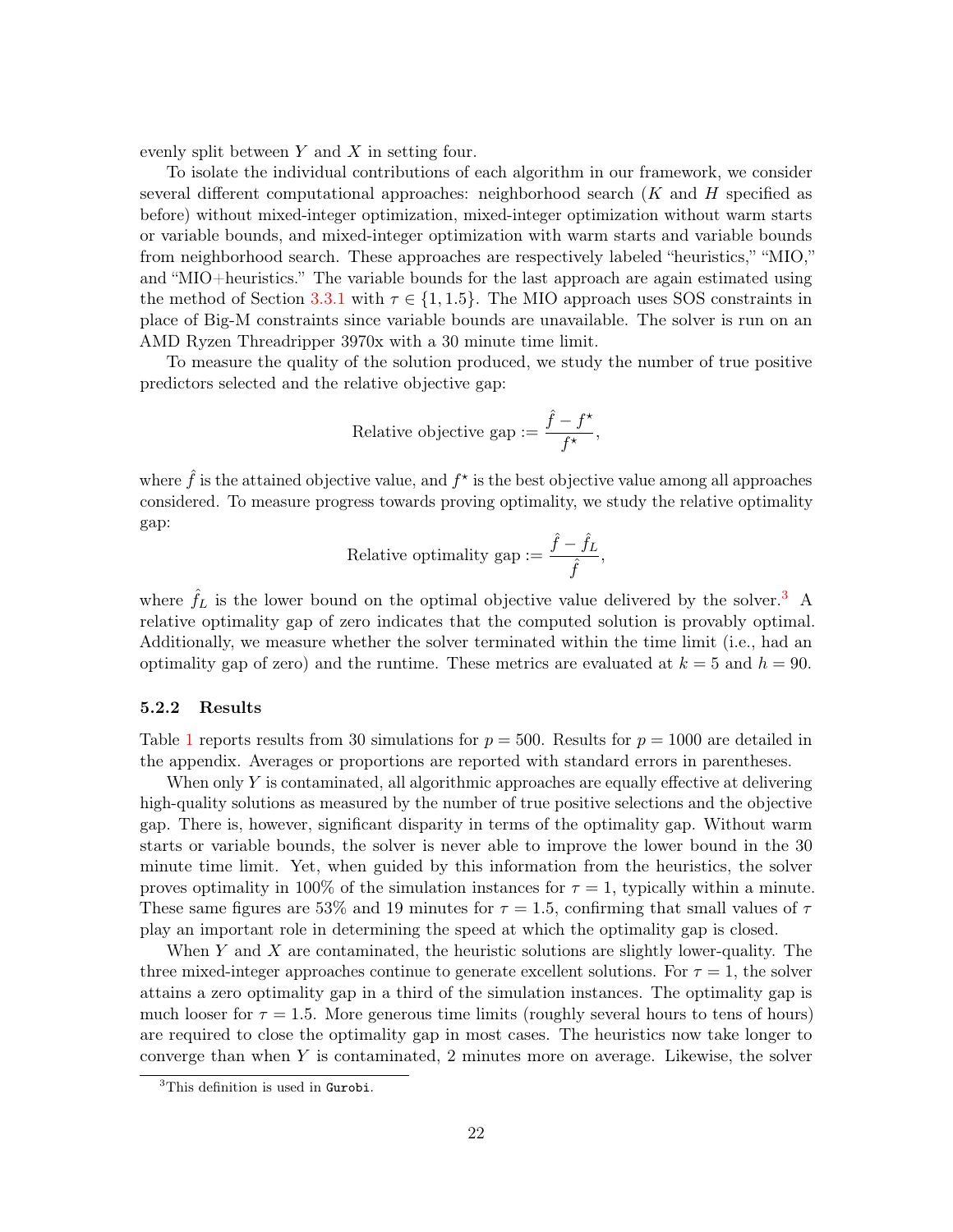|                                                                                       | True pos.                                    | Obj. gap $(\%)$                              | Opt. gap $(\%)$                      | Term. $(\%)$                         | Time (mins.)                                       |  |  |  |
|---------------------------------------------------------------------------------------|----------------------------------------------|----------------------------------------------|--------------------------------------|--------------------------------------|----------------------------------------------------|--|--|--|
| Contamination of $Y$                                                                  |                                              |                                              |                                      |                                      |                                                    |  |  |  |
| Heuristics<br>MIO<br>MIO+heuristics $(\tau = 1)$<br>MIO+heuristics ( $\tau = 1.5$ )   | 5.0(0.0)<br>5.0(0.0)<br>5.0(0.0)<br>5.0(0.0) | 0.0(0.0)<br>0.0(0.0)<br>0.0(0.0)<br>0.0(0.0) | 100.0(0.0)<br>0.0(0.0)<br>25.5(5.4)  | 0.0(0.0)<br>100.0(0.0)<br>53.3(9.1)  | 0.5(0.0)<br>30.1(0.0)<br>0.9(0.1)<br>19.1(2.1)     |  |  |  |
| Contamination of Y and $X$                                                            |                                              |                                              |                                      |                                      |                                                    |  |  |  |
| Heuristics<br>MIO<br>MIO+heuristics ( $\tau = 1$ )<br>MIO+heuristics ( $\tau = 1.5$ ) | 4.9(0.1)<br>5.0(0.0)<br>5.0(0.0)<br>5.0(0.0) | 1.9(1.6)<br>0.0(0.0)<br>0.0(0.0)<br>0.0(0.0) | 100.0(0.0)<br>30.5(5.4)<br>96.3(1.2) | 0.0(0.0)<br>33.3 $(8.6)$<br>0.0(0.0) | 2.5(0.1)<br>30.1(0.0)<br>26.3(1.8)<br>32.6 $(0.1)$ |  |  |  |

<span id="page-22-1"></span>Table 1: True positive selections, relative objective gap, relative optimality gap, termination rate, and runtime estimated over 30 simulations with  $n = 100$ ,  $p = 500$ ,  $p_0 = 5$ , and SNR = 4. Averages or proportions are reported next to (one) standard errors in parentheses.

takes longer to progress the lower bound regardless of the value for  $\tau$ . These longer runtimes and weaker optimality gaps can be attributed to poorer conditioning of the gram matrix  $X^TX$ .

The speed at which the solver is able to close the optimality gap can also be impacted by the degree to which observations are outlying. This impact is a consequence of the fact that the Big-M parameter  $\mathcal{M}_{\eta}$  (the outlier bound) must be of the same order of magnitude as the outliers. Another contributing factor is that the condition number of the gram matrix is affected by the size of the outliers in  $X$ . Overall, smaller outliers mean tighter optimality gaps and smaller runtimes. Larger outliers have the opposite effect.

Additional results in the appendix show that the proposed methods scale to  $p = 1000$  in reasonable time. It is difficult, however, to close the optimality gap in the 30 minute time limit. Nevertheless, when warm-started, the solver usually finds the optimal solution in the first few minutes, while the remaining time is spent proving optimality. Thus, if the problem instance appears intractable, it can be sufficient to run the solver for a short time to obtain a high-quality solution. Scaling to instances with  $p$  (or  $n)$ ) in the tens or hundreds of thousands while proving optimality is a direction for future research.

Besides the type of contamination and number of predictors, which we vary in these experiments, several other factors determine the benefit of running the solver after the heuristics. Though it is difficult to quantify exact gains in general, our experience is that mixed-integer optimization is most useful when the number of contaminated observations, number of nonzero coefficients, or levels of correlation among predictors are high. The SNR does not appear to be an important factor.

## <span id="page-22-0"></span>6 Archaeological glass vessels dataset

This section illustrates an application of robust subsets using the archaeological glass vessels dataset introduced in Janssens et al. [\(1998\)](#page-26-17) and Lemberge et al. [\(2000\)](#page-27-14) and studied vis-à-vis sparsity and robustness in Smucler and Yohai [\(2017\)](#page-28-6) and Amato et al. [\(2021\)](#page-25-6). The dataset was obtained from the supplemental material of Christidis et al. [\(2020\)](#page-26-18). It consists of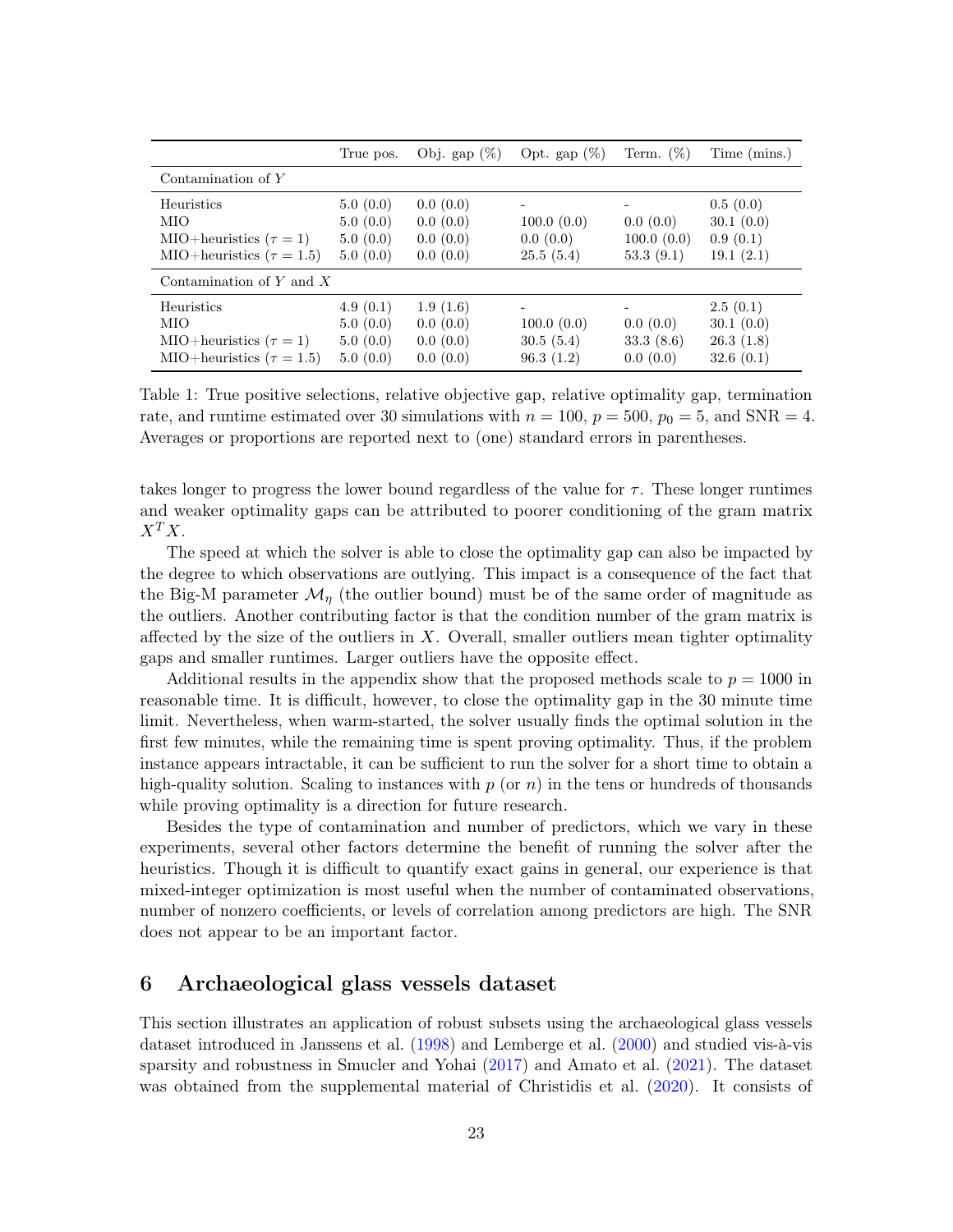observations on 180 glass vessels from the 16th and 17th centuries that were uncovered in archaeological excavations in Antwerp, Belgium. To understand the origins of the vessels and the trade connections between producers, the chemical compositions of the vessels were studied. To determine these compositions, electron-probe X-ray microanalysis (EPXMA) was used to produce data containing EPXMA intensities for 1920 different frequencies on each of the glass vessels. The data were subsequently processed to yield the concentrations of chemical compounds present in the vessels. However, the processing step is time-consuming and challenging to automate, and thus interest exists in regression methods that can directly predict the concentrations using the EPXMA data. The majority of estimators do not perform well at this task because the data are high-dimensional and include multiple observations that constitute outliers (Serneels et al. [2005;](#page-28-18) Maronna [2011\)](#page-27-15).

Following Smucler and Yohai [\(2017\)](#page-28-6), the response is taken as the concentration of the chemical compound PbO and the predictors as the frequencies 15 through 500. Frequencies outside this range have little variation and are almost null. The resulting sample has  $n = 180$ and  $p = 486$ . Each estimator is applied to this full sample. The Lasso produces a fitted model containing 29 frequencies. The MM Lasso selects 27 frequencies, sparse LTS selects 11, and the Huber Lasso selects 2. Best subsets selects 10 frequencies, while robust subsets produces a model with 3. To glean insight into these fitted models, we present Figure [4,](#page-23-0) which indicates the nonzero coefficients in each model. It is apparent from this figure that



<span id="page-23-0"></span>Figure 4: Selected frequencies (predictors) for the archaeological glass vessels dataset. The marks identify the frequencies with nonzero coefficients in the fitted models.

the robust subsets and best subsets models do not overlap at all. The story is largely similar for the Lasso, with only 6 of its 29 predictors shared with its robust adaptions. While the Huber Lasso delivers a highly sparse model, its frequencies are not shared with the other robust estimators, possibly because it does not try to resist contamination in  $X$ . On the other hand, every frequency picked up by robust subsets is also picked up by the MM Lasso.

To evaluate the prediction accuracy of the competing estimators, we use 10-fold crossvalidation and record the trimmed prediction error. Figure [5](#page-24-1) reports this metric across several levels of trimming to accommodate various severities of contamination. The vertical bars represent averages, and the error bars denote (one) standard errors. For low levels of trimming, the nonrobust estimators dominate in terms of prediction error. This result is not particularly surprising because any outliers will inflate the prediction error. The transition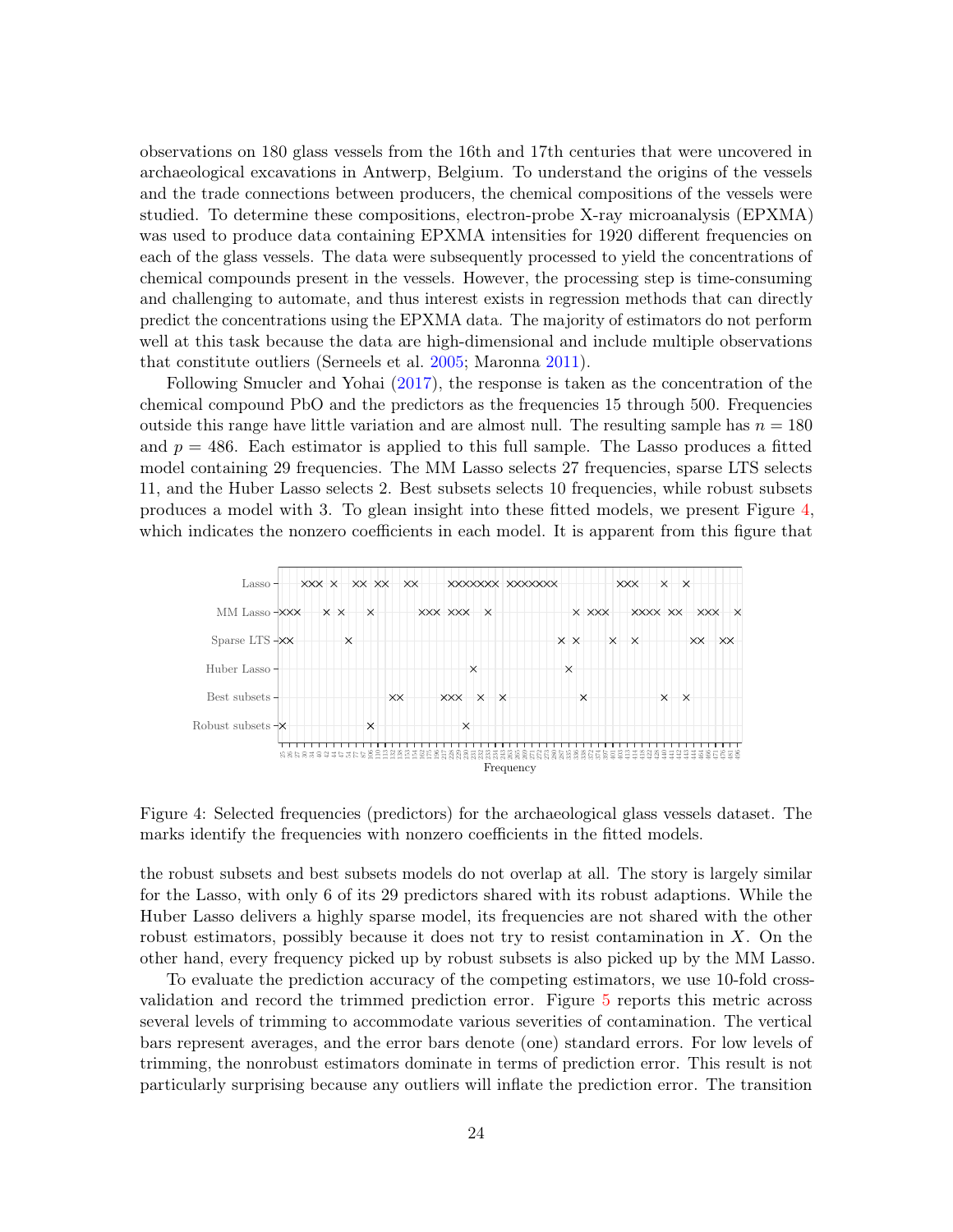

<span id="page-24-1"></span>Figure 5: Trimmed prediction error, expressed as a function of the trimming level, estimated via 10-fold cross-validation for the archaeological glass vessels dataset. The vertical bars represent averages, and the error bars denote (one) standard errors.

point at which all estimators fare similarly occurs between the 10% and 15% trimming levels. At higher levels of trimming, the robust estimators outperform their nonrobust counterparts. In particular, robust subsets improves substantially on best subsets and yields the smallest prediction error on average among the competing estimators.

# <span id="page-24-0"></span>7 Concluding remarks

Best subset selection is a classic tool for sparse regression, and recent developments in mathematical optimization have paved the way for exciting new research into this estimator. Inspired by these developments, this paper proposes robust subset selection, an adaption of best subset selection that it is resistant to casewise contaminated data. The combinatorial problem that defines robust subsets is shown to be amenable to mixed-integer optimization, a technology that continues to display tremendous improvements. To speed up runtime, heuristic methods that complement the mixed-integer optimization approach are developed. Central to the heuristics is a projected block-coordinate gradient descent method, for which we derive convergence properties. As a statistical guarantee, the objective value of the robust subsets estimator is shown to resist a specifiable level of contamination in finite samples. Numerical experiments on synthetic and real data yield findings consistent with this result. The ability of best subsets to recover the true support and produce good predictions is observed to deteriorate significantly if the data are contaminated. In contrast, robust subsets resists contamination by excluding from the model fit the subset of observations that induce the most substantial losses. Compared with robust adaptions of continuous shrinkage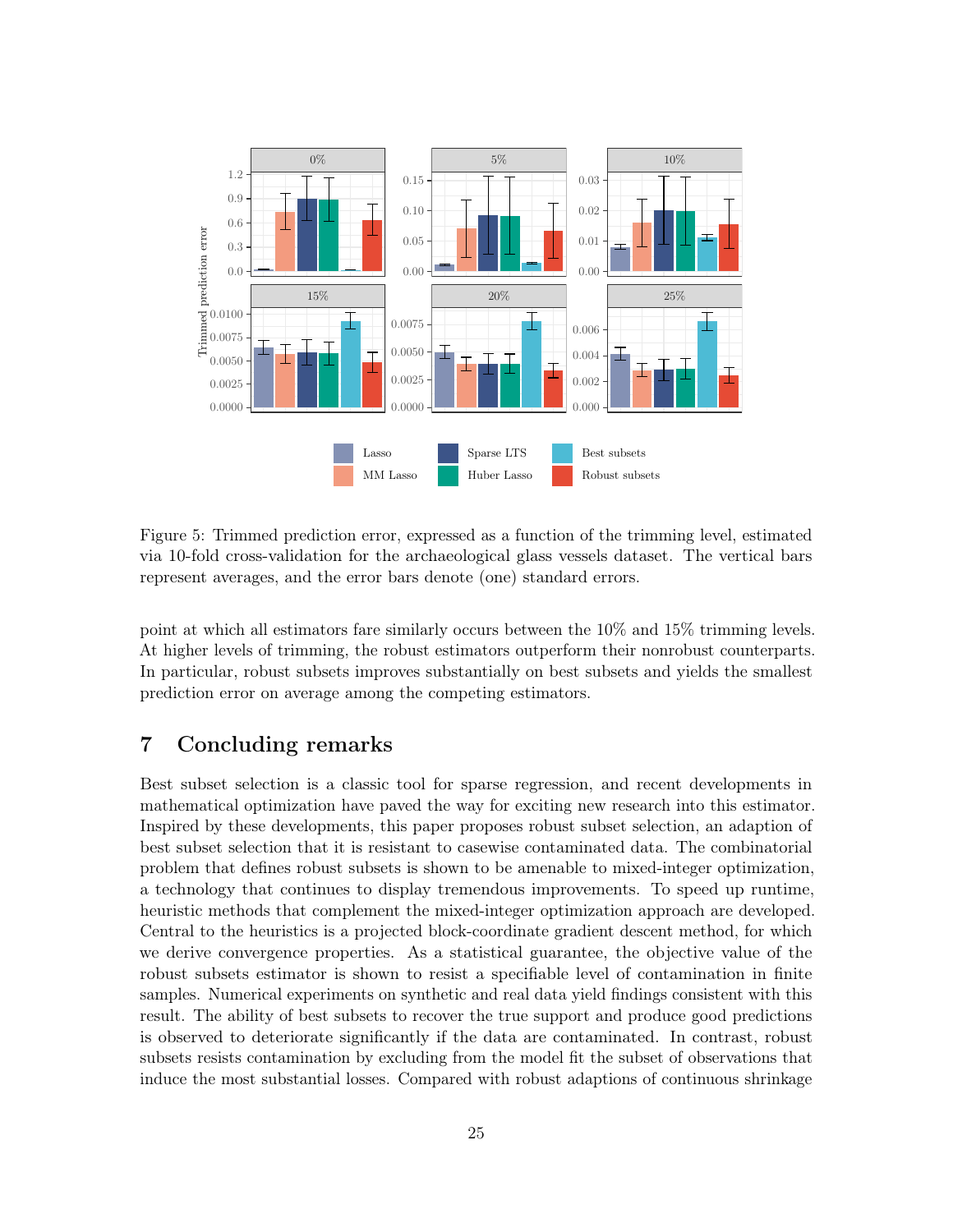estimators, robust subsets does well to closely recover the underlying sparsity pattern. This property makes robust subsets a promising tool for applications in which the fitted models themselves are of interest and not just their prediction accuracy alone.

Our implementation robustsubsets is available as an R package at

<https://github.com/ryan-thompson/robustsubsets>.

# Acknowledgments

The author thanks Catherine Forbes and Farshid Vahid for their encouragement and suggestions, and the anonymous referees for their constructive comments. This research was supported by an Australian Government Research Training Program (RTP) Scholarship.

## References

- <span id="page-25-11"></span>Aardal, K., Nemhauser, G. L., and Weismantel, R., eds. (2005). *Handbooks in Operations* Research and Management Science: Discrete Optimization. 1st ed. Vol. 12. Amsterdam, The Netherlands: Elsevier.
- <span id="page-25-5"></span>Alfons, A., Croux, C., and Gelper, S. (2013). "Sparse least trimmed squares regression for analyzing high-dimensional large data sets". Annals of Applied Statistics 7.1, pp. 226–248.
- <span id="page-25-6"></span>Amato, U., Antoniadis, A., De Feis, I., and Gijbels, I. (2021). "Penalised robust estimators for sparse and high-dimensional linear models". Statistical Methods and Applications 30.1, pp. 1–48.
- <span id="page-25-7"></span>Beale, E. M. L., Kendall, M. G., and Mann, D. W. (1967). "The discarding of variables in multivariate analysis". Biometrika 54.3/4, pp. 357–366.
- <span id="page-25-12"></span>Beck, A. (2015). "On the convergence of alternating minimization for convex programming with applications to iteratively reweighted least squares and decomposition schemes". SIAM Journal on Optimization 25.1, pp. 185–209.
- <span id="page-25-2"></span>Bertsimas, D. and King, A. (2016). "OR Forum—An algorithmic approach to linear regression". Operations Research 64.1, pp. 2–16.
- <span id="page-25-1"></span>Bertsimas, D., King, A., and Mazumder, R. (2016). "Best subset selection via a modern optimization lens". Annals of Statistics 44.2, pp. 813–852.
- <span id="page-25-10"></span>Bertsimas, D. and Mazumder, R. (2014). "Least quantile regression via modern optimization". Annals of Statistics 42.6, pp. 2494–2525.
- <span id="page-25-3"></span>Bertsimas, D., Pauphilet, J., and Van Parys, B. (2020). "Sparse regression: Scalable algorithms and empirical performance". Statistical Science 35.4, pp. 555–578.
- <span id="page-25-4"></span>Bertsimas, D. and Van Parys, B. (2020). "Sparse high-dimensional regression: Exact scalable algorithms and phase transitions". Annals of Statistics 48.1, pp. 300–323.
- <span id="page-25-9"></span>Bhatia, K., Jain, P., and Kar, P. (2015). "Robust regression via hard thresholding". Proceedings of the 28th International Conference on Neural Information Processing Systems. Vol. 1, pp. 721–729.
- <span id="page-25-0"></span>Bunea, F., Tsybakov, A. B., and Wegkamp, M. H. (2007). "Aggregation for Gaussian regression". Annals of Statistics 35.4, pp. 1674–1697.
- <span id="page-25-8"></span>Candes, E. and Tao, T.  $(2007)$ . "The Dantzig selector: Statistical estimation when p is much larger than n". Annals of Statistics 35.6, pp. 2313–2351.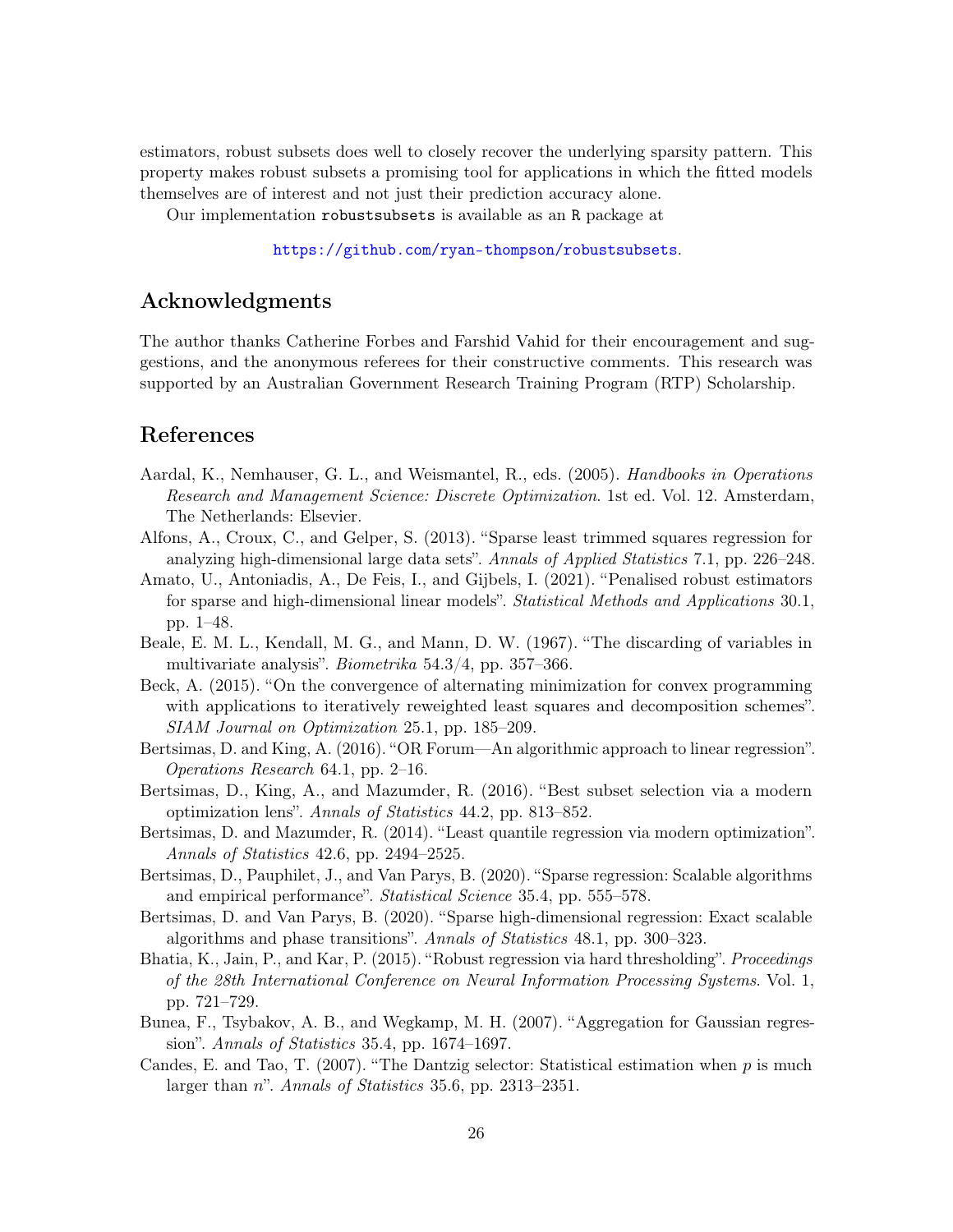- <span id="page-26-4"></span>Chang, L., Roberts, S., and Welsh, A. (2018). "Robust Lasso regression using Tukey's biweight criterion". Technometrics 60.1, pp. 36–47.
- <span id="page-26-13"></span>Chen, Y., Caramanis, C., and Mannor, S. (2013). "Robust sparse regression under adversarial corruption". Proceedings of the 30th International Conference on Machine Learning. Vol. 28. 3, pp. 774–782.
- <span id="page-26-18"></span>Christidis, A.-A., Lakshmanan, L., Smucler, E., and Zamar, R. (2020). "Split regularized regression". Technometrics 62.3, pp. 330–338.
- <span id="page-26-3"></span>Cohen Freue, G. V., Kepplinger, D., Salibián-Barrera, M., and Smucler, E. (2019). "Robust elastic net estimators for variable selection and identification of proteomic biomarkers". Annals of Applied Statistics 13.4, pp. 2065–2090.
- <span id="page-26-16"></span>Donoho, D. L. and Huber, P. J. (1983). "The notion of breakdown point". A Festschrift for Erich L. Lehmann: In Honor of His Sixty-Fifth Birthday. Ed. by Bickel, P. J., Doksum, K. A., and Hodges, J. L. Wadsworth Statistics/Probability Series. Belmont, CA, USA: Wadsworth, pp. 157–184.
- <span id="page-26-10"></span>Efron, B., Hastie, T., Johnstone, I., and Tibshirani, R. (2004). "Least angle regression". Annals of Statistics 32.2, pp. 407–499.
- <span id="page-26-12"></span>Fan, J. and Li, R. (2001). "Variable selection via nonconcave penalized likelihood and its oracle properties". Journal of the American Statistical Association 96.456, pp. 1348–1360.
- <span id="page-26-11"></span>Friedman, J., Hastie, T., Höfling, H., and Tibshirani, R. (2007). "Pathwise coordinate optimization". Annals of Applied Statistics 1.2, pp. 302–332.
- <span id="page-26-7"></span>Furnival, G. M. and Wilson, R. W. (1974). "Regressions by leaps and bounds". Technometrics 16.4, pp. 499–511.
- <span id="page-26-5"></span>Garside, M. J. (1965). "The best sub-set in multiple regression analysis". Journal of the Royal Statistical Society: Series C (Applied Statistics) 14.2/3, pp. 196–200.
- <span id="page-26-8"></span>Gatu, C. and Kontoghiorghes, E. J. (2006). "Branch-and-bound algorithms for computing the best-subset regression models". Journal of Computational and Graphical Statistics 15.1, pp. 139–156.
- <span id="page-26-0"></span>Gurobi Optimization (2020). Gurobi 9.0 performance benchmarks. Tech. rep. URL: [https:](https://www.gurobi.com/wp-content/uploads/2020/02/Performance-Gurobi-9.0-1.pdf) [//www.gurobi.com/wp-content/uploads/2020/02/Performance-Gurobi-9.0-1.pdf](https://www.gurobi.com/wp-content/uploads/2020/02/Performance-Gurobi-9.0-1.pdf).
- <span id="page-26-1"></span>Hastie, T., Tibshirani, R., and Tibshirani, R. (2020). "Best subset, forward stepwise, or Lasso? Analysis and recommendations based on extensive comparisons". Statistical Science 35.4, pp. 579–592.
- <span id="page-26-2"></span>Hazimeh, H. and Mazumder, R. (2020). "Fast best subset selection: Coordinate descent and local combinatorial optimization algorithms". Operations Research 68.5, pp. 1517–1537.
- <span id="page-26-6"></span>Hocking, R. R. and Leslie, R. N. (1967). "Selection of the best subset in regression analysis". Technometrics 9.4, pp. 531–540.
- <span id="page-26-9"></span>Hofmann, M., Gatu, C., and Kontoghiorghes, E. J. (2007). "Efficient algorithms for computing the best subset regression models for large-scale problems". Computational Statistics and Data Analysis 52.1, pp. 16–29.
- <span id="page-26-15"></span> $-$  (2010). "An exact least trimmed squares algorithm for a range of coverage values". Journal of Computational and Graphical Statistics 19.1, pp. 191–204.
- <span id="page-26-14"></span>Insolia, L., Kenney, A., Chiaromonte, F., and Felici, G. (2020). "Simultaneous feature selection and outlier detection with optimality guarantees". Preprint. arXiv: [2007.06114](https://arxiv.org/abs/2007.06114).
- <span id="page-26-17"></span>Janssens, K. H., Deraedt, I., Schalm, O., and Veeckman, J. (1998). "Composition of 15–17th century archaeological glass vessels excavated in Antwerp, Belgium". Modern Developments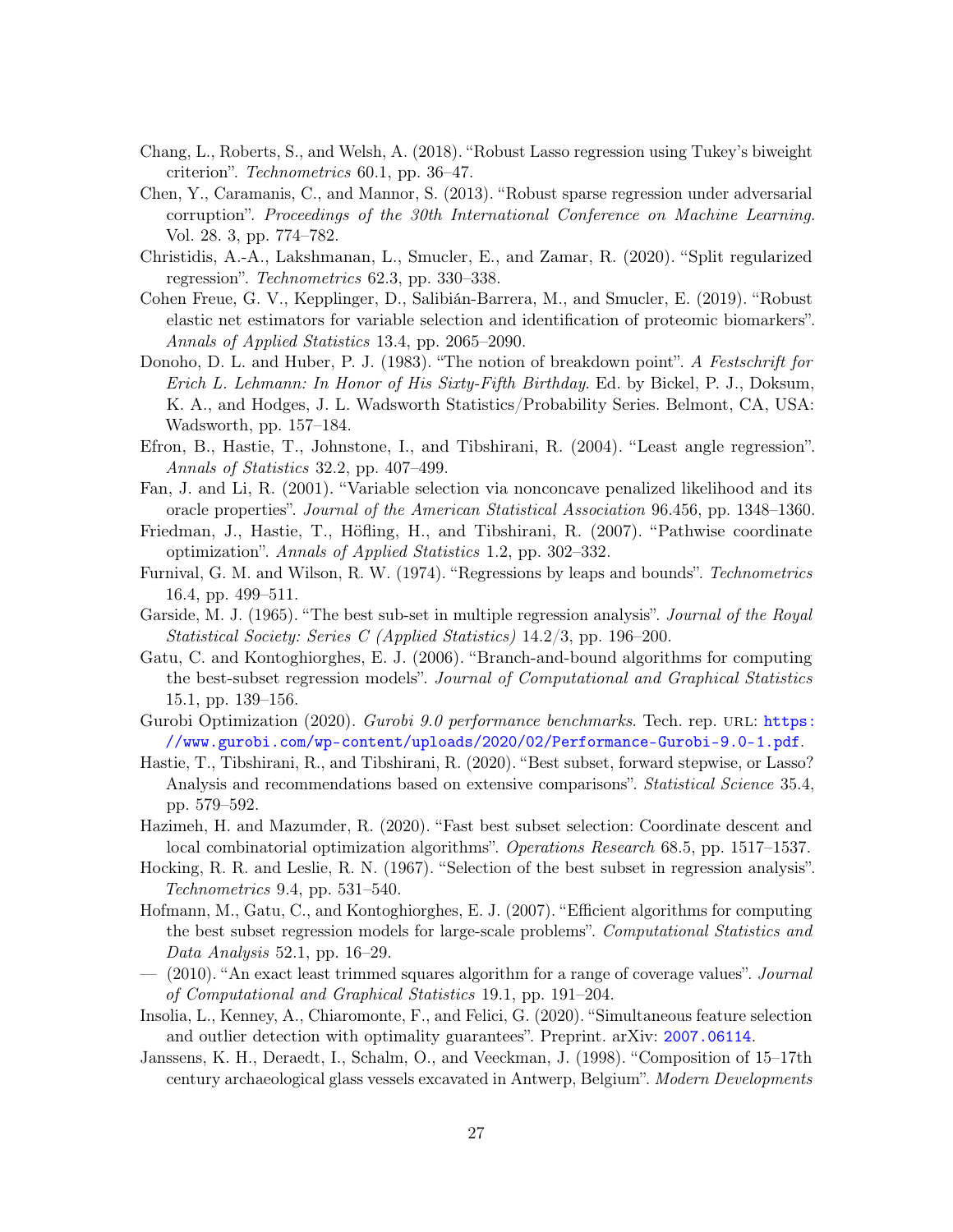and Applications in Microbeam Analysis. Ed. by Love, G., Nicholson, W. A. P., and Armigliato, A. Vol. 15. Mikrochimica Acta Supplement. Vienna, Austria: Springer, Vienna, pp. 253–267.

- <span id="page-27-4"></span>Kenney, A., Chiaromonte, F., and Felici, G.  $(2021)$ . "MIP-BOOST: Efficient and effective  $L_0$ feature selection for linear regression". Journal of Computational and Graphical Statistics 30.3, pp. 566–577.
- <span id="page-27-9"></span>Khan, J. A., Van Aelst, S., and Zamar, R. H. (2007). "Robust linear model selection based on least angle regression". Journal of the American Statistical Association 102.480, pp. 1289– 1299.
- <span id="page-27-2"></span>Kreber, D. (2019). "A mixed-integer optimization approach to an exhaustive cross-validated model selection for regression". url: [http://www.optimization-online.org/DB\\_HTML/](http://www.optimization-online.org/DB_HTML/2019/05/7188.html) [2019/05/7188.html](http://www.optimization-online.org/DB_HTML/2019/05/7188.html).
- <span id="page-27-13"></span>Kudo, K., Takano, Y., and Nomura, R. (2020). "Stochastic discrete first-order algorithm for feature subset selection". IEICE Transactions on Information and Systems E103-D.7, pp. 1693–1702.
- <span id="page-27-5"></span>Lambert-Lacroix, S. and Zwald, L. (2011). "Robust regression through the Huber's criterion and adaptive Lasso penalty". Electronic Journal of Statistics 5, pp. 1015–1053.
- <span id="page-27-14"></span>Lemberge, P., De Raedt, I., Janssens, K. H., Wei, F., and Van Espen, P. J. (2000). "Quantitative analysis of 16–17th century archaeological glass vessels using PLS regression of EPXMA and  $\mu$ -XRF data". *Journal of Chemometrics* 14.5/6, pp. 751–763.
- <span id="page-27-10"></span>Liu, L., Shen, Y., Li, T., and Caramanis, C. (2020). "High dimensional robust sparse regression". Proceedings of the 23rd International Conference on Artificial Intelligence and Statistics. Vol. 108, pp. 411–421.
- <span id="page-27-7"></span>Lozano, A. C., Meinshausen, N., and Yang, E. (2016). "Minimum distance Lasso for robust high-dimensional regression". Electronic Journal of Statistics 10.1, pp. 1296–1340.
- <span id="page-27-15"></span>Maronna, R. A. (2011). "Robust ridge regression for high-dimensional data". Technometrics 53.1, pp. 44–53.
- <span id="page-27-8"></span>Maronna, R. A., Martin, R. D., Yohai, V. J., and Salibián-Barrera, M. (2019). Robust Statistics: Theory and Methods (with  $R$ ). 2nd ed. Wiley Series in Probability and Statistics. Hoboken, NJ, USA: John Wiley & Sons.
- <span id="page-27-1"></span>Mazumder, R. and Radchenko, P. (2017). "The discrete Dantzig selector: Estimating sparse linear models via mixed integer linear optimization". IEEE Transactions on Information Theory 63.5, pp. 3053–3075.
- <span id="page-27-3"></span>Mazumder, R., Radchenko, P., and Dedieu, A. (2020). "Subset selection with shrinkage: Sparse linear modeling when the SNR is low". Preprint. arXiv: [1708.03288](https://arxiv.org/abs/1708.03288).
- <span id="page-27-11"></span>McCann, L. and Welsch, R. E. (2007). "Robust variable selection using least angle regression and elemental set sampling". Computational Statistics and Data Analysis 52.1, pp. 249– 257.
- <span id="page-27-12"></span>Menjoge, R. S. and Welsch, R. E. (2010). "A diagnostic method for simultaneous feature selection and outlier identification in linear regression". Computational Statistics and Data Analysis 54.12, pp. 3181–3193.
- <span id="page-27-0"></span>Natarajan, B. K. (1995). "Sparse approximate solutions to linear systems". *SIAM Journal on* Computing 24.2, pp. 227–234.
- <span id="page-27-6"></span>Nguyen, N. H. and Tran, T. D. (2013). "Robust Lasso with missing and grossly corrupted observations". IEEE Transactions on Information Theory 59.4, pp. 2036–2058.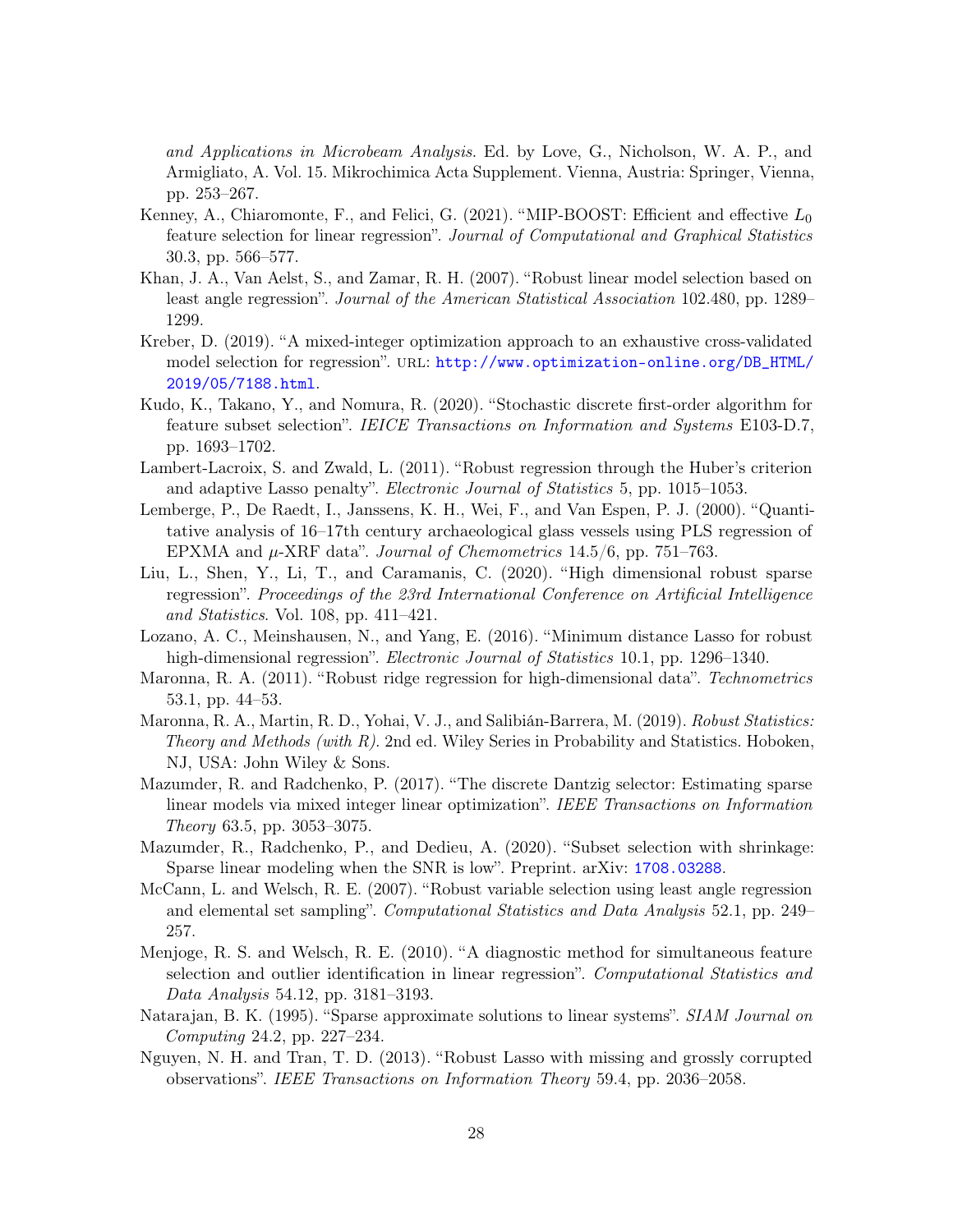- <span id="page-28-1"></span>Raskutti, G., Wainwright, M. J., and Yu, B. (2011). "Minimax rates of estimation for highdimensional linear regression over  $\ell_q$ -balls". IEEE Transactions on Information Theory 57.10, pp. 6976–6994.
- <span id="page-28-7"></span>Rosset, S. and Zhu, J. (2007). "Piecewise linear regularized solution paths". Annals of Statistics 35.3, pp. 1012–1030.
- <span id="page-28-10"></span>Rousseeuw, P. J. (1984). "Least median of squares regression". Journal of the American Statistical Association 79.388, pp. 871–880.
- <span id="page-28-16"></span>Rousseeuw, P. J. and Van Driessen, K. (2006). "Computing LTS regression for large data sets". Data Mining and Knowledge Discovery 12.1, pp. 29–45.
- <span id="page-28-18"></span>Serneels, S., Croux, C., Filzmoser, P., and Van Espen, P. J. (2005). "Partial robust Mregression". Chemometrics and Intelligent Laboratory Systems 79.1/2, pp. 55–64.
- <span id="page-28-15"></span>She, Y. and Owen, A. B. (2011). "Outlier detection using nonconvex penalized regression". Journal of the American Statistical Association 106.494, pp. 626–639.
- <span id="page-28-2"></span>Shen, X., Pan, W., Zhu, Y., and Zhou, H. (2013). "On constrained and regularized highdimensional regression". Annals of the Institute of Statistical Mathematics 65.5, pp. 807– 832.
- <span id="page-28-6"></span>Smucler, E. and Yohai, V. J. (2017). "Robust and sparse estimators for linear regression models". Computational Statistics and Data Analysis 111, pp. 116–130.
- <span id="page-28-14"></span>Suggala, A. S., Bhatia, K., Ravikumar, P., and Jain, P. (2019). "Adaptive hard thresholding for near-optimal consistent robust regression". Preprint. arXiv: [1903.08192](https://arxiv.org/abs/1903.08192).
- <span id="page-28-4"></span>Takano, Y. and Miyashiro, R. (2020). "Best subset selection via cross-validation criterion". TOP 28, pp. 475–488.
- <span id="page-28-0"></span>Tibshirani, R. (1996). "Regression shrinkage and selection via the Lasso". Journal of the Royal Statistical Society: Series B (Methodological) 58.1, pp. 267–288.
- <span id="page-28-12"></span>van de Geer, S. A. and Bühlmann, P. (2009). "On the conditions used to prove oracle results for the Lasso". Electronic Journal of Statistics 3, pp. 1360–1392.
- <span id="page-28-5"></span>Wang, H., Li, G., and Jiang, G. (2007). "Robust regression shrinkage and consistent variable selection through the LAD-Lasso". Journal of Business and Economic Statistics 25.3, pp. 347–355.
- <span id="page-28-8"></span>Wang, X., Jiang, Y., Huang, M., and Zhang, H. (2013). "Robust variable selection with exponential squared loss". Journal of the American Statistical Association 108.502, pp. 632– 643.
- <span id="page-28-9"></span>Yang, E., Lozano, A. C., and Aravkin, A. (2018). "A general family of trimmed estimators for robust high-dimensional data analysis". Electronic Journal of Statistics 12.2, pp. 3519– 3553.
- <span id="page-28-17"></span>Yi, C. and Huang, J. (2017). "Semismooth Newton coordinate descent algorithm for elastic-net penalized Huber loss regression and quantile regression". Journal of Computational and Graphical Statistics 26.3, pp. 547–557.
- <span id="page-28-11"></span>Zhang, C.-H. (2010). "Nearly unbiased variable selection under minimax concave penalty". Annals of Statistics 38.2, pp. 894–942.
- <span id="page-28-3"></span>Zhang, Y., Wainwright, M. J., and Jordan, M. I. (2014). "Lower bounds on the performance of polynomial-time algorithms for sparse linear regression". Proceedings of the 27th Conference on Learning Theory. Vol. 35, pp. 921–948.
- <span id="page-28-13"></span>Zhao, P. and Yu, B. (2006). "On model selection consistency of Lasso". Journal of Machine Learning Research 7, pp. 2541–2563.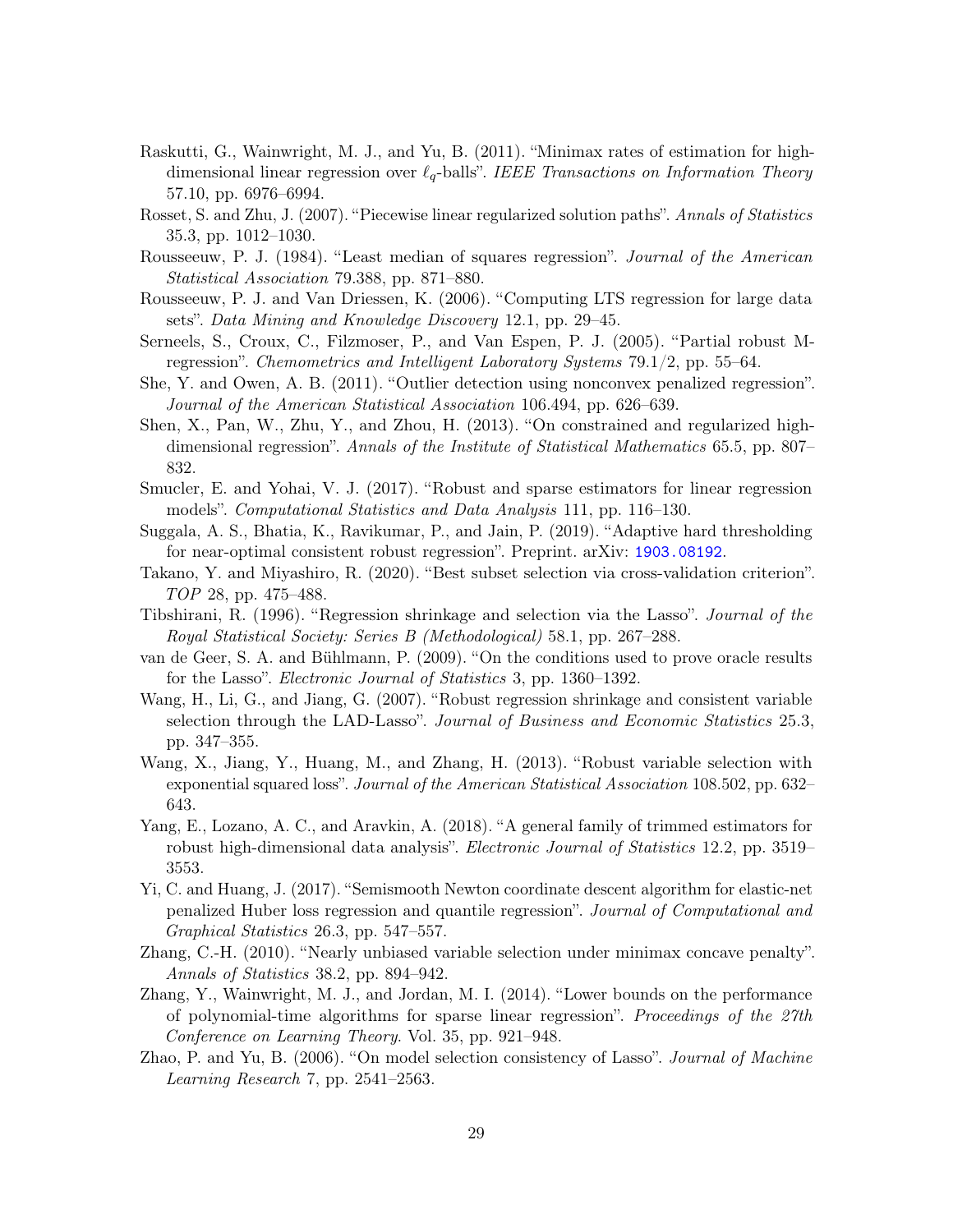<span id="page-29-0"></span>Zioutas, G., Pitsoulis, L., and Avramidis, A. (2009). "Quadratic mixed integer programming and support vectors for deleting outliers in robust regression". Annals of Operations Research 166.1, pp. 339–353.

## Appendix A Computational methods

### A.1 Improved problem formulations

It is possible to reformulate the robust subsets program [\(3.4\)](#page-8-0) to yield improved computational performance. Consider the following mixed-integer program:

<span id="page-29-1"></span>
$$
\min_{\xi,\beta,\eta,s,z} \frac{1}{2} \sum_{i=1}^{n} (y_i - \xi_i)^2
$$
\n
$$
\text{s.t.} \quad \xi = X\beta + \eta
$$
\n
$$
-\mathcal{M}_{\xi} \leq \xi_i \leq \mathcal{M}_{\xi}, \qquad i \in [n]
$$
\n
$$
s_j \in \{0,1\}, \qquad j \in [p]
$$
\n
$$
-\mathcal{M}_{\beta} \leq \beta_j \leq \mathcal{M}_{\beta}, \qquad j \in [p]
$$
\n
$$
-s_j \mathcal{M}_{\beta} \leq \beta_j \leq s_j \mathcal{M}_{\beta}, \qquad j \in [p]
$$
\n
$$
\sum_{j=1}^{p} s_j \leq k
$$
\n
$$
z_i \in \{0,1\}, \qquad i \in [n]
$$
\n
$$
-\mathcal{M}_{\eta} \leq \eta_i \leq \mathcal{M}_{\eta}, \qquad i \in [n]
$$
\n
$$
-z_i \mathcal{M}_{\eta} \leq \eta_i \leq z_i \mathcal{M}_{\eta}, \qquad i \in [n]
$$
\n
$$
\sum_{i=1}^{n} z_i \leq n - h,
$$

where  $\xi \in \mathbb{R}^n$  is an additional auxiliary variable. Observe that the objective functions in [\(3.4\)](#page-8-0) and  $(A.1)$  differ only in the number of variables involved. Specifically, the objective in  $(A.1)$ is a function of  $p + n$  variables, whereas the objective in  $(A.1)$  is a function of n variables only. In terms of computational performance, it is our experience that mixed-integer solvers respond better to  $(A.1)$  because it has fewer quadratic terms. The above formulation also adds additional structure to the mixed-integer program by bounding the  $\ell_{\infty}$ -norms of  $\beta$  and  $\eta$  by  $\mathcal{M}_{\beta}$  and  $\mathcal{M}_{\eta}$  via the bound constraints  $-\mathcal{M}_{\beta} \leq \beta_j \leq \mathcal{M}_{\beta}$  and  $-\mathcal{M}_{\eta} \leq \eta_i \leq \mathcal{M}_{\eta}$ . The Big-M constraints imply these bounds. There are a number of other implied bounds that can also be added to the program. The reader is referred to Bertsimas, King, and Mazumder [\(2016\)](#page-25-1) for further details.

### A.2 Proof of Proposition [1](#page-12-0)

The proof proceeds along the lines of that for Proposition 6 and Theorem 3.1 in Bertsimas, King, and Mazumder [\(2016\)](#page-25-1).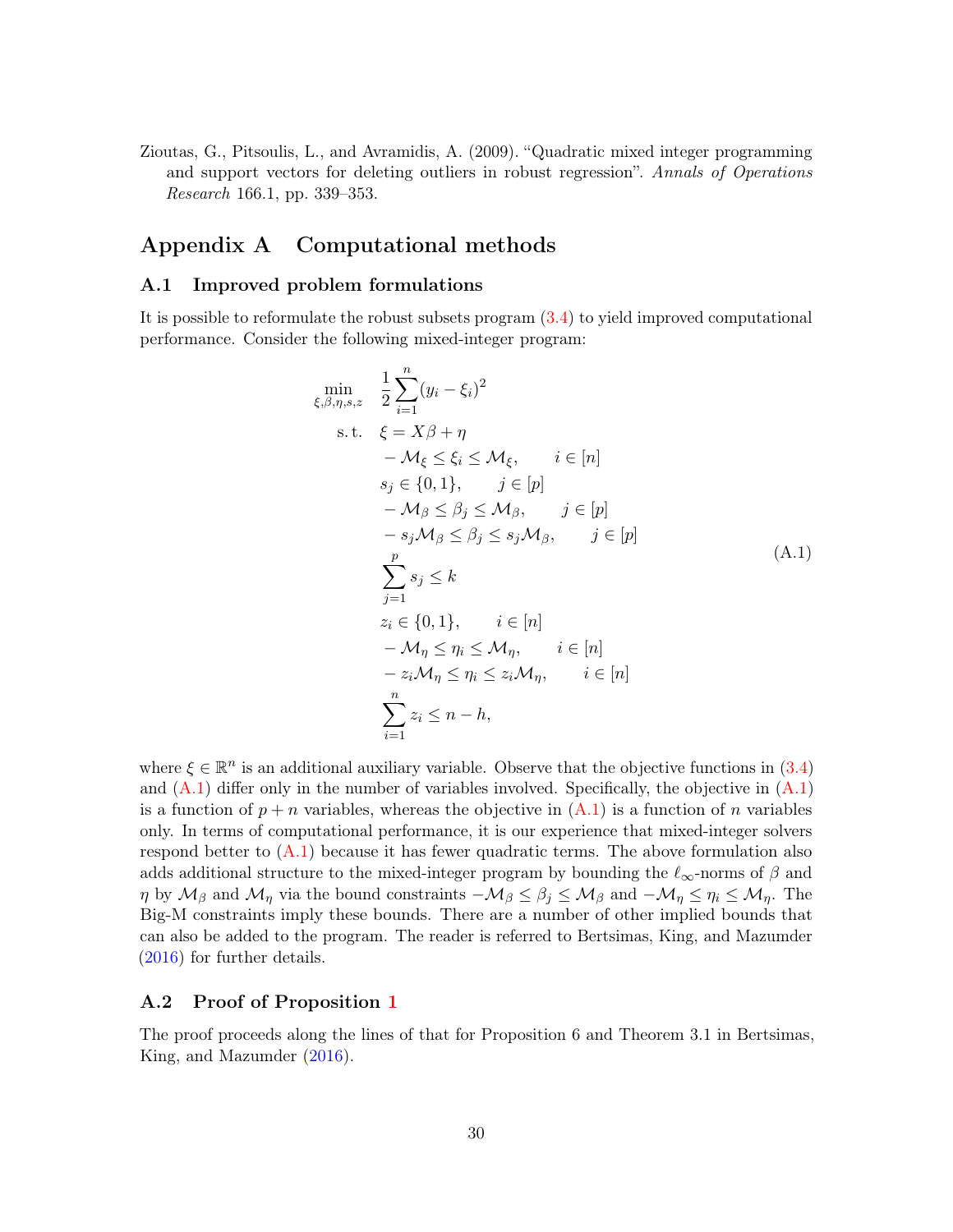We begin by proving the first part of Proposition [1.](#page-12-0) Let  $\hat{\beta}$  denote an update to any k-sparse  $\beta$ :

$$
\hat{\beta} \in \mathcal{H}\left(\beta - \frac{1}{\bar{L}_{\beta}}\nabla_{\beta}f(\beta,\eta);k\right),\,
$$

and take  $\bar{L}_{\beta} \ge L_{\beta}$ , an upper bound to the partial Lipschitz constant. Then, from Lemma [\(1\)](#page-10-0), we have the following series of inequalities:

$$
f(\beta, \eta) = Q(\beta, \beta)
$$
  
\n
$$
\geq \inf_{\|\tilde{\beta}\|_{0} \leq k} Q(\tilde{\beta}, \beta)
$$
  
\n
$$
= \inf_{\|\tilde{\beta}\|_{0} \leq k} \left( f(\beta, \eta) + \nabla_{\beta} f(\beta, \eta)^{T} (\tilde{\beta} - \beta) + \frac{1}{2} \bar{L}_{\beta} \|\tilde{\beta} - \beta\|_{2}^{2} \right)
$$
  
\n
$$
= \inf_{\|\tilde{\beta}\|_{0} \leq k} \left( f(\beta, \eta) - \frac{1}{2\bar{L}_{\beta}} \|\nabla_{\beta} f(\beta, \eta)\|_{2}^{2} + \frac{1}{2} \bar{L}_{\beta} \left\|\tilde{\beta} - \left(\beta - \frac{1}{\bar{L}_{\beta}} \nabla_{\beta} f(\beta, \eta)\right)\right\|_{2}^{2} \right)
$$
  
\n
$$
= f(\beta, \eta) - \frac{1}{2\bar{L}_{\beta}} \|\nabla_{\beta} f(\beta, \eta)\|_{2}^{2} + \frac{1}{2} \bar{L}_{\beta} \left\|\hat{\beta} - \left(\beta - \frac{1}{\bar{L}_{\beta}} \nabla_{\beta} f(\beta, \eta)\right)\right\|_{2}^{2}
$$
  
\n
$$
= f(\beta, \eta) + \nabla_{\beta} f(\beta, \eta)^{T} (\hat{\beta} - \beta) + \frac{1}{2} \bar{L}_{\beta} \|\hat{\beta} - \beta\|_{2}^{2}
$$
  
\n
$$
= f(\beta, \eta) + \nabla_{\beta} f(\beta, \eta)^{T} (\hat{\beta} - \beta) + \frac{1}{2} L_{\beta} \|\hat{\beta} - \beta\|_{2}^{2} + \frac{1}{2} (\bar{L}_{\beta} - L_{\beta}) \|\hat{\beta} - \beta\|_{2}^{2}
$$
  
\n
$$
\geq f(\hat{\beta}, \eta) + \frac{1}{2} (\bar{L}_{\beta} - L_{\beta}) \|\hat{\beta} - \beta\|_{2}^{2}.
$$

Taking  $\beta = \beta^{(m)}$ ,  $\hat{\beta} = \beta^{(m+1)}$ , and  $\eta = \eta^{(m)}$ , it follows that

$$
f(\beta^{(m)}, \eta^{(m)}) - f(\beta^{(m+1)}, \eta^{(m)}) \ge \frac{1}{2} (\bar{L}_{\beta} - L_{\beta}) ||\beta^{(m+1)} - \beta^{(m)}||_2^2.
$$
 (A.2)

Similarly, letting  $\hat{\eta}$  denote an update to any  $(n - h)$ -sparse  $\eta$ :

<span id="page-30-2"></span><span id="page-30-1"></span><span id="page-30-0"></span>
$$
\hat{\eta} \in \mathcal{H}\left(\eta - \frac{1}{\bar{L}_{\eta}}\nabla_{\eta}f(\beta,\eta);n-h\right),\,
$$

and applying Lemma [\(1\)](#page-10-0) with  $\eta = \eta^{(m)}$ ,  $\hat{\eta} = \eta^{(m+1)}$ , and  $\beta = \beta^{(m+1)}$ , we obtain

$$
f(\beta^{(m+1)}, \eta^{(m)}) - f(\beta^{(m+1)}, \eta^{(m+1)}) \ge \frac{1}{2}(\bar{L}_{\eta} - L_{\eta}) \|\eta^{(m+1)} - \eta^{(m)}\|_2^2.
$$
 (A.3)

Adding together  $(A.2)$  and  $(A.3)$  yields

$$
f(\beta^{(m)}, \eta^{(m)}) - f(\beta^{(m+1)}, \eta^{(m+1)})
$$
  
\n
$$
\geq \frac{1}{2} (\bar{L}_{\beta} - L_{\beta}) ||\beta^{(m+1)} - \beta^{(m)}||_2^2 + \frac{1}{2} (\bar{L}_{\eta} - L_{\eta}) ||\eta^{(m+1)} - \eta^{(m)}||_2^2.
$$
 (A.4)

Hence, the sequence  $\{f(\beta^{(m)}, \eta^{(m)})\}$  is decreasing, and because  $f(\beta, \eta)$  is bounded below by zero, it follows from the monotone convergence theorem that the sequence converges.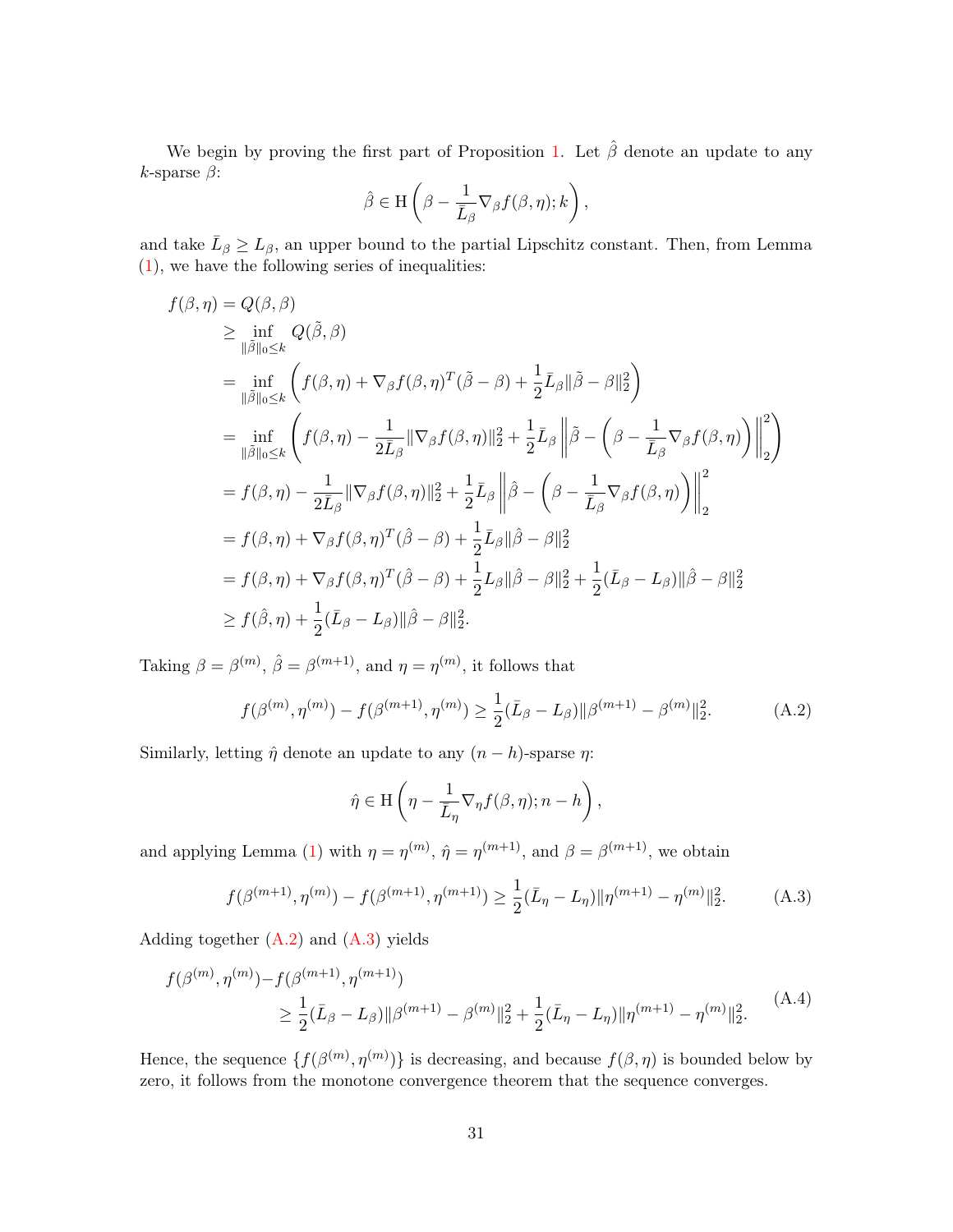<span id="page-31-0"></span>For the second part of Proposition [1,](#page-12-0) we take the sum of  $(A.4)$  over  $1 \le m \le M$  to obtain

$$
\sum_{m=1}^{M} \left( f(\beta^{(m)}, \eta^{(m)}) - f(\beta^{(m+1)}, \eta^{(m+1)}) \right)
$$
\n
$$
\geq \frac{1}{2} \sum_{m=1}^{M} \left( (\bar{L}_{\beta} - L_{\beta}) ||\beta^{(m+1)} - \beta^{(m)}||_2^2 + (\bar{L}_{\eta} - L_{\eta}) ||\eta^{(m+1)} - \eta^{(m)}||_2^2 \right).
$$
\n(A.5)

The inequality  $(A.5)$  implies that

$$
f(\beta^{(1)}, \eta^{(1)}) - f(\beta^{(M+1)}, \eta^{(M+1)})
$$
  
\n
$$
\geq \frac{M}{2} \min_{1 \leq m \leq M} \left( (\bar{L}_{\beta} - L_{\beta}) ||\beta^{(m+1)} - \beta^{(m)}||_2^2 + (\bar{L}_{\eta} - L_{\eta}) ||\eta^{(m+1)} - \eta^{(m)}||_2^2 \right)
$$
  
\n
$$
\geq \frac{M}{2} \min(\bar{L}_{\beta} - L_{\beta}, \bar{L}_{\eta} - L_{\eta}) \min_{1 \leq m \leq M} \left( ||\beta^{(m+1)} - \beta^{(m)}||_2^2 + ||\eta^{(m+1)} - \eta^{(m)}||_2^2 \right).
$$

Because  $\{f(\beta^{(m)}, \eta^{(m)})\}$  is decreasing and converges to  $f(\beta^*, \eta^*)$ , it follows that

$$
\min_{1 \le m \le M} \left( \| \beta^{(m+1)} - \beta^{(m)} \|_{2}^{2} + \| \eta^{(m+1)} - \eta^{(m)} \|_{2}^{2} \right) \le 2 \frac{f(\beta^{(1)}, \eta^{(1)}) - f(\beta^{(M+1)}, \eta^{(M+1)})}{M \min(\bar{L}_{\beta} - L_{\beta}, \bar{L}_{\eta} - L_{\eta})} \n\le 2 \frac{f(\beta^{(1)}, \eta^{(1)}) - f(\beta^{\star}, \eta^{\star})}{M \min(\bar{L}_{\beta} - L_{\beta}, \bar{L}_{\eta} - L_{\eta})},
$$

with the final inequality that which we set out to obtain.

# Appendix B Breakdown point

### B.1 Proof of Theorem [1](#page-15-1)

The proof below follows steps similar to those used in the proof of the breakdown point in Bertsimas and Mazumder [\(2014\)](#page-25-10) for the objective value of the least quantile of squares estimator. We use the following standard result in the proof.

<span id="page-31-1"></span>**Lemma 2.** Let  $\Theta(X, Y)$  be the optimal objective value to the robust subset selection problem [\(1.2\)](#page-2-0). Then  $\Theta(X, Y)$  satisfies the equality

$$
\Theta(X,Y) = \min_{I \in \mathcal{I}} \min_{\beta \in \mathcal{B}} \frac{1}{2} \sum_{i \in I} (y_i - x_i^T \beta)^2,
$$

where

$$
\mathcal{I} = \{ I \subseteq [n] : |I| \ge h \} \quad and \quad B = \{ \beta \in \mathbb{R}^p : ||\beta||_0 \le k \}.
$$

We proceed by completing the proof of Theorem [1](#page-15-1) in two parts, showing that the inequalities  $b(\Theta; X, Y) > (n - h)/n$  and  $b(\Theta; X, Y) \le (n - h + 1)/n$  both hold. The former inequality is proven first. Suppose that exactly  $m = n - h$  observations of the original sample  $(X, Y)$  are arbitrarily contaminated, and denote this new contaminated sample  $(\tilde{X}, \tilde{Y})$ . Let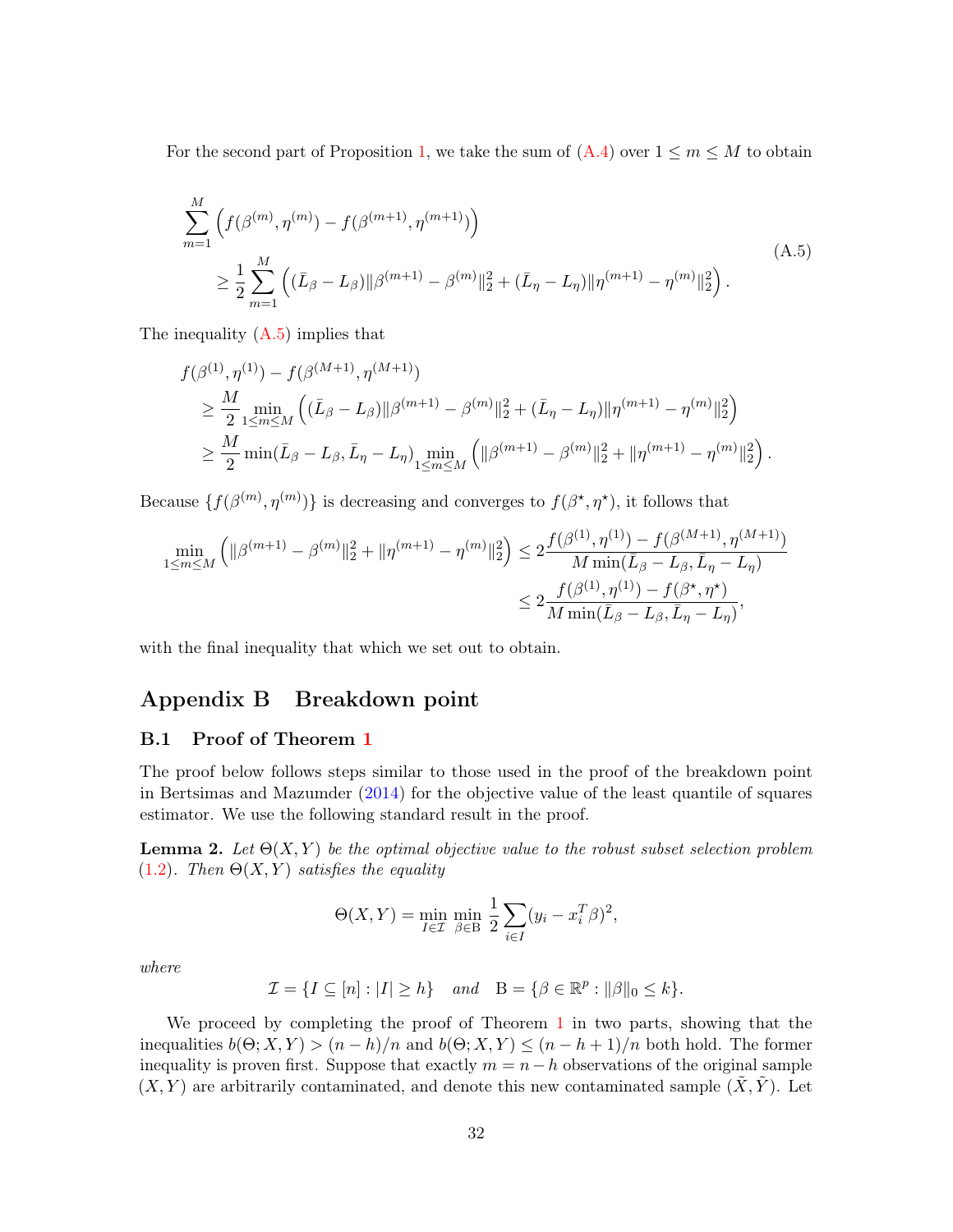$I^0$  contain only the indices of the uncontaminated observations. Because  $I^0 \in \mathcal{I}$ , it follows from Lemma [2](#page-31-1) that

<span id="page-32-0"></span>
$$
\Theta(\tilde{X}, \tilde{Y}) = \min_{I \in \mathcal{I}} \min_{\beta \in \mathcal{B}} \frac{1}{2} \sum_{i \in I} (\tilde{y}_i - \tilde{x}_i^T \beta)^2 \le \min_{\beta \in \mathcal{B}} \frac{1}{2} \sum_{i \in I^0} (\tilde{y}_i - \tilde{x}_i^T \beta)^2.
$$
 (B.1)

The right-hand side of  $(B.1)$  does not depend on any contaminated observations and is finite. Thus, the breakdown point is strictly larger than  $(n - h)/n$ . Suppose that one additional observation is arbitrarily contaminated such that  $m = n - h + 1$ . Therefore, every  $I \in \mathcal{I}$ includes a contaminated observation, say the observation indexed by c. Let  $I^*$  and  $\beta^*$  denote an optimal solution to the robust subsets problem  $(1.2)$ . Then the optimal objective value is lower bounded as

<span id="page-32-1"></span>
$$
\Theta(\tilde{X}, \tilde{Y}) = \frac{1}{2} \sum_{i \in I^*} (\tilde{y}_i - \tilde{x}_i^T \beta^*)^2 \ge \frac{1}{2} (\tilde{y}_c - \tilde{x}_c^T \beta^*)^2.
$$
 (B.2)

The right-hand side of  $(B.2)$  can be made arbitrarily large because  $\tilde{y}_c$  can be made arbitrarily large. Thus, the breakdown point is less than or equal to  $(n - h + 1)/n$ . We conclude that  $b(\Theta; X, Y) = (n - h + 1)/n.$ 

## Appendix C Experiments

### C.1 Comparisons of estimators

The results of Section [5.1](#page-16-0) for  $p_0 = 10$  nonzero coefficients are reported in Figures [6,](#page-33-0) [7,](#page-34-0) and [8.](#page-35-0) The findings in the low-dimensional setup are broadly consistent with those for  $p_0 = 5$ , while the high-dimensional setup proves more formidable. Robust subsets maintains superior support recovery when either  $Y$  or  $X$  are contaminated and performs within statistical precision when both are contaminated. However, when both are contaminated, none of the estimators offer more than marginal improvement in prediction over the null model, even when  $SNR = 9$ .

### C.2 Comparisons of algorithms

The results of Section [5.2](#page-20-0) for  $p = 1000$  predictors are reported in Table [2.](#page-35-1) When Y and X are contaminated, and in the absence of warm start information, the solution from the solver is typically low-quality. The combination of heuristics and mixed-integer optimization continues to produce the best outcomes across the board. In both contamination settings, setting  $\tau = 1$  produces optimality gaps that are far superior to those from setting  $\tau = 1.5$ . As with  $p = 500$ , using the smaller value of  $\tau = 1$  does not harm the number of true positive selections or the objective gap.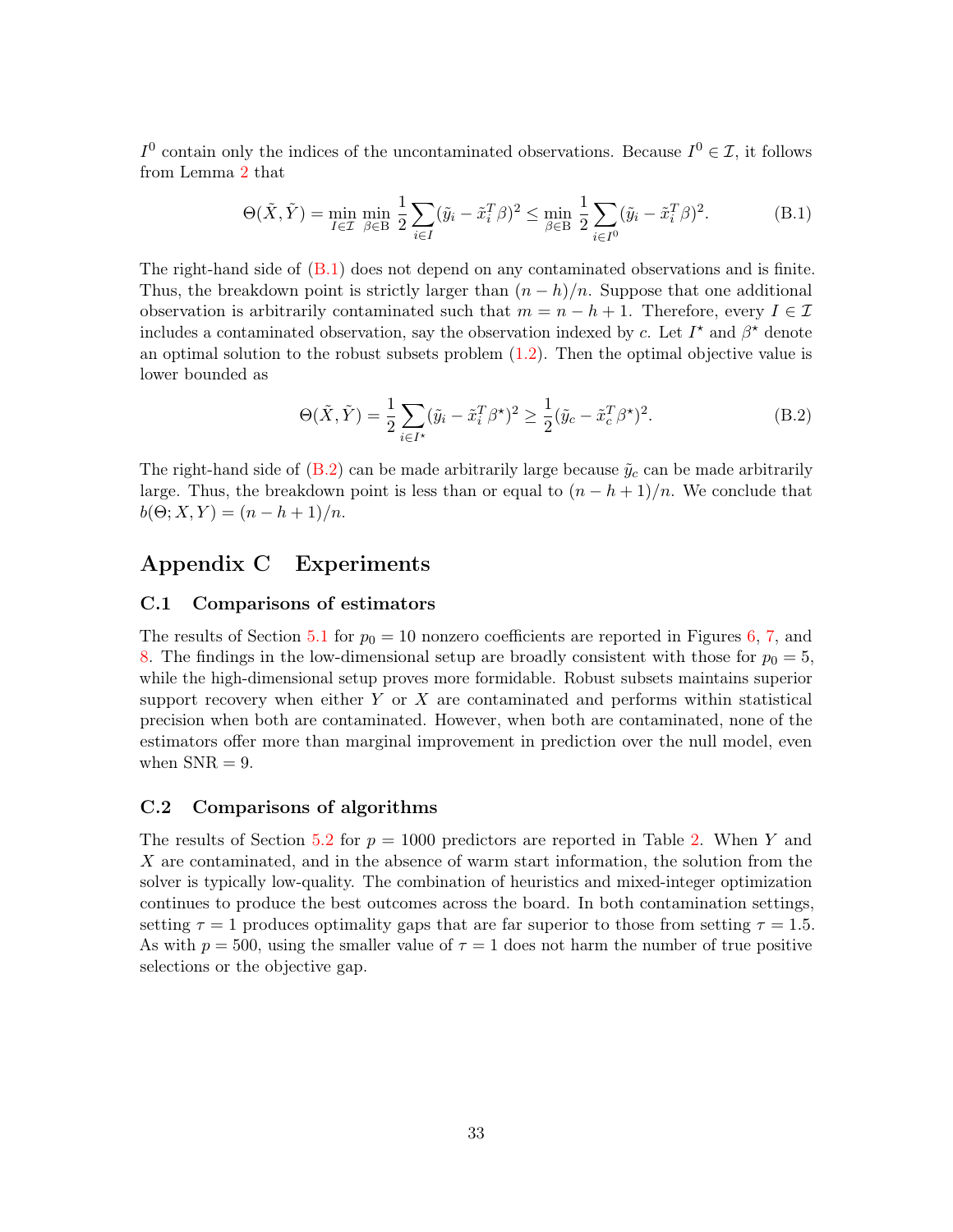

<span id="page-33-0"></span>Figure 6: Relative prediction error estimated over 30 simulations with  $p_0 = 10$ . The vertical bars represent averages, and the error bars denote (one) standard errors. The dashed horizontal lines indicate the relative prediction error from the null model.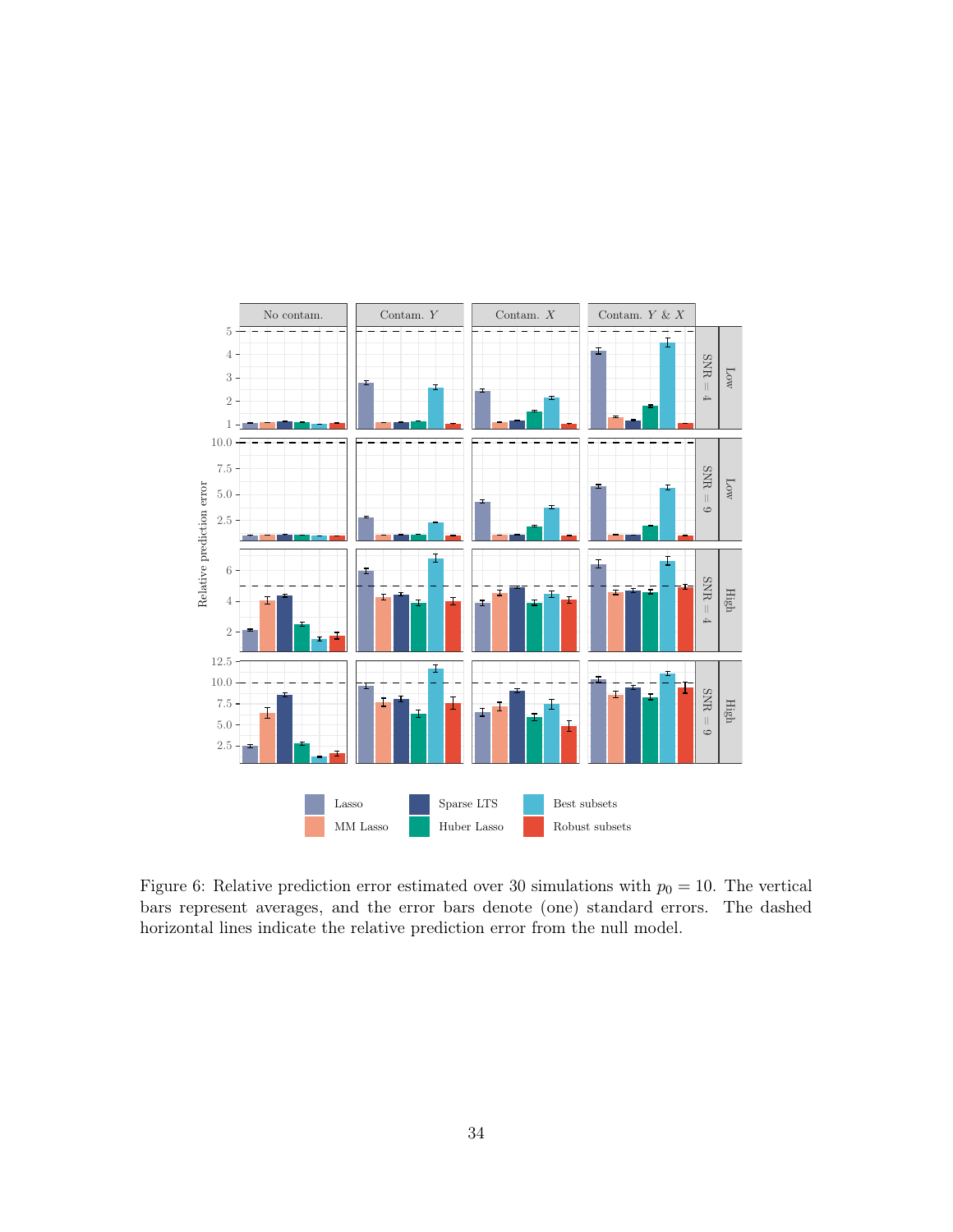

<span id="page-34-0"></span>Figure 7: Model sparsity estimated over 30 simulations with  $p_0 = 10$ . The vertical bars represent averages, and the error bars denote (one) standard errors. The dashed horizontal lines indicate the true model sparsity.